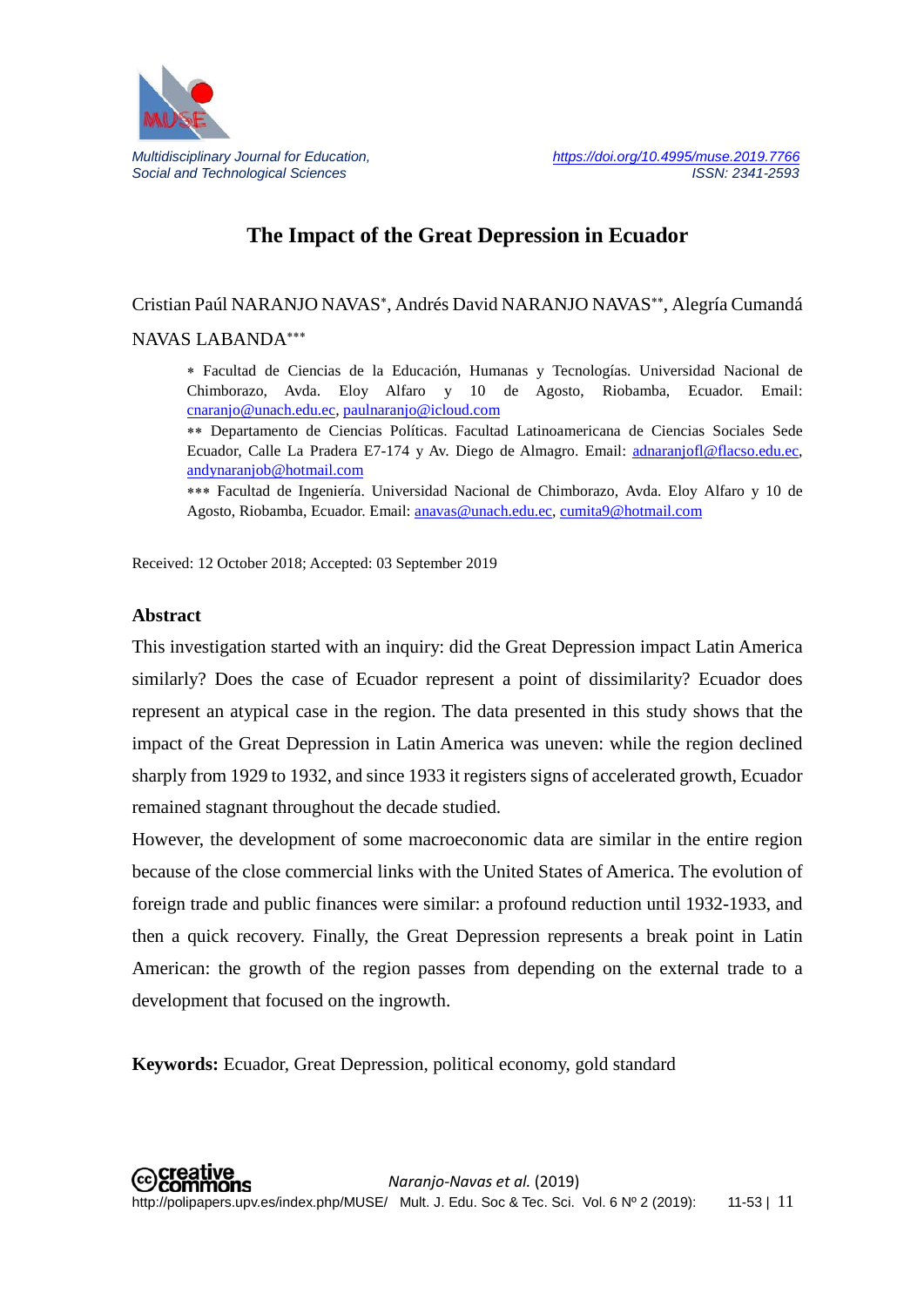

#### **1. Introduction**

This article presents a review of the impact of the Great Depression in Ecuador, making use of new economic statistics, as well as placing the case of Ecuador in the context of the Latin American region. This article has two main objectives: first, to construct a comprehensive regional context of the impact of the international crisis through the use of historical macroeconomic variables so that the study of the Ecuadorian case is not isolated; second, to present new economic statistics of the Ecuadorian case that had not been used in previous studies, these statistics will help to understand the real situation of the Ecuadorian economy from 1927 to 1937.

In addition, two hypotheses are proposed to understand the impact of the Great Depression in Ecuador. First, the composition of the Ecuadorian population became a support cushion that did not allow the international crisis to provoke signs of a decline in the Ecuadorian economy while the Latin American region deteriorated deeply until 1932; however, this same population composition became an extra burden that immobilized Ecuador's economic acceleration when recovery was a trend throughout the region. Second, the evolution of economic indices related to foreign trade is similar throughout the region, probably because the main commercial partner was the United States of North America, where the Great Depression originated.

#### **2. Population**

**.** 

The first population census was conducted in 1950, thereafter; population data are officially published by the government of Ecuador. Before 1950, population projections are based on rear projections made by several authors. The population data of Ecuador have been estimated by Linda Rodríguez (1992), the Central Bank of Ecuador (2012) and MOxLAD Data Base  $(2015)^1$  $(2015)^1$  $(2015)^1$ .

<span id="page-1-0"></span><sup>&</sup>lt;sup>1</sup> The Central Banck of Ecuador (2012) and MOxLAD (2017) explain that their estimates are overhead projections made based on information available in the Latin American Demographic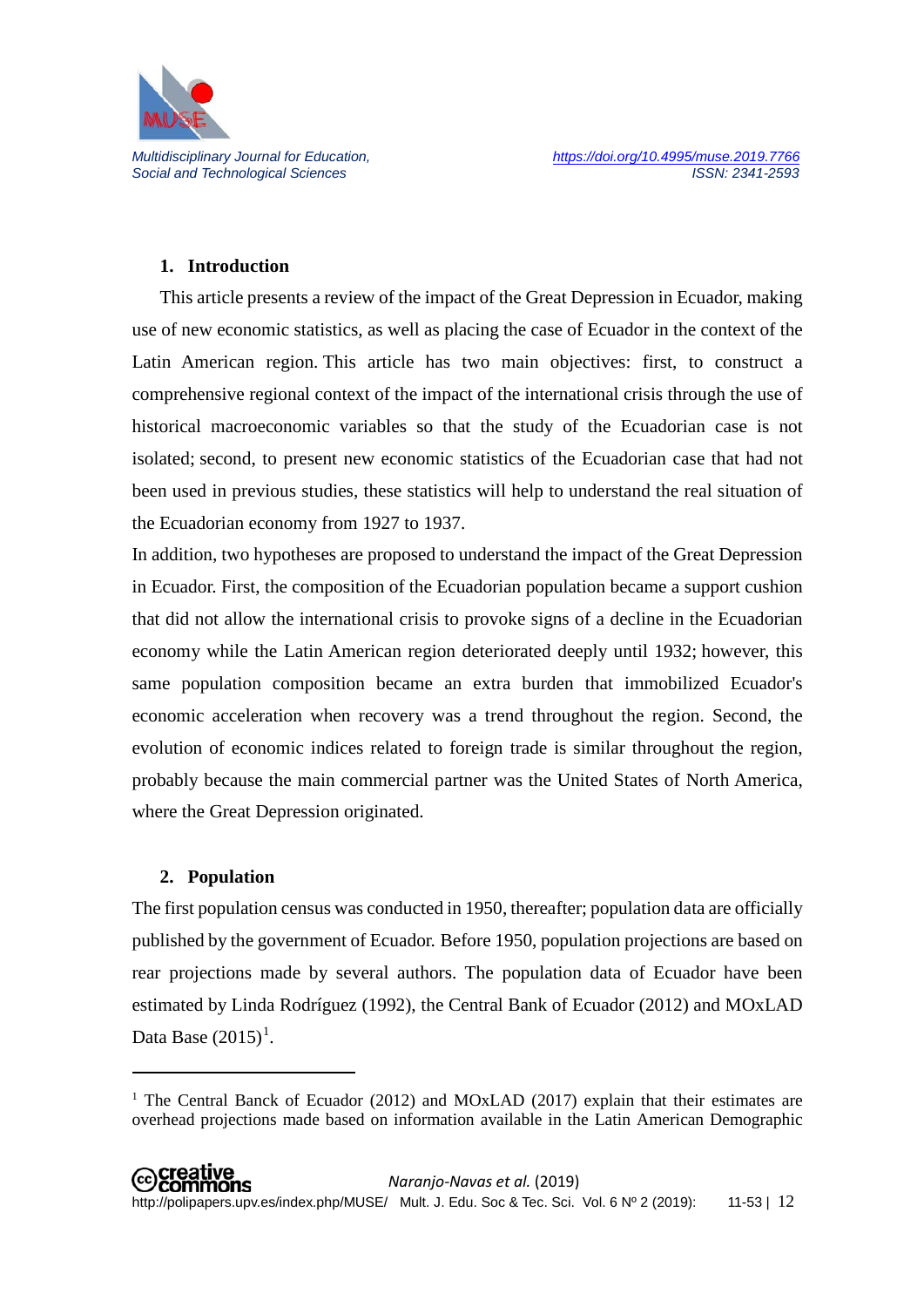

 $\overline{\phantom{a}}$ 

Social and Technological Sciences

Because of the existence of different sources, one must understand the numerical differences in the projections made by the different authors: for example, the estimates made by Central Bank of Ecuador (2012) for 1927 and by Rodríguez (1992) for 1926. Table 1 shows that the population for 1927 is 2.2 million people (Central Bank of Ecuador 2012), while in table 2, for 1926, a population of 2.9 million people is estimated (Rodríguez 1992). This difference must be understood not as a demographic problem occurred in these years, but as projections made by different authors.

For Ecuador, during the period studied, it was estimated that the total population was between 1.5 and 2.6 million inhabitants. As can be seen in Table 1, Ecuador's population grew at a rate of 2.6% per year, half a percentage point below the average in South America. The region grew at a rate of 3.05%. The country with the highest population growth is Argentina, with an annual average of 4.1%, while the country with the lowest population growth is Bolivia, with an annual average of 1.6%. If one takes into account the population of 1926 (table 2) for the regions of the coast and the mountains, and the approximate length of 60.039 km<sup>2</sup> for the coast, and 59.810 km<sup>2</sup> for the mountains, the population density is 18.57 For the coast, and 30.3 for the mountains. These data show that the population density in the sierra was 1.6 times that of the coast.

Center. MOxLAD, on it platform, adds that "the lack of census data also inhibited the realization of estimates before 1950 in the cases of Haiti and Ecuador" (2017). For Rodriguez (1992), data come from: Hamerly (1973); Paz y Miño (1926); and Directorate General of Vital Statistics and Census (1934). The latter source does not explain the methodology and sources of the published data.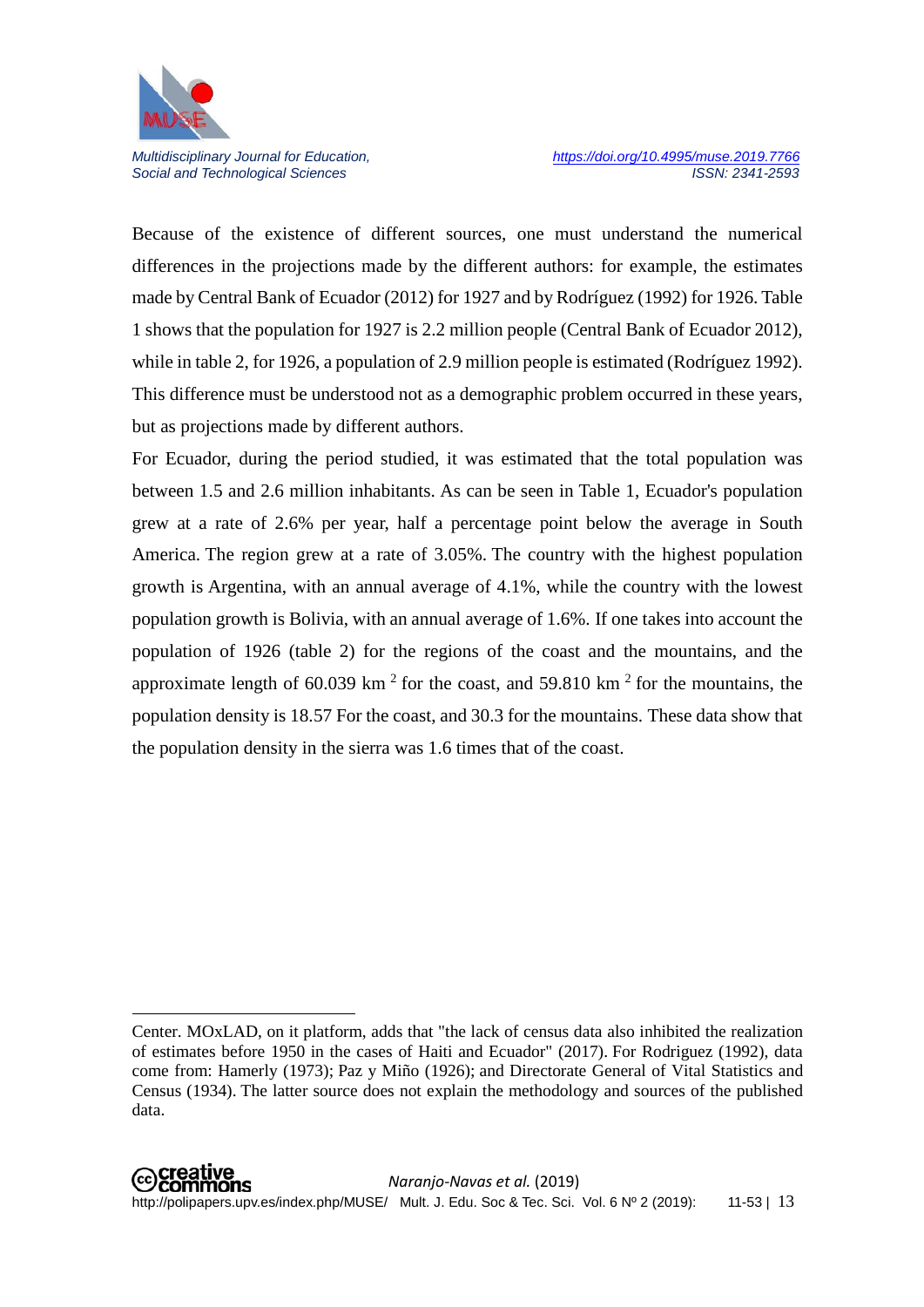

| Año  | Population,    | Growth rate,   | Population,          | <b>Growth rate, South</b> |
|------|----------------|----------------|----------------------|---------------------------|
|      | <b>Ecuador</b> | <b>Ecuador</b> | <b>South America</b> | America                   |
| 1927 | 2.257.357      | 100.0          | 70.246.000           | 100.0                     |
| 1928 | 2.297.561      | 101.7          | 71.659.000           | 102.0                     |
| 1929 | 2.338.481      | 103.5          | 73.141.000           | 104.1                     |
| 1930 | 2.380.129      | 105.4          | 74.591.000           | 106.1                     |

## **Table 1. Population of Ecuador and South America, 1927-1930**

Source: author´s creation. Data from Ecuador come from: Central Bank of Ecuador, 2012: 212; For South America: MOxLAD, 2015. Data for South America include: Argentina, Brazil, Bolivia, Chile, Colombia, Uruguay, Venezuela, Peru, Paraguay and Ecuador

As can be seen in table 2, on the coast, where the main coastal port is located, Guayaquil, Rodríguez (1992) estimated a population of 445,000 people; in the region of the Andes, where the capital of the Republic is located, Quito, with an estimated 1,445,000 people; and, in the Amazon, 100,000 people. The indigenous population was the largest class in the country, although the ruling class had Spanish ancestry. Most of the population lived in rural areas, with less than a quarter living in cities. The most populated city was Guayaquil, with about 96 thousand inhabitants; and, Quito with an approximate population of 50 thousand inhabitants. In addition, approximately one third of the population in Ecuador were indigenous; a quarter of the population had some European ancestry; a little less than half of the population, were mestizos, with predominantly indigenous ties; and the remainder, a small percentage of the population were black, of whom the majority lived in coastal cities (Stevens, 1940).

| <b>Provinces</b> | <b>Population</b> | <b>Porcentages</b> |
|------------------|-------------------|--------------------|
| Coast            | 1.115.264         | 38.07              |
| Esmeraldas       | 54.593            | 1.86               |
| Manabí           | 347.847           | 11.87              |
| Los Ríos         | 161.800           | 5.52               |
| Guayas           | 483.508           | 16.51              |
| El Oro           | 67.516            | 2.30               |
| Mountain range   | 1.814.050         | 61.93              |

|  |  |  | Table 2. Population Densities of Ecuador, 1926 |  |
|--|--|--|------------------------------------------------|--|
|--|--|--|------------------------------------------------|--|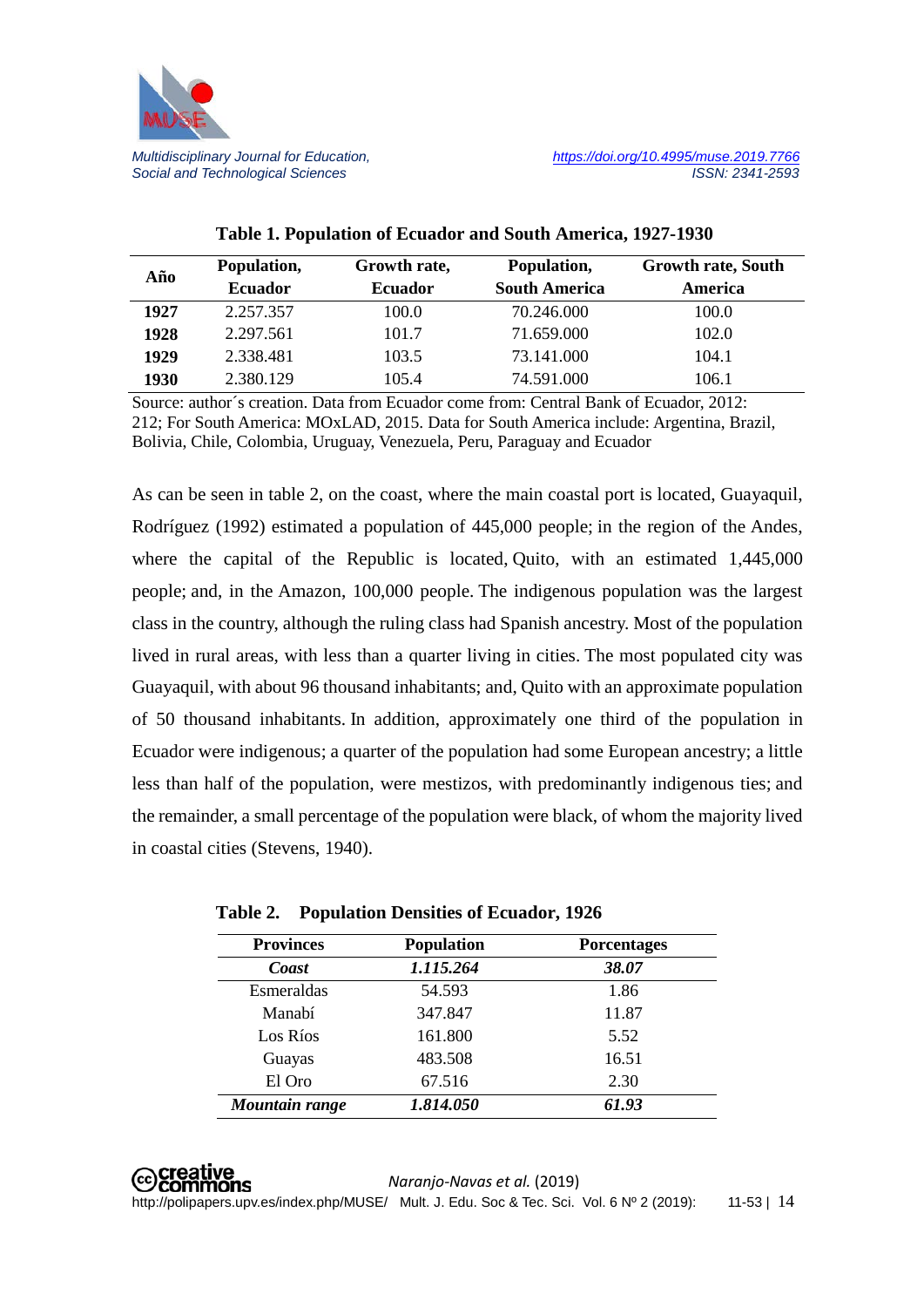

| <b>Total</b>                | 2'929.314 | <b>100</b> |
|-----------------------------|-----------|------------|
| Galapagos<br><b>Islands</b> |           |            |
| East                        |           |            |
| Loja                        | 175.686   | 6.00       |
| Azuay                       | 201.911   | 6.89       |
| Cañar                       | 94.743    | 3.23       |
| <b>Bolívar</b>              | 88.657    | 3.03       |
| Chimborazo                  | 288.713   | 9.86       |
| Tungurahua                  | 227.181   | 7.76       |
| Cotopaxi                    | 193.017   | 6.59       |
| Pichincha                   | 304.794   | 10.40      |
| Imbabura                    | 161.223   | 5.50       |
| Carchi                      | 78.125    | 2.67       |

Source: Rodríguez 1992, appendix h.

Despite the fact that there were no population censuses in the 1920s and 1930s, the report of the General Directorate of Statistics of the Civil Registry and Census (1934), which does not explain the type of methodology was used, nor the origin of the data, estimated that the highest birth rate corresponded to the coastal province of Manabí, with a record of 56.37 per thousand inhabitants, while the highest mortality was in the province of Imbabura, with 31.94 per thousand inhabitants. The diseases that caused the most deaths were bronchitis, whooping cough, diarrhea and enteritis, measles and malaria. The highest mortality was between the ages of 0 to 4 years, the group most vulnerable to the consequences of the diseases mentioned were infants. Infant mortality accounted for 16.2 percent of total births.

**Tabla 3. Birth, Mortality, and Marriage Rates, Ecuador, 1933**

| <b>Provinces</b> | <b>Registered</b><br>births | <b>Natality per</b><br>thousand<br><i>inhabitants</i> | Deaths in<br>the year | <b>Mortality per</b><br>thousand<br><i>inhabitants</i> | <b>Registered</b><br><b>Married</b><br><b>Couples</b> | <b>Nuptiality per</b><br>thousand<br><i>inhabitants</i> |
|------------------|-----------------------------|-------------------------------------------------------|-----------------------|--------------------------------------------------------|-------------------------------------------------------|---------------------------------------------------------|
| Carchi           | 2.667                       | 41,13                                                 | 1.428                 | 22,02                                                  | 445                                                   | 6,86                                                    |
| <b>Imbabura</b>  | 5.306                       | 40,85                                                 | 4.148                 | 31,94                                                  | 1.044                                                 | 8,04                                                    |
| Pichincha        | 10.720                      | 40,93                                                 | 8.003                 | 30,56                                                  | 1.720                                                 | 6,57                                                    |
| León             | 6.129                       | 34,66                                                 | 4.141                 | 23,42                                                  | 1.129                                                 | 6,38                                                    |

**⊙Creative**<br>
©Commons *Naranjo-Navas et al.* (2019) http://polipapers.upv.es/index.php/MUSE/ Mult. J. Edu. Soc & Tec. Sci. Vol. 6 Nº 2 (2019): 11-53 | 15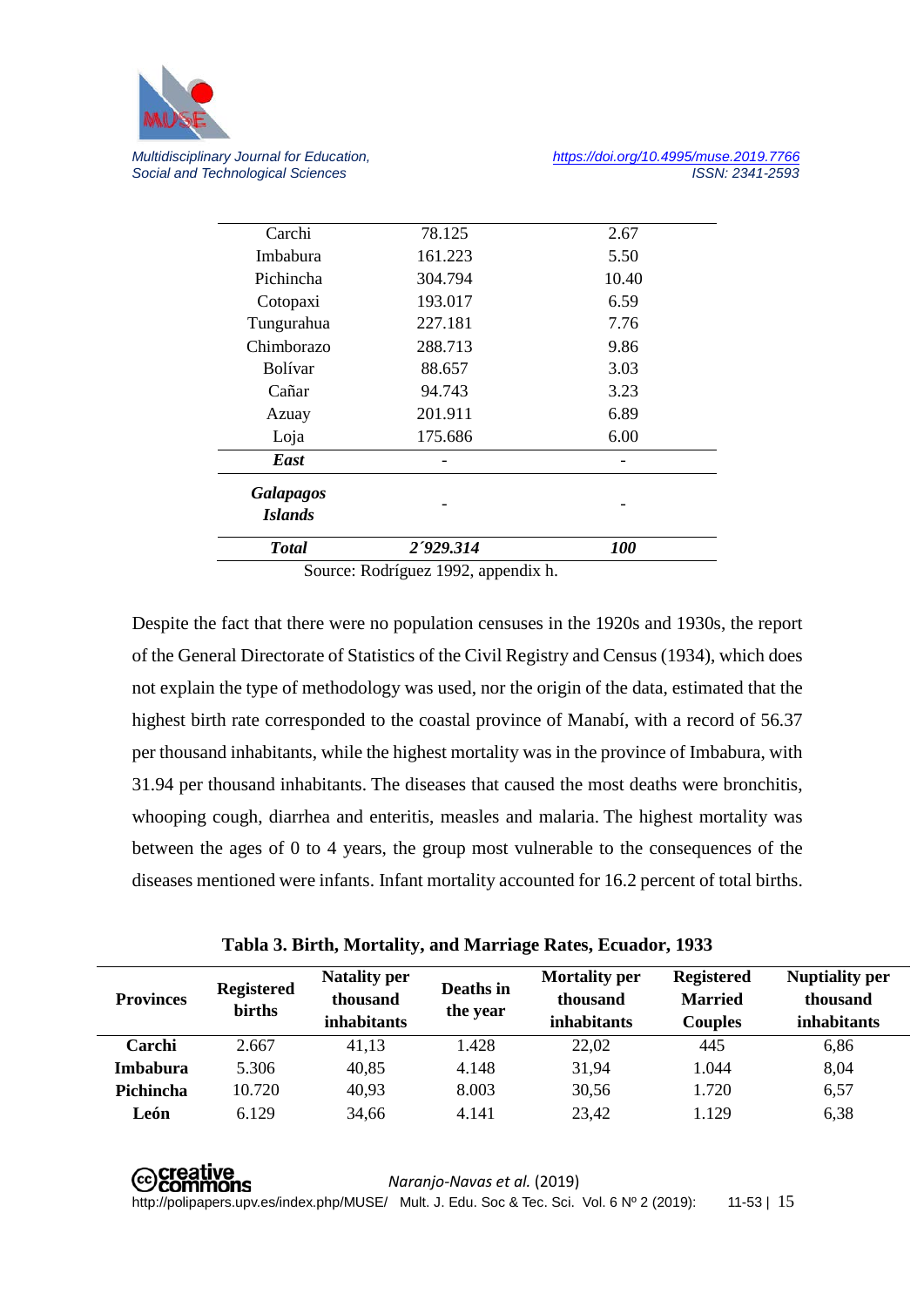

*Multidisciplinary Journal for Education, <https://doi.org/10.4995/muse.2019.7766>*

| <b>Esmeraldas</b><br><b>Total</b> | 2.145<br>103.199 | 48,88<br>42,77 | 629<br>58.094 | 14,33<br>24,08 | 121<br>14.249 | 2,76<br>5,90 |  |
|-----------------------------------|------------------|----------------|---------------|----------------|---------------|--------------|--|
| <b>Manabí</b>                     | 13.251           | 56,37          | 5.466         | 23,25          | 1.322         | 5,62         |  |
| <b>Los Ríos</b>                   | 5.430            | 51,94          | 3.112         | 28,77          | 173           | 1,65         |  |
| Guayas                            | 17.735           | 50,46          | 10.751        | 30,59          | 1.472         | 4,19         |  |
| El Oro                            | 2.799            | 43,08          | 1.107         | 17,04          | 326           | 5,02         |  |
| Loja                              | 6.974            | 44,46          | 2.453         | 15,64          | 1.147         | 7,31         |  |
| <b>Azuay</b>                      | 7.392            | 33,19          | 3.759         | 16,88          | 1.384         | 6,21         |  |
| Cañar                             | 3.476            | 32,28          | 1.593         | 14,99          | 615           | 5,71         |  |
| <b>Bolívar</b>                    | 3.538            | 42,88          | 1.437         | 17,41          | 643           | 7,79         |  |
| <b>Chimborazo</b>                 | 9.041            | 40,37          | 5.019         | 22,41          | 1.566         | 6,99         |  |
| Tungurahua                        | 6.596            | 35,70          | 5.048         | 27,32          | 1.142         | 6,18         |  |
|                                   |                  |                |               |                |               |              |  |

Source: Peñaherrera, 1934: 7.

 $\overline{\phantom{a}}$ 

#### **Economically active population**

It is estimated that approximately 32% were part of the economically active population, that is, about 832,000 people. The first data on the economically active population for 1962 came from the population and housing censuses conducted in 1962. Research by the National Planning and Economic Coordination Board (1979) reveals that 32% of the total population can be considered as part of the economically active population.

As there is no official data for the 1930s, this figure has been taken to estimate the economic active population for the 1930s. For this reason, this data should be considered as a conjecture based on the first national censuses. By 1930, approximately 14% of the population lived in urban areas<sup>[2](#page-5-0)</sup> (Bethell 1998, 31). If we take this percentage and extrapolate it to the economically active population, we obtain that around 116,480 people worked in the urban sector, and around 715,520 in the rural sector.

De la Torre (1993) estimated that, by 1936, 55% of the population of Quito was marginally employed: day laborers (10.4%), self-employed workers (23.5%) and domestic workers (21, 1%). The second most important category of labor was public sector workers: 16.6% in 1936 and 21.1% in the early 1940s.

<span id="page-5-0"></span><sup>2</sup> Leslie Bethell (1998) explains that this percentage applies to cities with over 20,000 inhabitants.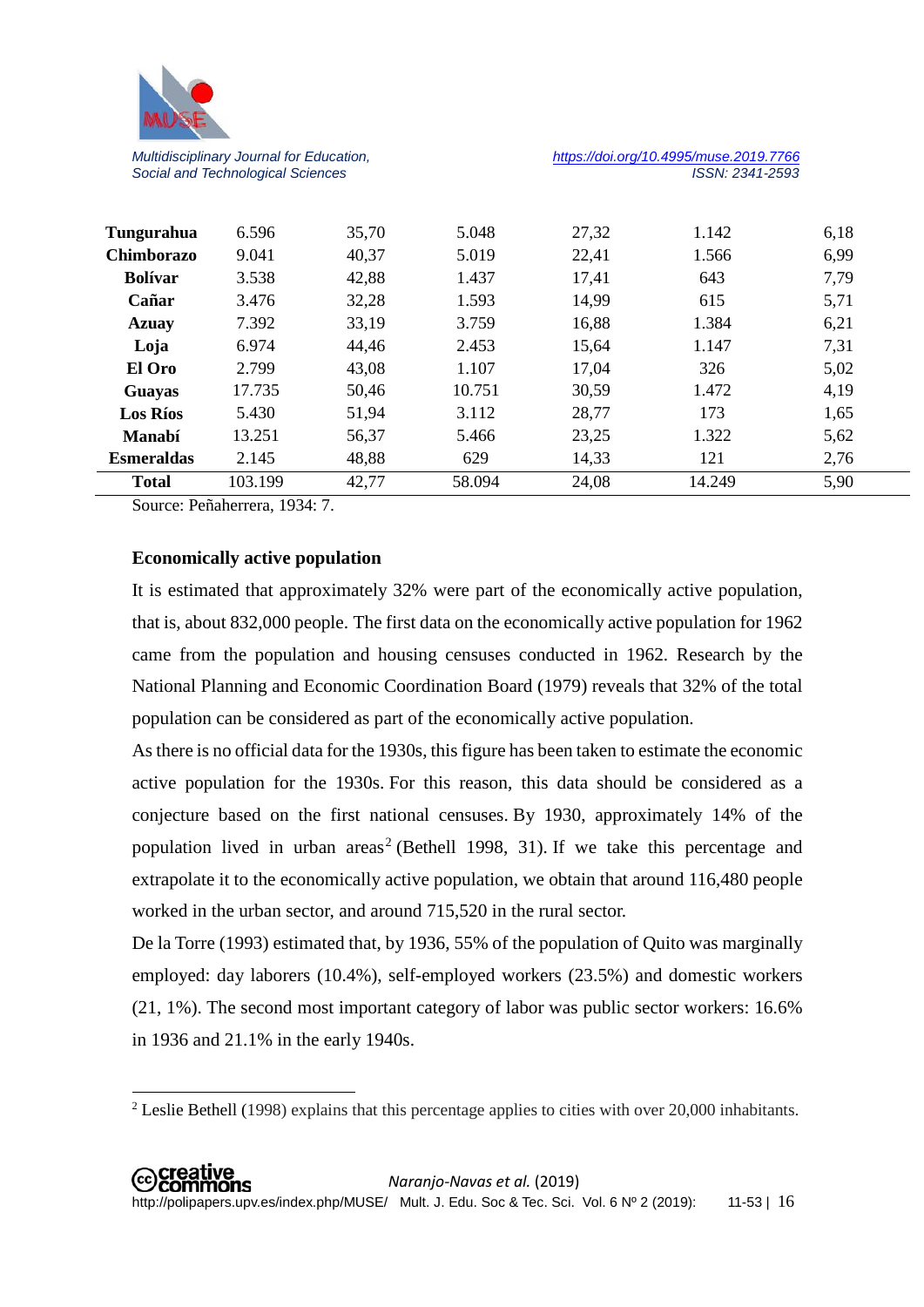

| Occupation                | <b>Number</b> | Percentage |
|---------------------------|---------------|------------|
| <b>Public employees</b>   | 5.893         | 16,6       |
| <b>Private Employees</b>  | 3.025         | 8,5        |
| <b>Industrial workers</b> | 1.651         | 4,6        |
| <b>Workshop workers</b>   | 3.555         | 10,0       |
| Day laborers              | 3.678         | 10,4       |
| <b>Freelance workers</b>  | 8.133         | 23,5       |
| <b>Workshop owners</b>    | 1.085         | 3,1        |
| <b>Servants</b>           | 7.464         | 21,1       |
| <b>Unemployed</b>         | 795           | 2,2        |
| <b>Total</b>              | 34.276        | 100,0      |

| Table 4. Occupational structure in Quito, 1936 |  |
|------------------------------------------------|--|
|                                                |  |

Source: De la Torre 1993, 67

<u>.</u>

### **3. Economic policies during the Great Depression**

The global crisis particularly affected the countries of Latin America given the close trade relationship it had with the United States of America. In the case of Ecuador, the economic crisis affected the foreign trade sector in particular because the United States supplied 45% of total imports and 47% of total exports (Feiker 1931, 1). The global crisis created commercial, financial, monetary and exchange shocks in Ecuador, which forced the government to make controversial decisions, decisions that were considered as possible solutions to the onslaughts of the Great Depression. These anti-crisis policies were implemented in a decade of strong political instability, as reflected by the fact that in nine years from 1929 to 19[3](#page-6-0)8 twelve different people were in charge of the governments<sup>3</sup>. This

<span id="page-6-0"></span><sup>&</sup>lt;sup>3</sup> From 1929 to 1938, among presidents and managers of power, there are twelve people in charge of the executive branch (Salvador Lara, 2002). Most overthrows were led by the Ecuadorian army. People in charge of the executive branch were: Isidro Ayora Cueva (April 17, 1929- August 24, 1931); Crnl. Luis Larrea Alba (24 August 1931 October 15, 1931); Alfredo Baquerizo (October 15, 1931 August 20, 1932); Neptalí Bonifaz (August 20, 1932- August 28, 1932); Carlos Larrea Freire (August 28, 1932- September 2, 1932); Alberto Guerrero Martínez (02 September 1932- December 5, 1932); Juan de Dios Martínez (05 December, 1932- October 17, 1933); Abelardo Montalvo (20 October 1933- September 1, 1933); José María Velasco Ibarra (01 September 1934- 20 August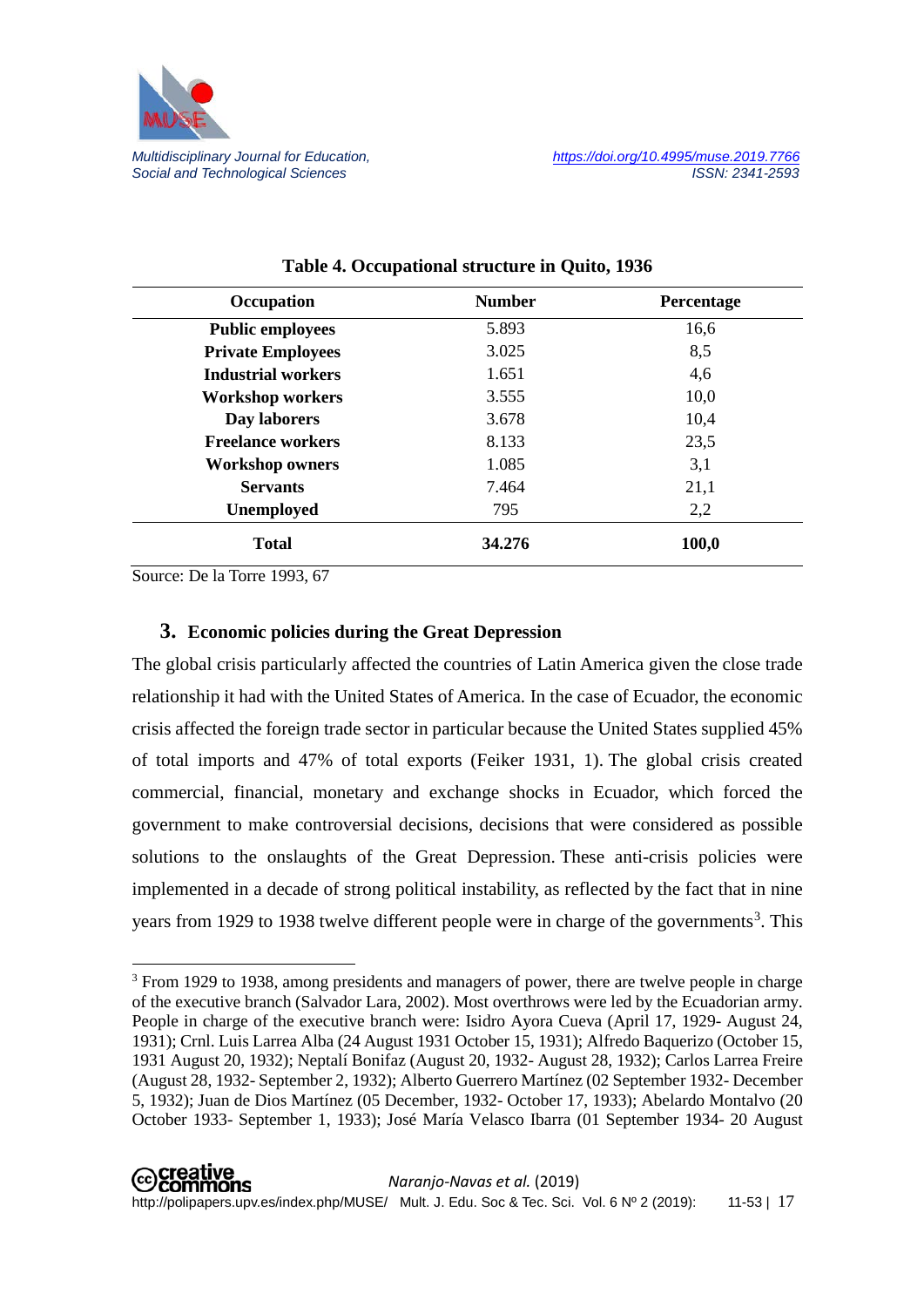

**.** 

Social and Technological Sciences

instability affected government decisions, as there was no way to establish long-term public policies. The decade of the 1930s was a turbulent decade, which was reflected in the extraordinary number of presidents, civilian and military dictators, "as the economy deteriorated, more and more Ecuadorians turned to the government for immediate solutions to economic problems and social aspects of the nation" (Rodríguez 1992, 198).

Anti-crisis policies had a time of slow decision-making because just a few months before the world crisis began, the American economist Edwin Kemmerer, along with most of his collaborators, had left the country after advising the government of Ecuador for the creation of the Central Bank, the only legal institute that had the power to issue currency, and for the establishment of the gold standard as a monetary system. On February  $11<sup>th</sup> 1927$ , along with other economic norms, the Kemmerer Mission presents to the Government of Ecuador the draft of the Organic Law of the Central Bank of Ecuador; On March 4<sup>th</sup>, President Isidro Ayora signs the law; and on August  $10<sup>th</sup>$  the Central Bank began its operations.

Edwin Kemmerer was considered an international authority on economic issues. From 1919 to 1930, the Kemmerer Mission advised the governments of Guatemala (1919), Colombia (1923), Chile (1925), Ecuador (1926), Bolivia (1928), and Peru (1930). The relationship between the government of Ecuador tightened sharply, so that "the absolute dependence that has since been created with the expert for the application of measures" (Almeida, 1994: 54) remained until 1932.

After the years in which the Kemmerer mission offered their advice, the Ecuadorian government began to make relatively independent decisions. The Ecuadorian government set aside the "Kemmerian" policies and began to make decisions based on its own expertise, including the abolition of the gold standard, the increase in the money supply, seizure and disinvestment of currency. Policies during the Great Depression were partly given by the Kemmerer's advice, partly by the expertise of national politicians, partly by the public

<sup>1935);</sup>Antonio Pons Campusano (August 21, 1935- September 25, 1935); Federico Páez (September 25, 1935- October 23, 1937); Gral. Alberto Enriquez Gallo (23 October 1937- December 2, 1938)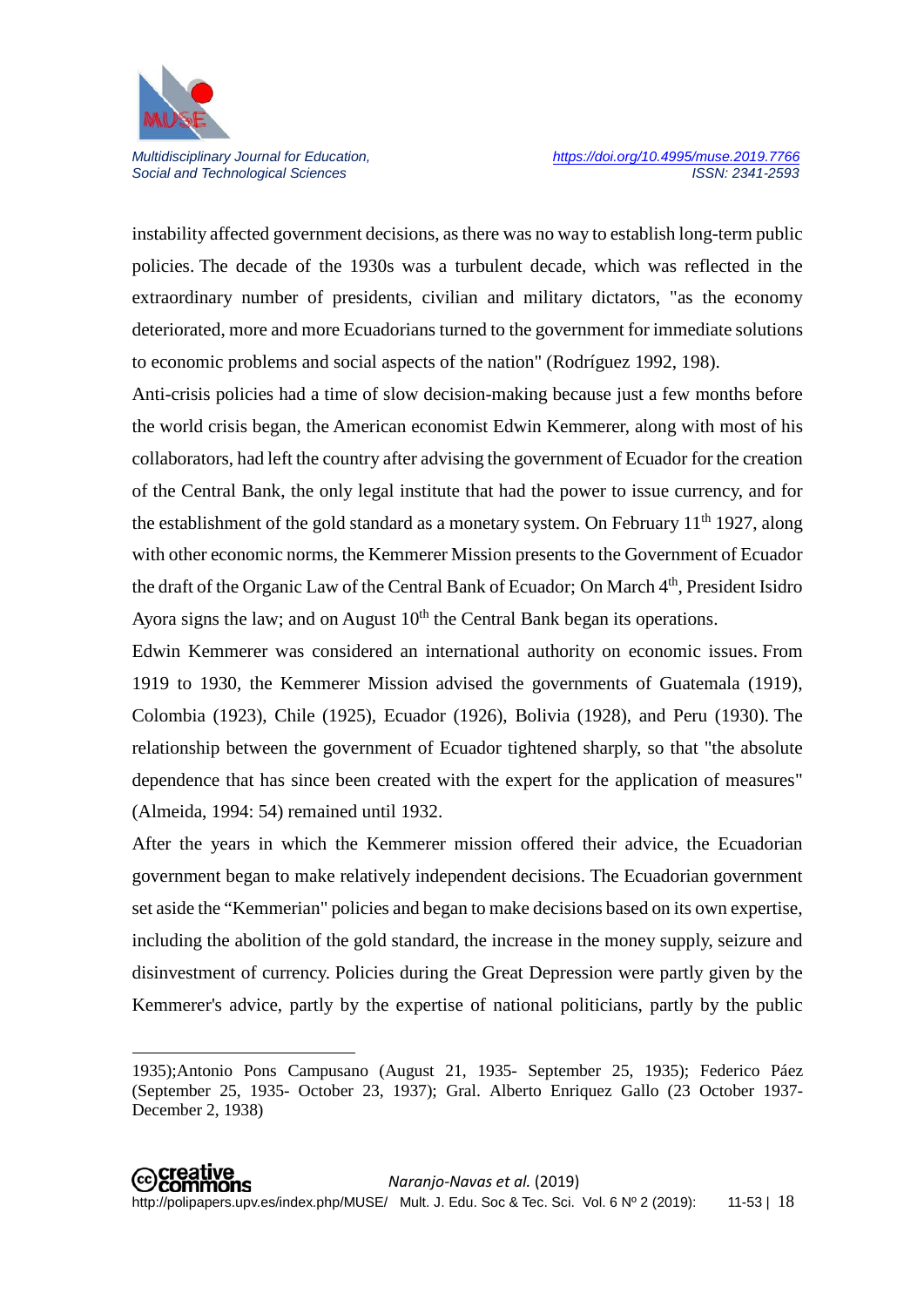

 $\overline{a}$ 

Social and Technological Sciences

pressure that was tired of the government prostrating itself before the "monetary doctor" (Drake, 1995), and partly by the political instability that led the country to have 12 people in charge of the executive in less than a decade. Thus, anti-crisis policies went through two distinct stages from  $1927<sup>4</sup>$  $1927<sup>4</sup>$  $1927<sup>4</sup>$  to 1938 that the first has been named as the stage of "influence" of Kemmerer Mission, 1927-1932", and the second stage is known as the stage of "inconvertibility and instability, 1932-1938".

# 4. **Influence of the Kemmerer mission, 1927-1932** [5](#page-8-1)

Between 1927, the year in which the Kemmerer Mission ends its work in Ecuador, and February 1932, when the formal step for the abandonment of the gold standard was taken, it was the stage of the influence of the policies established by Kemmerer, which involved restructuring of the national financial system with its main axis located in the founding of the Central Bank of Ecuador. When the Great Depression was felt in Ecuador the anti-crisis economic policies did not differ from the policies structured in 1927: anti-crisis policies were the same before and during the international crisis. The Ecuadorian government had the solid concept that the tools left by the new financial system were sufficient to control the onslaught of the international crisis.

The economic policies influenced by the Kemmerer Mission had a central idea, maintaining the fiscal balance. When the international crisis began, this idea did not change, maintaining fiscal balance remained the main concern. This balance was synonymous with maintaining the gold system as a system that could be self-regulated through the increase or decrease of money circulation that could be controlled through the printing of money, through interest rates and through purchase and sale of currency abroad. These tools were the axes of a policy that was centralized in the money supply. This was a

<span id="page-8-0"></span><sup>&</sup>lt;sup>4</sup> Although the international crisis began in 1929, we have decided to choose the year 1927 so that it can provide a clearer context for the policies that were implemented in this year and were maintained during the first two years of the Great Depression.

<span id="page-8-1"></span><sup>&</sup>lt;sup>5</sup> 1932 is chosen as the end of the influence of the economic policies of Edwin Kemmerer and as the beginning of a decade of instability and inconvertibility.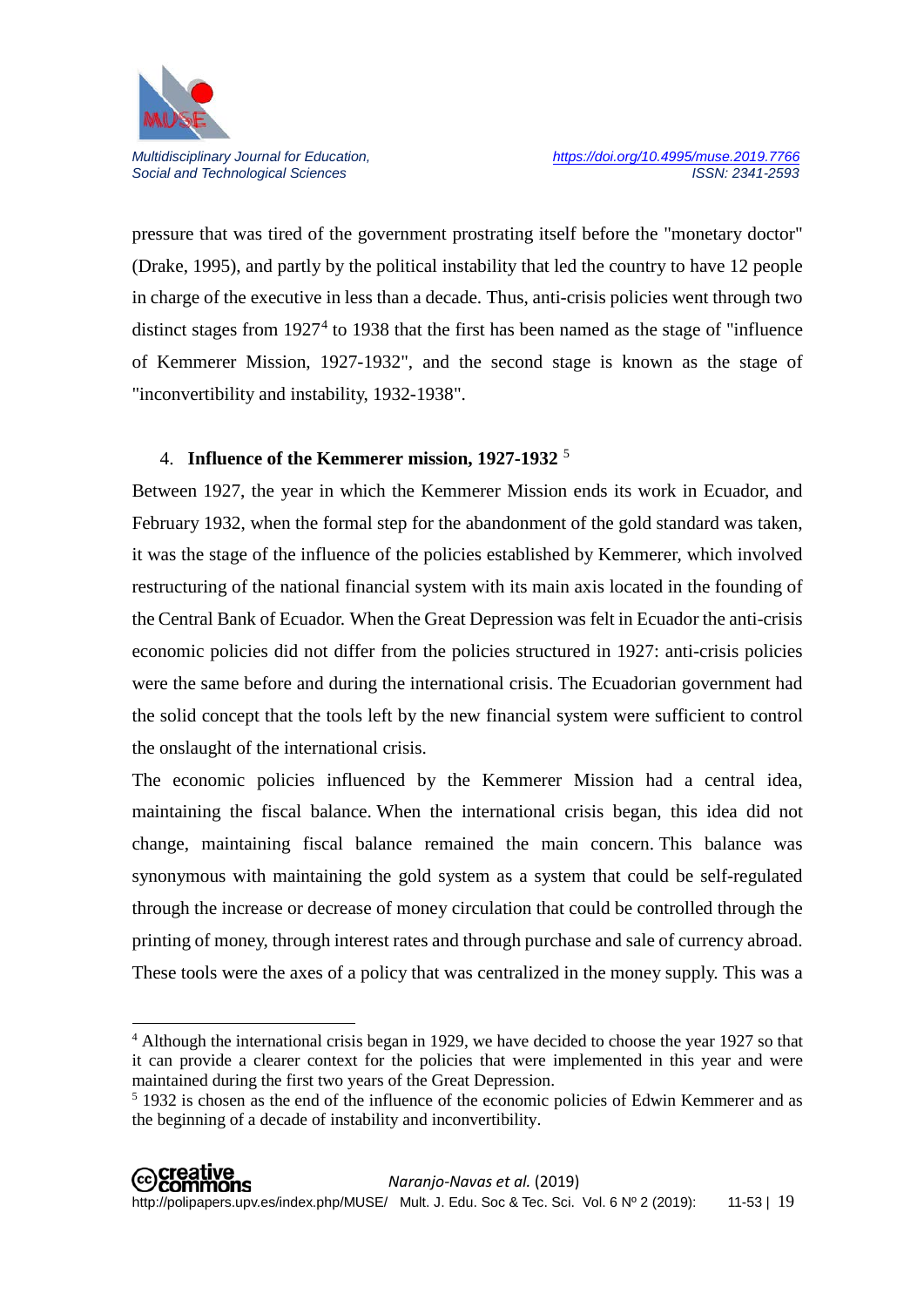

policy that sought to control the imbalances caused in the trade balance by controlling the money supply.

# **Economic policies during Kemmerer's influence period**

The advice and policies of the Kemmerer mission had similar patterns in each country they visited. The common elements in all the countries visited by the Kemmerer mission were: the creation of central banks, superintendence of banks, and general comptrollers; and, proposals of laws by which the gold standard was stablished the main as monetary policy. These structural changes occurred from 1919 to 1930, Gozzi & Tappatá (2010) present these changes chronologically:

#### **Guatemala (1919)**

Institutions founded:

• Central Bank of Guatemala.

Established Laws:

• Monetary law of the Republic of Guatemala.

#### **Colombia (1923)**

Institutions founded:

- Republic of Colombia Bank.
- Comptroller General of the Republic of Colombia.

Established Laws:

- Bank Law of the Republic.
- Banking Establishments Law.
- Timbre Law (reorganized the operation of customs and established the Collection of National Revenues).
- Income tax law.
- Comptroller Law (transform the former Court of Auditors on the Comptroller General of the Republic).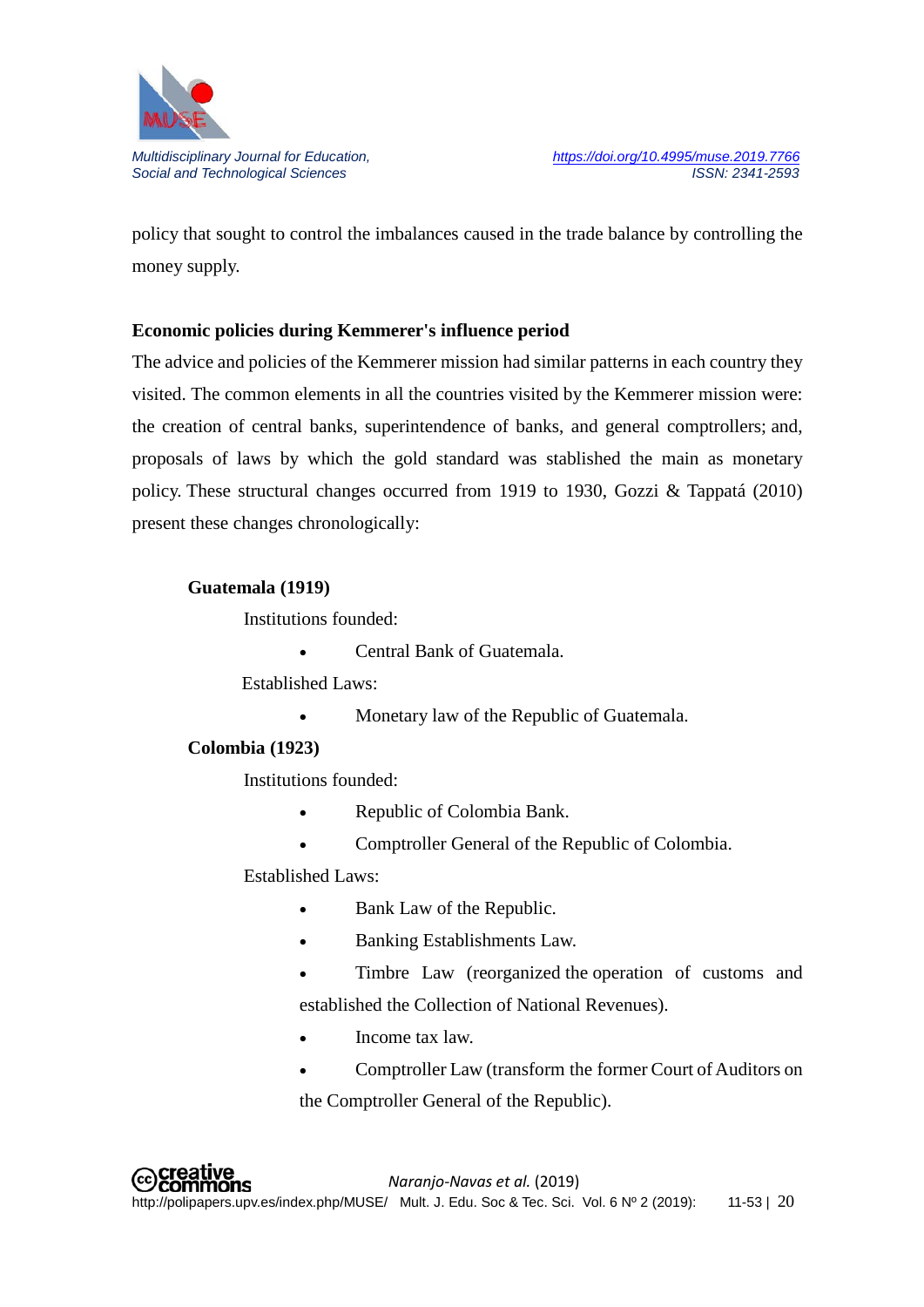

• Act restraining force of the budget (limited the powers of Parliament to order spending public and leave the initiative in the hands of the executive branch).

- Law on number of ministries.
- Negotiable titles deeds law.

### **Chile (1925)**

Institutions founded:

- Chile Central Bank.
- Superintendency of Banks.
- General Comptroller of the Republic of Chile.

### Established Laws:

- Chile Central Bank Law.
- **General Law of Banks.**
- Monetary Law.
- Orgnic Budget Law.
- Comptroller General of the Dominican Republic Law.

#### **Ecuador (1926)**

Institutions founded:

- Ecuador Central Bank.
- Superintendency of Banks of Ecuador.
- Comptroller General of the Republic of Ecuador.

### Established Laws:

- Organic Law of the Central Bank of Ecuador.
- Organic Law of Banks.
- Organic Law of the Mortgage Bank (Banco Nacional de Fomento).
- Internal Taxes Law.
- Coins Law.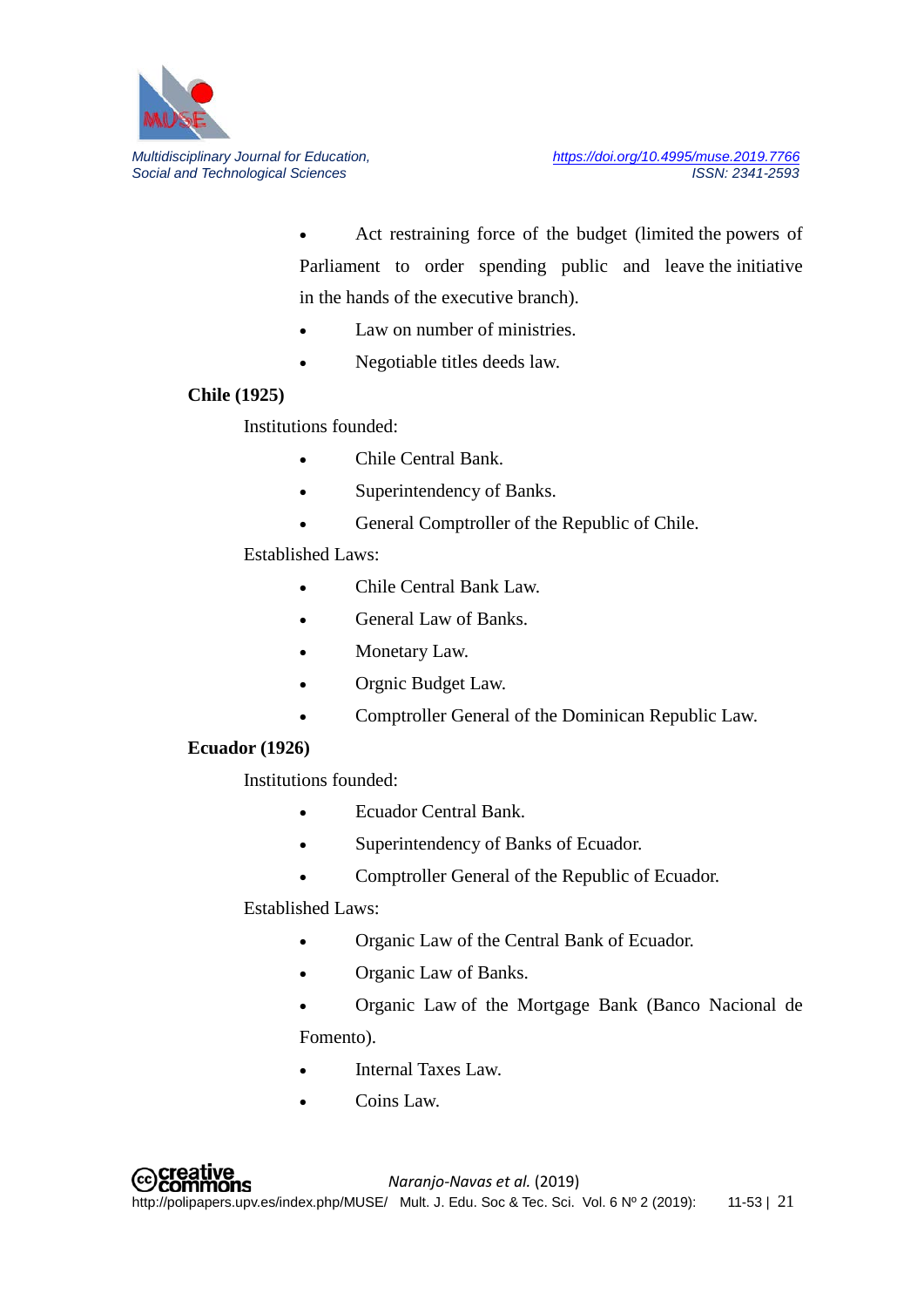

- Contracts Act on Agricultural garments.
- Customs Law.

### **Bolivia (1928)**

Institutions founded:

- Bolivia Central Bank.
- Superintendency of Banks.
- Comptroller General of the Republic of Bolivia.

### Established Laws:

- Reorganization law of the National Bolivian Bank.
- General Law of Banks.
- Monetary Law

### **Peru (1930)**

Institutions founded:

- Central Reserve Bank of Peru.
- Superintendent of Banking Peru.

Established Laws:

- Law of the Central Reserve Bank of Peru.
- Banking Law of Peru.
- Monetary Law

The first central banks of Latin America were designed to fulfill three objectives: to maintain monetary stability; to preserve the stability of banks; and government funding on a limited basis (Jácome 2015). These objectives would be achieved through a currency issue associated with the gold standard which would lead to a stable exchange rate and a low inflation.

In the case of Ecuador, the Kemmerer mission carried out the economic policy stage from 1927 to 1932. The economist Edwin Kemmerer, along with his working group, had an undeniable participation in the founding of a new financial system in Ecuador. His advice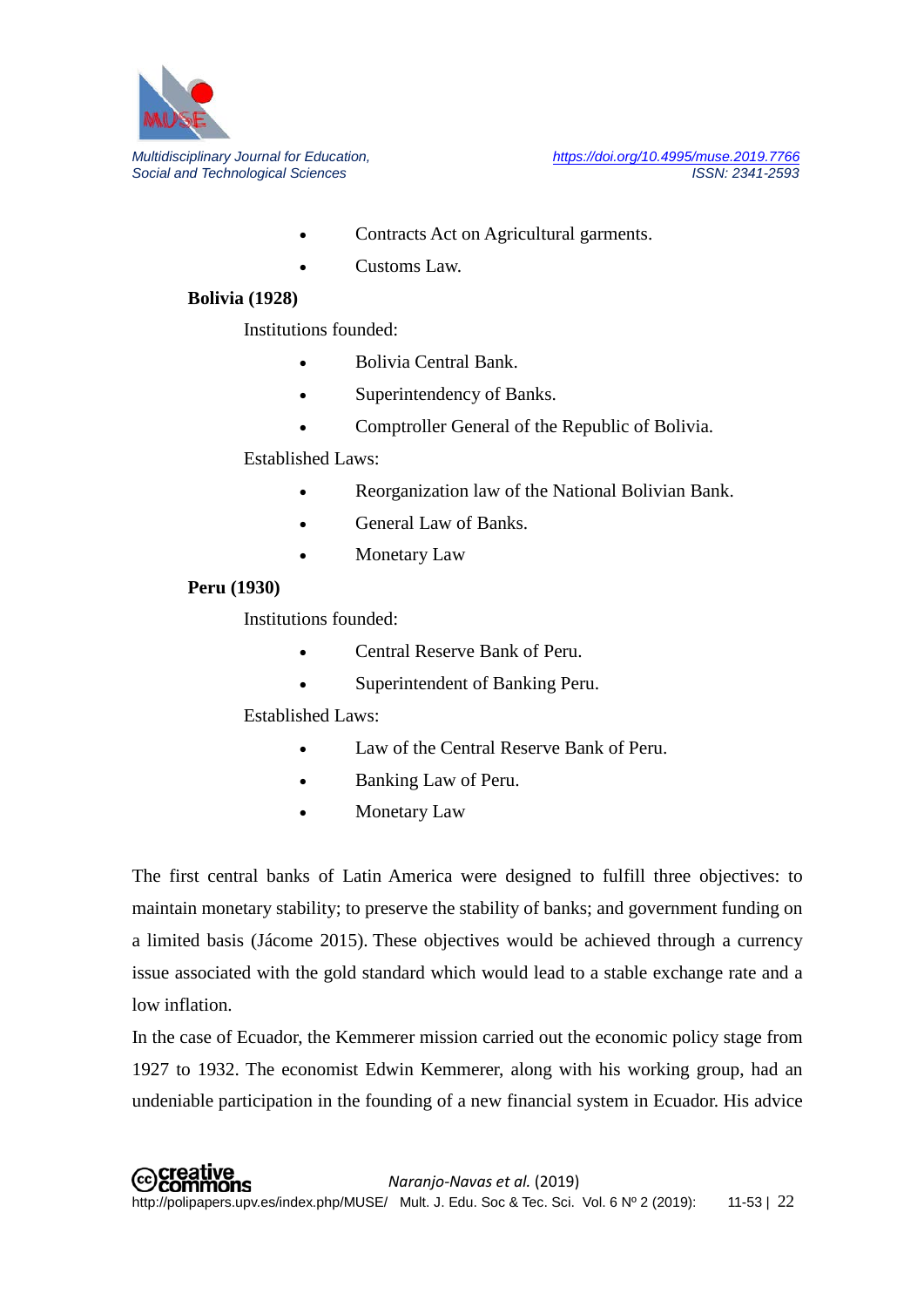

 $\overline{a}$ 

Social and Technological Sciences

did not fail to influence the decisions on monetary policies that Ecuadorian politicians took even several years after his official visit.

Before the beginning of the international crisis, the gold standard was already established in Ecuadorian territory. The money supply was related to gold reserves. The existing circulation had to be backed by 50% of gold reserves. The money supply was in the hands of private banks until the founding of the Central Bank, which opened its doors on August 10<sup>th</sup> 1927. The foundation of the Central Bank was the central axis of the Kemmerer mission.

Immediately, the Central Bank organized policies around the money supply. With this purpose, printing money was the tool the government possessed for the regulation of the circulation of money.

On the other hand, the Central Bank balanced the money market also by regulating the discount and interest rate, raising it when there was an excess of cash and lowering it when the money was low (Morillo 1996). The use of this tool had a logical justification, by raising interest rates, the monetary circulation would be reduced, and as interest rates lowered, the monetary circulation would increase.

In addition to these instruments in hand, the Central Bank had the Law of  $\text{Coins}^6$  $\text{Coins}^6$  in their favor, which provided the government with power, on the one hand to control the exchange rate, and on the other to buy and sell money abroad. The Central Bank of Ecuador could, by using the Coins Act, make automatic adjustments: if there was an excess of circulation, the government could sell unlimited currency in New York and London (Carbo 1927).

These instruments began to be questioned when the crisis began because there was the general impression that it was a straitjacket that did not allow to create other types of policies. For this reason, the Ecuadorian government contacted Edwin Kemmerer to ask his opinion on the subject. In 1930, Kemmerer responded to the Ecuadorian government's request for the validity of established policies, in which Kemmerer asserted that the

<span id="page-12-0"></span><sup>6</sup> The Law of Coins was published in the Official Gazette N. 289, on March 1, 1927.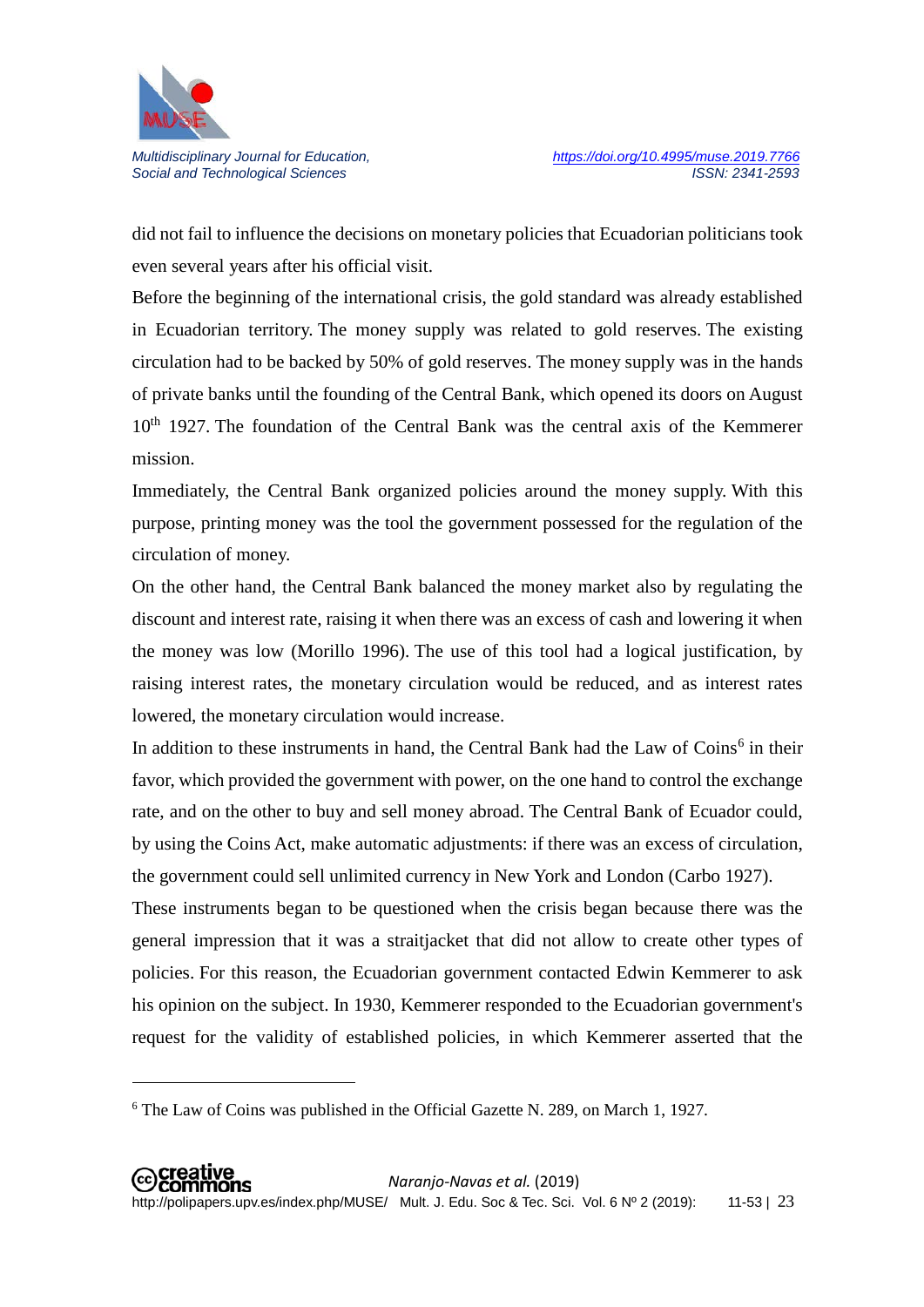

automatic readjustment of the money supply, managed by the Central Bank, ensured the proper circulation of the currency, "and should not be altered despite protests. He denied that Ecuador was going through a deflationary process or that it had a monetary deficit. He urged his hosts to maintain the gold standard and high discount rates" (Drake 1995, 269). Kemmerer had denied the fact that there was a pronounced deflation that was caused by a reduction in the money supply. According to the same source (Drake 1995), Kemmerer encouraged Ecuadorian politicians to continue payments on the foreign debt.

These policies were maintained in spite of a diversity of proposals that began to appear. Among the most important proposals, Morillo (1996) refers to three of them: first, the Central Bank was encouraged to buy mortgage bonds; second, that the resources destined to the service of the external debt should be invested in diverse projects in Ecuador; and, third, a policy of rediscounts. None of these proposals were accepted, the government was going to be facing the crisis with the financial instruments that came along with the gold standard.

With Kemmerer's response, the Ecuadorian government felt the necessary justification for maintaining the gold standard despite the fact that reserves were declining and despite the fact that the deflationary process was undeniable. The financial policies of the Ecuadorian government were maintained until 1932. It was hoped that the monetary policy instruments, to say the printing of money, the regulation of the type of discount and interest and the purchase and sale of currency, were sufficient to control the impact of the Great Depression. Taking into account that the international crisis was felt in Ecuador from the unevenness in the trade balance, much of the effort to build an anti-crisis policy focused around the attempt to control the trade balance. Of all the instruments that the Ecuadorian government had at hand, the most used was the interest rate: when the trade balance was negative, the reserves decreased, and for that reason the Central Bank, and by repetition the rest of private banks, put in the market a greater amount of short-term loans, but with high and progressive interests.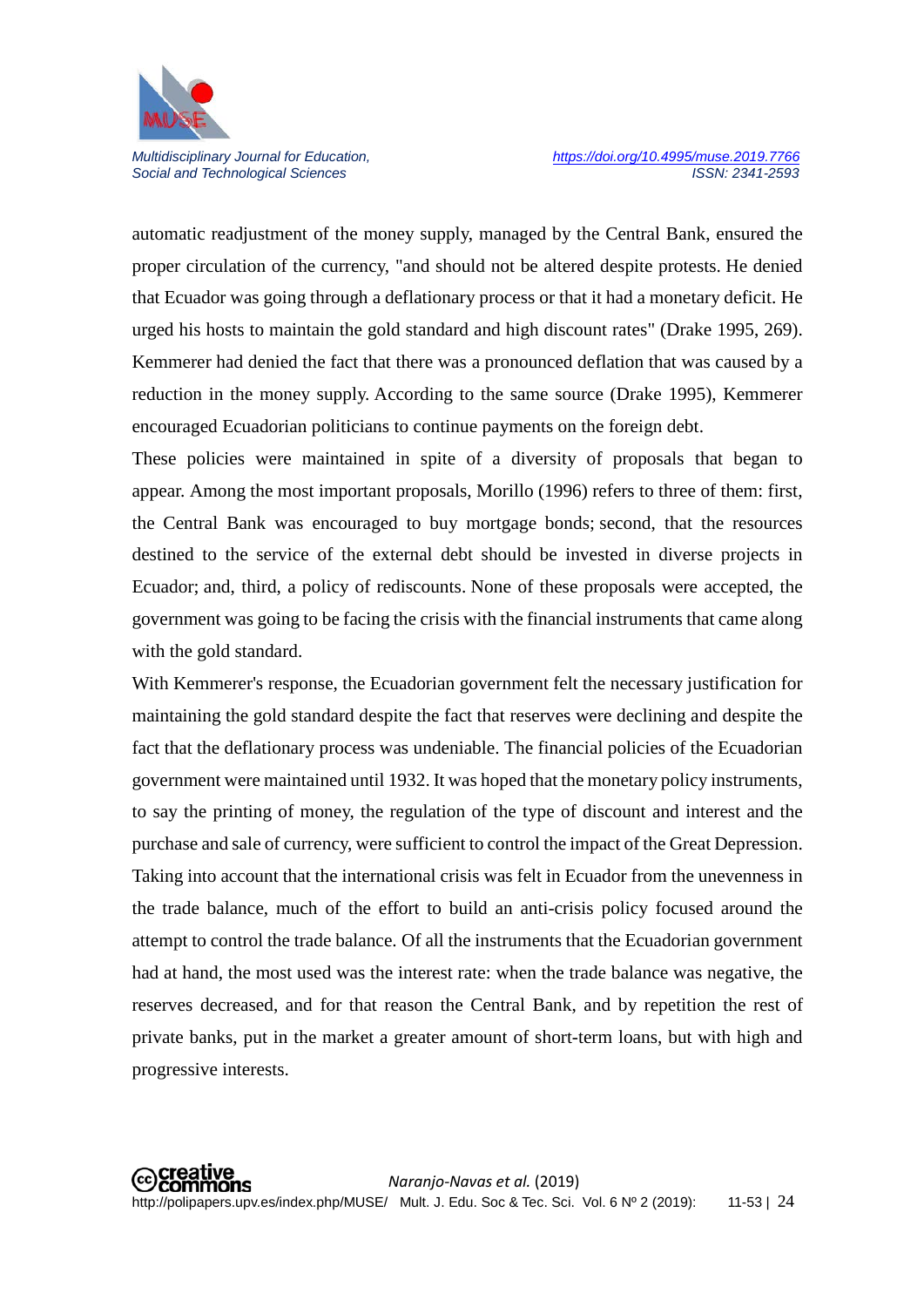

With respect to interest rates, in 1927, when the Central Bank was founded, it opened a line of credit for the associated banks with an interest of 10%, while for the general public the line of interest was 11%. Banks charged the public 12% and sometimes charged higher rates. In 1928, the interest rate fell to 8% for the associated banks and 9% to the public. The reduction in discount rates was a result of the reduction in exports of the main agricultural product, cocoa. By the early 1930s, the Central Bank had set an interest rate of 10% for the general public and 9% for the associated banks, which charged their clients a 12% interest. In 1930, the Central Bank decided to establish differentiated interest rates as follows: 7% for associated banks, up to 30 days; 8% for associated banks, up to 90 days, for industrial purposes; and 9% for the public, up to 180 days, with agrarian pledges (Morillo 1996). These rates were maintained until the first months of 1932.

In September of 1931, Great Britain decided to leave aside the gold standard, which caused serious repercussions in Ecuador, since an accelerated gold output began, the Central Bank lost about one million sucres during the same year. Following Britain's decision to abandon the pattern, gold, and after seeing an accelerated fall in reserves from the Central Bank of Ecuador, "most banks in Guayaquil had opted to make their loans dollar-based" (Morillo 1996, 74). This problem prompted the Ecuadorian government to modify the required percentage of 50% in reserves, to maintain the gold standard, to 25% of reserves in deposits and 50% of reserves for currency convertibility.

In this way, it can be clearly seen that the stage from 1927 to 1932 was characterized by a central idea: to maintain fiscal balance. This fiscal balance was synonymous with maintaining the gold system as a system that could be self-regulated through printing of money, interest rates, and the purchase and sale of currency.

#### **Consequences of policies influenced by Kemmerer, 1927-1932**

The consequences of the Kemmerer Mission's influence are established around the goal of maintaining fiscal stability that overcomes the instability of the international market. From the visit of the Kemmerer mission in October 1926, the gold standard was maintained as a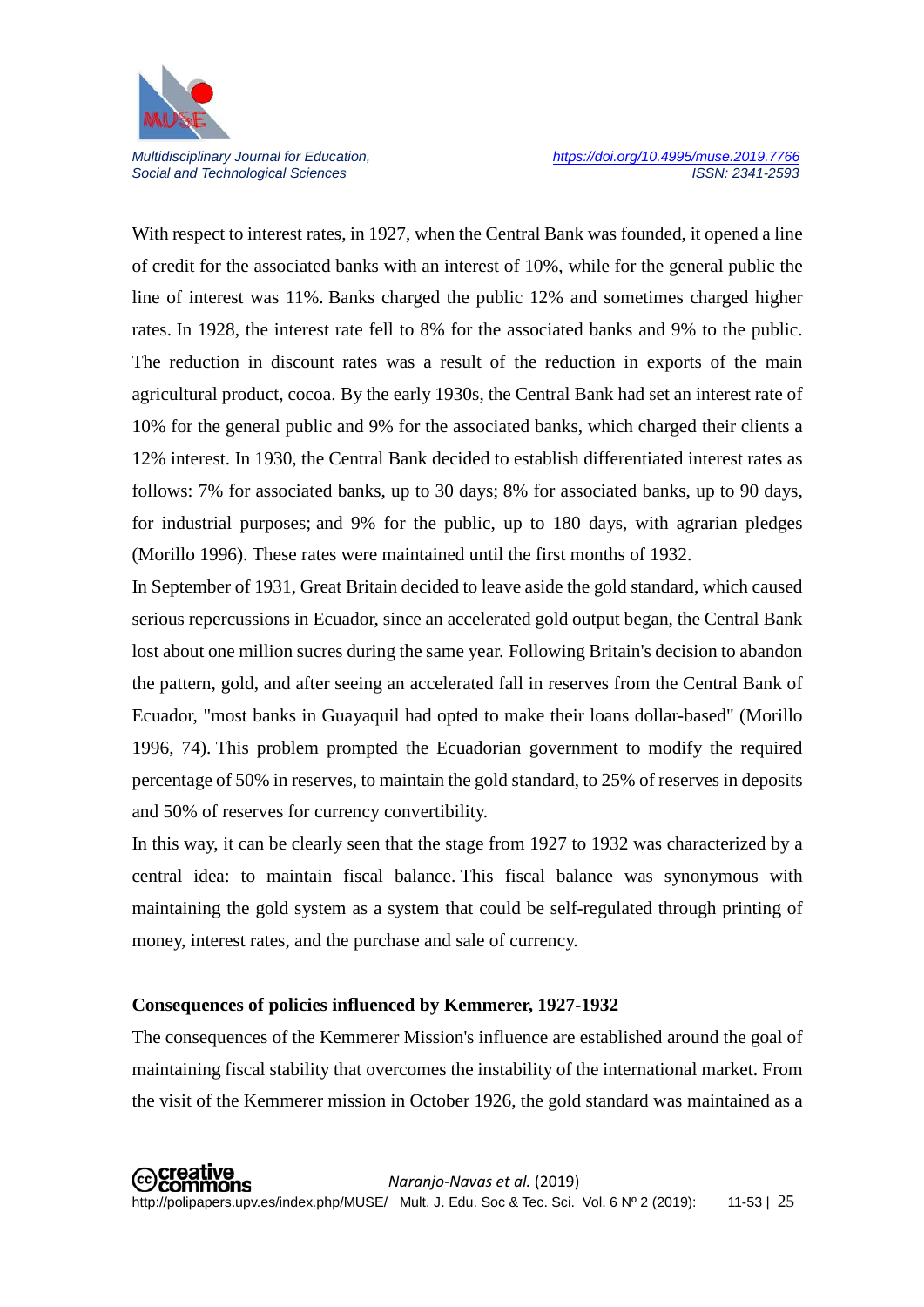

system of immovable conversion. The gold standard was designed to maintain the stability of the money supply and also maintain the value of the Ecuadorian currency, the value of the sucre. The consequences of this period are divided into five contexts: monetary circulation; variation of the gold reserves in the Central Bank of Ecuador; exchange rates; inflationary fluctuations; and, the evolution of the Gross Domestic Product.

#### **With regard to monetary circulation**

The monetary circulation, as shown in table 5, during the period of influence of the Kemmerer Mission, declined since 1927, year in which a circulation of 79 million sucres was registered. In 1929, the year of the beginning of the international crisis, the monetary circulation was 67 million sucres. These data clearly show that the money supply declined steadily before the international crisis began, opening the door for the founding of the Central Bank and its monetary policy: printing of new currency; and the regulation on discount and interest rates; exchange rates; and overseas transactions.

From 1927 to 1929, the reduction of the monetary circulation happened at the rate of -8.2% annual average; and, from 1929 to 1931, the reduction was at the rate of -17.9% per year. In 1932, the monetary circulation increased by 15 million sucres, registering 58 million sucres. The policies of financial rigidity caused a rapid fall of monetary circulation. In two years, from 1929 to 1931, the money supply was reduced by one third, which, in turn, produced a sharp devaluation.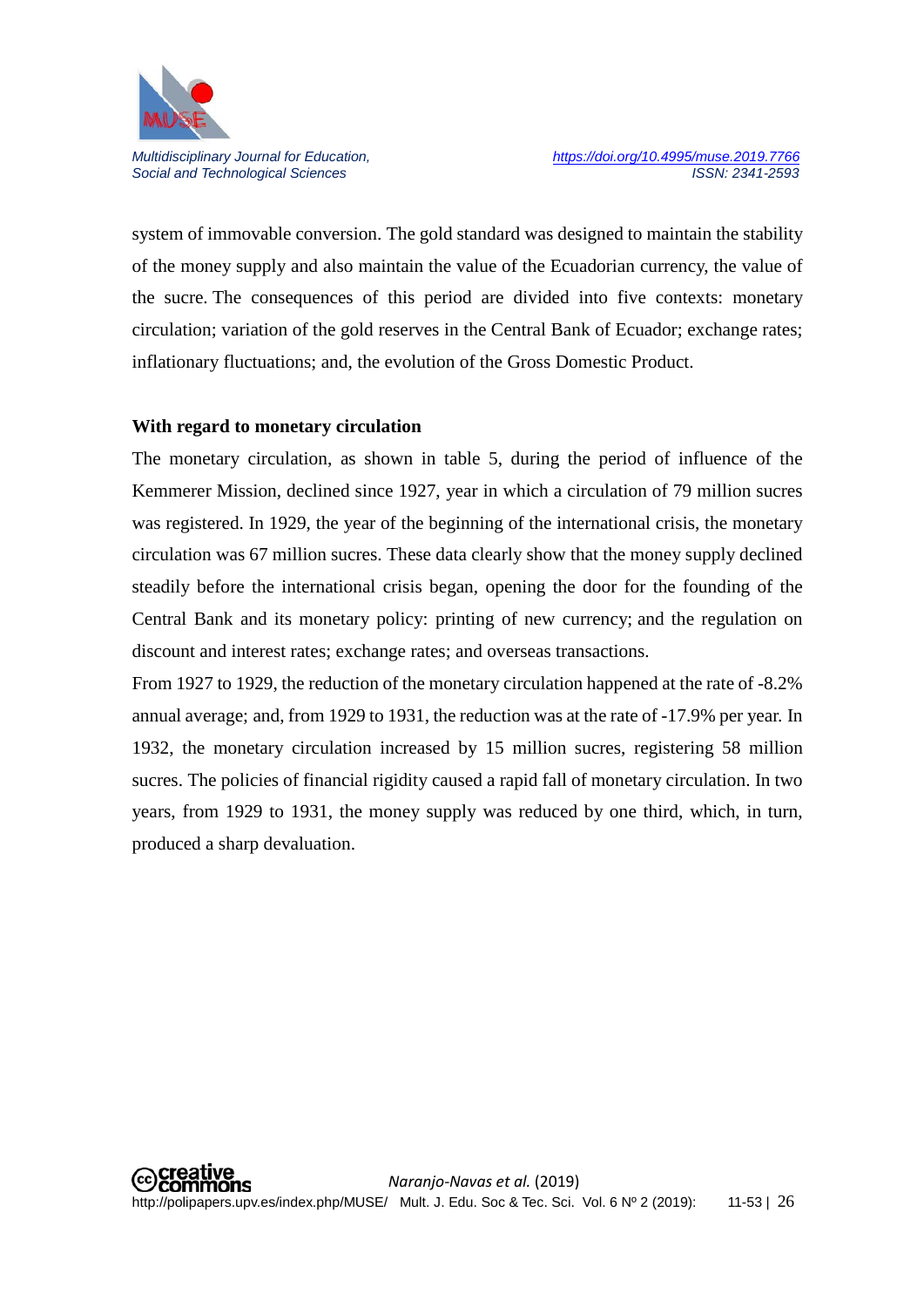

| Año  | <b>Total</b> |  |
|------|--------------|--|
| 1927 | 79.290.000   |  |
| 1928 | 74.333.000   |  |
| 1929 | 67.812.000   |  |
| 1930 | 54.212.000   |  |
| 1931 | 43.870.000   |  |
| 1932 | 58.029.000   |  |

#### **Table 5. Monetary circulation in sucres, 1927-1932**

Source: Central Bank of Ecuador 1940, 150-151. The figures of the total money supply recorded in December each year.





Source: table 5.

#### **With regard to gold reserves**

Gold reserves shows a similar development to money supply developments: the gold standard needed reserved valued at 50% of total money circulation, then it is logical to see

 *Naranjo-Navas et al.* (2019) http://polipapers.upv.es/index.php/MUSE/ Mult. J. Edu. Soc & Tec. Sci. Vol. 6 Nº 2 (2019): 11-53 | 27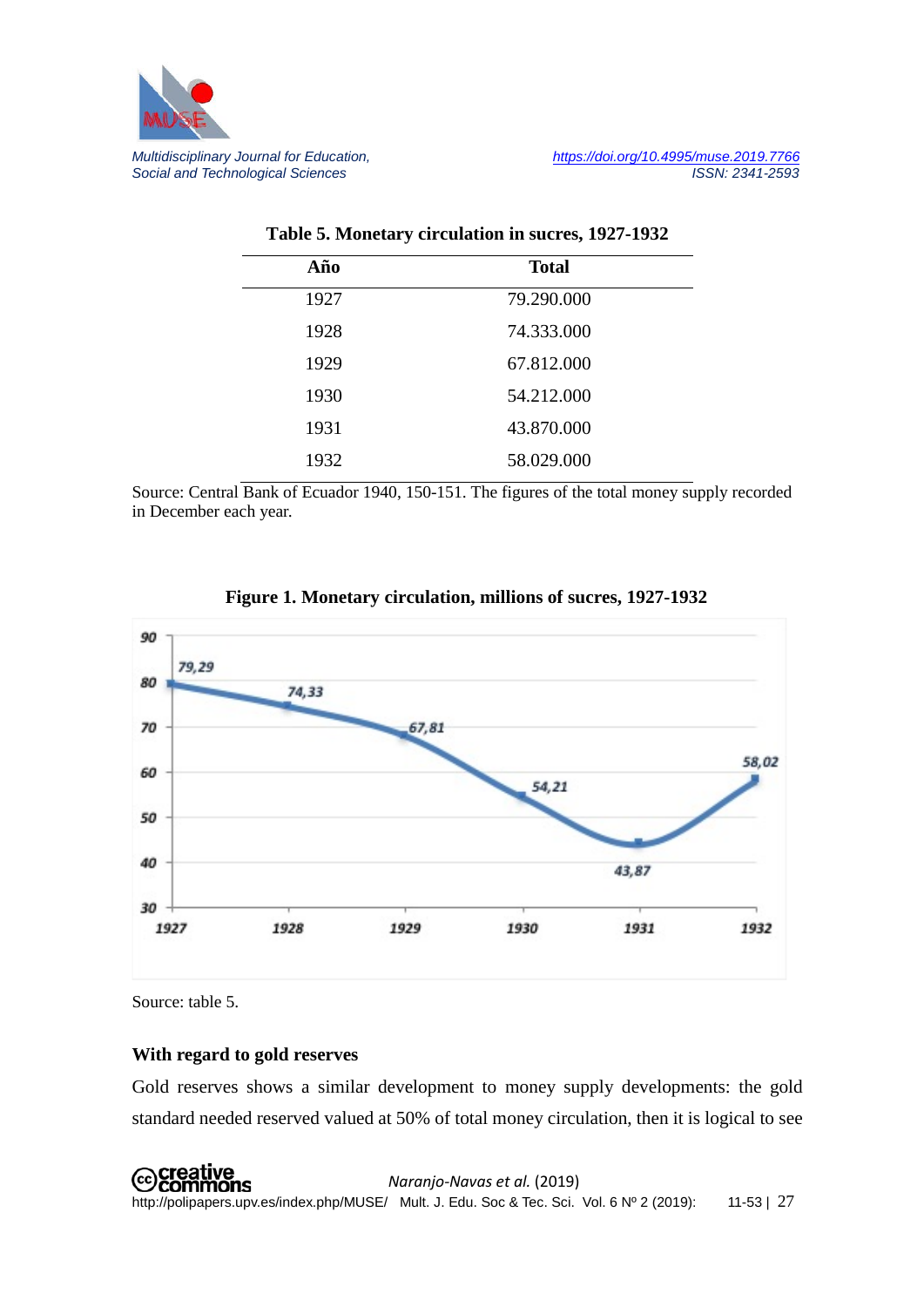

 $\overline{a}$ 

Social and Technological Sciences

that the evolution of money supply and gold reserves are directly related. From 1927 to 1929 the gold reserves decreased at a rate of 10.2% on average, while from 1929 to 1931, reserves reduced at a rate of 28.5% annually. Reserves moves from 44 million sucres in 1927 to 15 million in 1931. The steady decline in gold stocks gave way to abandon the gold standard in February 1932<sup>[7](#page-17-0)</sup>. Table 6 shows the gold reserves in relation to monetary circulation. The percentage varies from 1927, when it was located at 51%, thereafter the percentage of gold with respect to the monetary circulation gradually lowered. This steady decline happened until 1932, year when the ratio was of 22%. Anti-crisis policies that remained until 1932 were not effective to keep gold reserves: reserves decreased inevitably in half in less than three years. Table 6 shows clearly the variation of the gold reserves, and also shows the percentage of total circulation. The logical consequence of the decline in gold reserves was the abandonment of the gold standard in 1932.

| Year | <b>Total</b> | Value gold reserves<br>(sucres) | Golden percentage<br>relative to the total |
|------|--------------|---------------------------------|--------------------------------------------|
| 1927 | 84.912.879   | 44.085.490                      | 51,9                                       |
| 1928 | 79.195.465   | 38.029.255                      | 48,0                                       |
| 1929 | 73.146.997   | 35.063.646                      | 47,9                                       |
| 1930 | 60.816.151   | 28.639.062                      | 47,1                                       |
| 1931 | 47.860.775   | 15.492.532                      | 32,4                                       |
| 1932 | 75.984.779   | 17.408.986                      | 22,9                                       |

**Table 6. Gold reserves in the Central Bank of Ecuador, in sucres, 1927-1932**

Source: author´s creation. Data are from: Central Bank of Ecuador 1940, 150-151; Drake 1984, 270. The total involves deposits in the Central Bank and sucres in circulation.

<span id="page-17-0"></span><sup>&</sup>lt;sup>7</sup> The abandonment of the gold standard became official through Decree No. 32 of February 8, 1932. In November of the same year, Congress noted that the suspension of the gold standard was temporarily until a stable economic balance. Since November, the gold reserves of the Central Bank could not be less than 25% of monetary circulation (Morillo, 1996).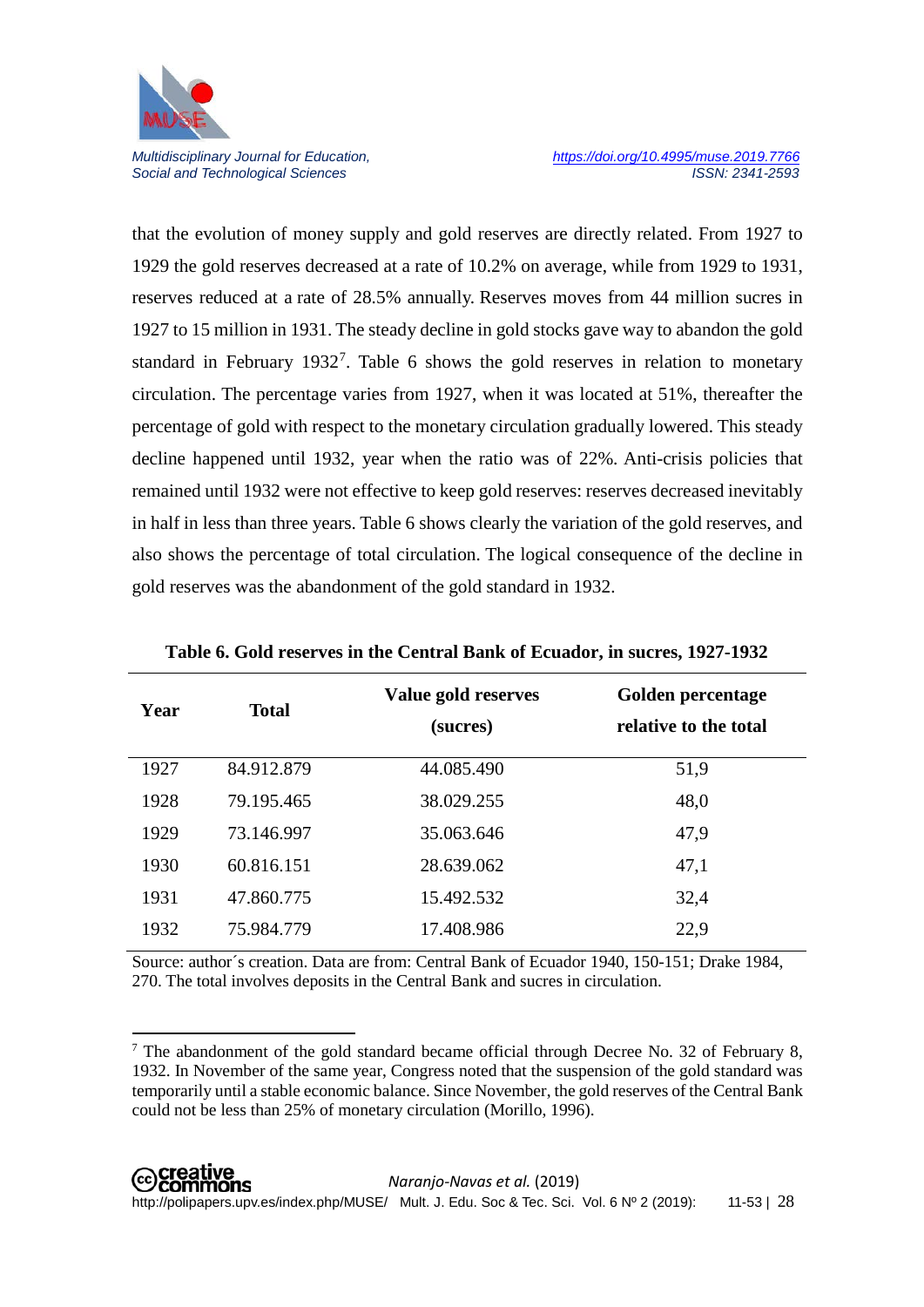



#### **Figure 2. Gold reserves in millions of sucres, 1927-1932**

Source: table 6.

### **With regard to exchange rates**

The value of the gram of gold was directly related to the price of the sucre: the price of gold gram and the price of the sucre, did not fluctuate freely, but was established by the Central Bank of Ecuador. When the international crisis erupts, and gold reserves decreased, the value of gram of gold and the price of the sucre could be maintained only until 1932. The value per gram of gold remained at 3.32 sucres, from 1927 until 1931, while in the same period, the dollar was valued at 5 sucres. The value of the gram of gold and exchange rate begins to change in 1932 as a result of the abandonment of the gold standard.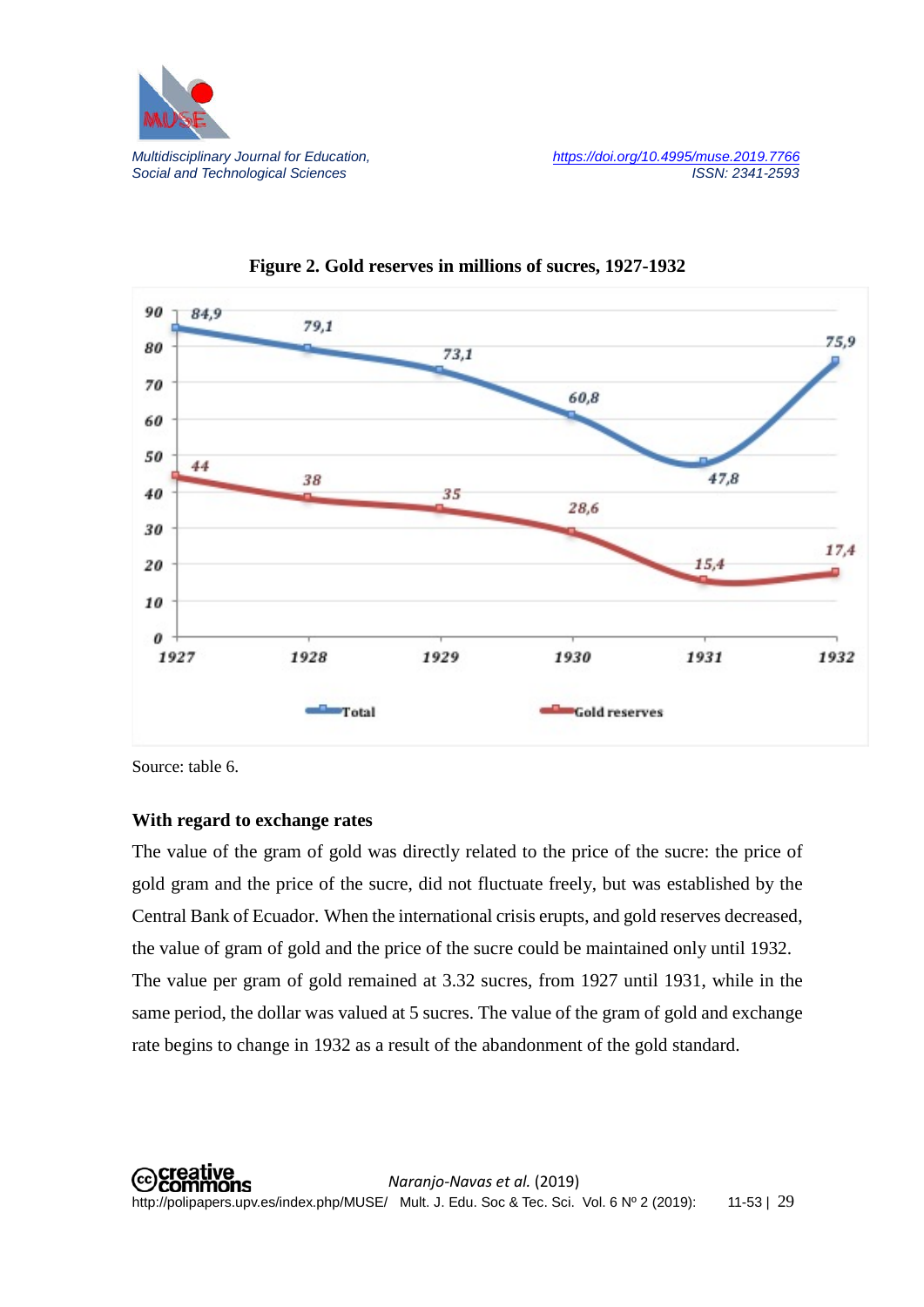

**.** 

Social and Technological Sciences

While nations<sup>[8](#page-19-0)</sup> that left the gold standard early opened a space for the devaluation of the currency, Ecuador kept the price in unalterable values. Gold systems guaranteed a fixed exchange rate. From 1927 to 1932, the share price was maintained at 5 sucres per US dollar. This rigidity produced that export sectors started seeking for currency devaluation to restore competitiveness, while the state "was initially determined to not devalue the currency for fear of a social backlash" (Cueva 1991, 66). This devaluation did not occur until 1932.

| Year | Gram of gold valued in sucres | Sucres to the dollars | Gold reserves in dollars |
|------|-------------------------------|-----------------------|--------------------------|
| 1927 | 3,32                          | 5,00                  | 8.817.098,00             |
| 1928 | 3,32                          | 5,00                  | 7.605.851,00             |
| 1929 | 3,32                          | 5,04                  | 6.957.072,62             |
| 1930 | 3,32                          | 5,05                  | 5.671.101,39             |
| 1931 | 3,32                          | 5,06                  | 3.061.765,22             |
| 1932 | 3,42                          | 5,93                  | 2.935.748,06             |

#### **Table 7. Exchange rate, 1927-1932**

Source: author´s creation. Data come from: Rodriguez, 1992: Appendix K; Drake, 1984: 270; Central Bank of Ecuador, 1940: 150-151.

As displayed in table 7, while the value of gram of gold and the exchange rate did not change until 1931, gold reserves decreased steadily. This scenario could not last in time. Policies based on fiscal stability collapsed in 1932, it became impossible to maintain the exchange rate as gold reserves had fallen dramatically in a few years; it was clear that the decline in gold reserves would cause a sharp devaluation.

<span id="page-19-0"></span><sup>8</sup> Argentina, Uruguay and Brazil in 1929; Venezuela in 1930; Mexico, Chile, Bolivia in 1931; Colombia, Nicaragua, Costa Rica, Peru and Ecuador in 1932 (Ossa, 1993).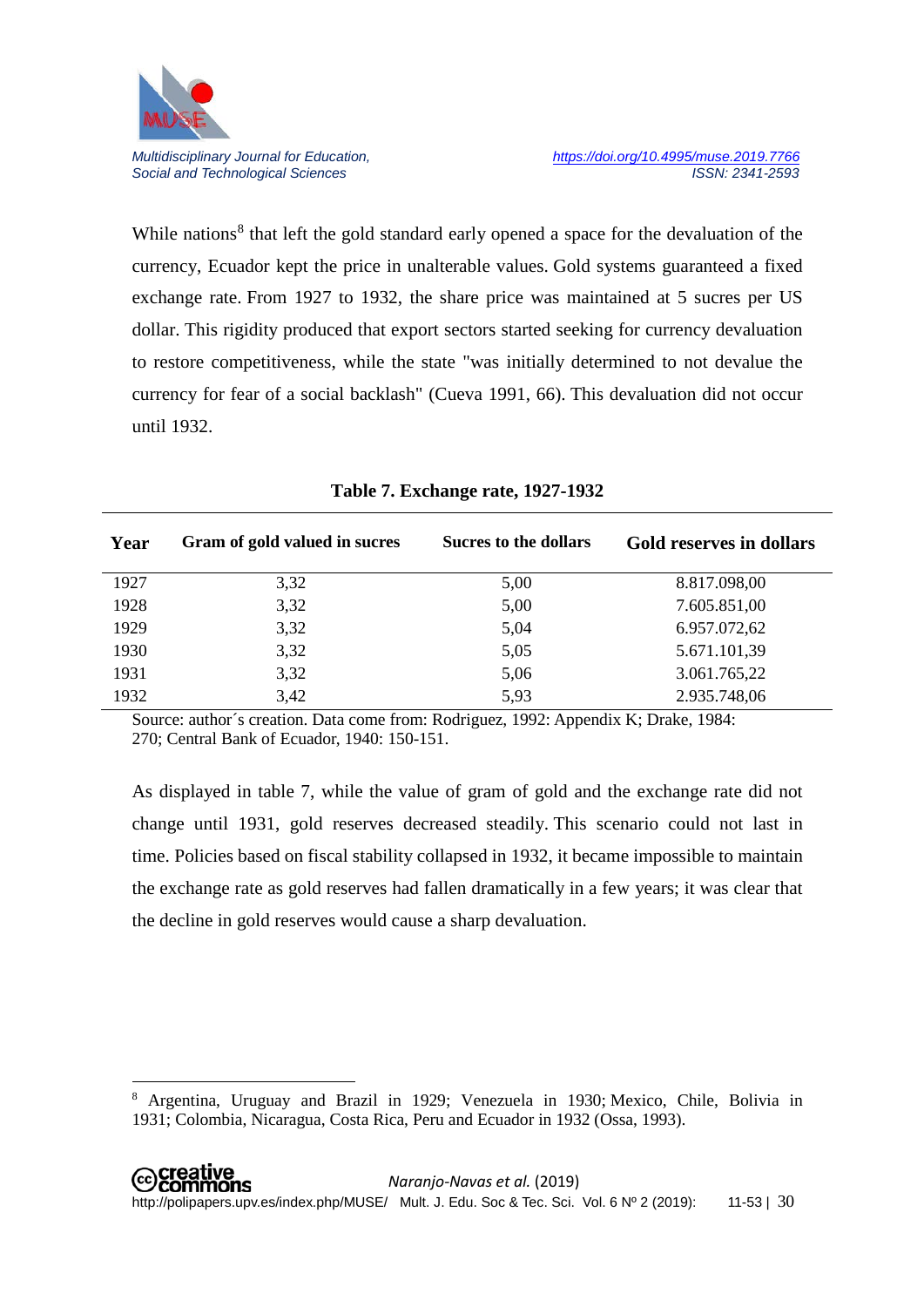

## **With regard to inflation or deflation**

The global crisis directly affected the fluctuation of prices because gold reserves decreased and therefore the money supply also decreased, resulting, ultimately, in deflating prices. In 1929, inflation stood at 4.24 percent over the previous year. Thereafter, there is a marked deflation.

Although the international crisis marks pronounced deflation until 1932, Ecuador presents vertiginous fluctuations before the Great Depression: in 1928, -11.4%; in 1929, an inflation of 4.24%. From 1929, there was a prolonged deflation process until 1932, reaching the lowest peak in 1931, with deflation -24.55 percent.

In 1932, a -10.96% deflation is recorded. This percentage could have been much higher, however, because of the abandonment of the gold standard in February of the same year, the money supply grew and deflation was not as high as in 1931. If the gold standard remained in 1932, deflation could have been at similar levels to 1931.

In the case of Latin America, taking into account the price indices of Argentina, Chile, Peru and Venezuela, deflationary trends appeared from 1928 to 1931, with an annual average of -8.21. The year of highest deflation was recorded in 1928, with a record of -18.92. The trend presented Latin America is similar to the trend in Ecuador; however, in the case of Ecuador, deflation presents a more dramatic evolution. This phenomenon can be understood by considering that the gold standard was in effect in Ecuador until 1932, while in most of Latin America, the gold standard was abolished in 1931.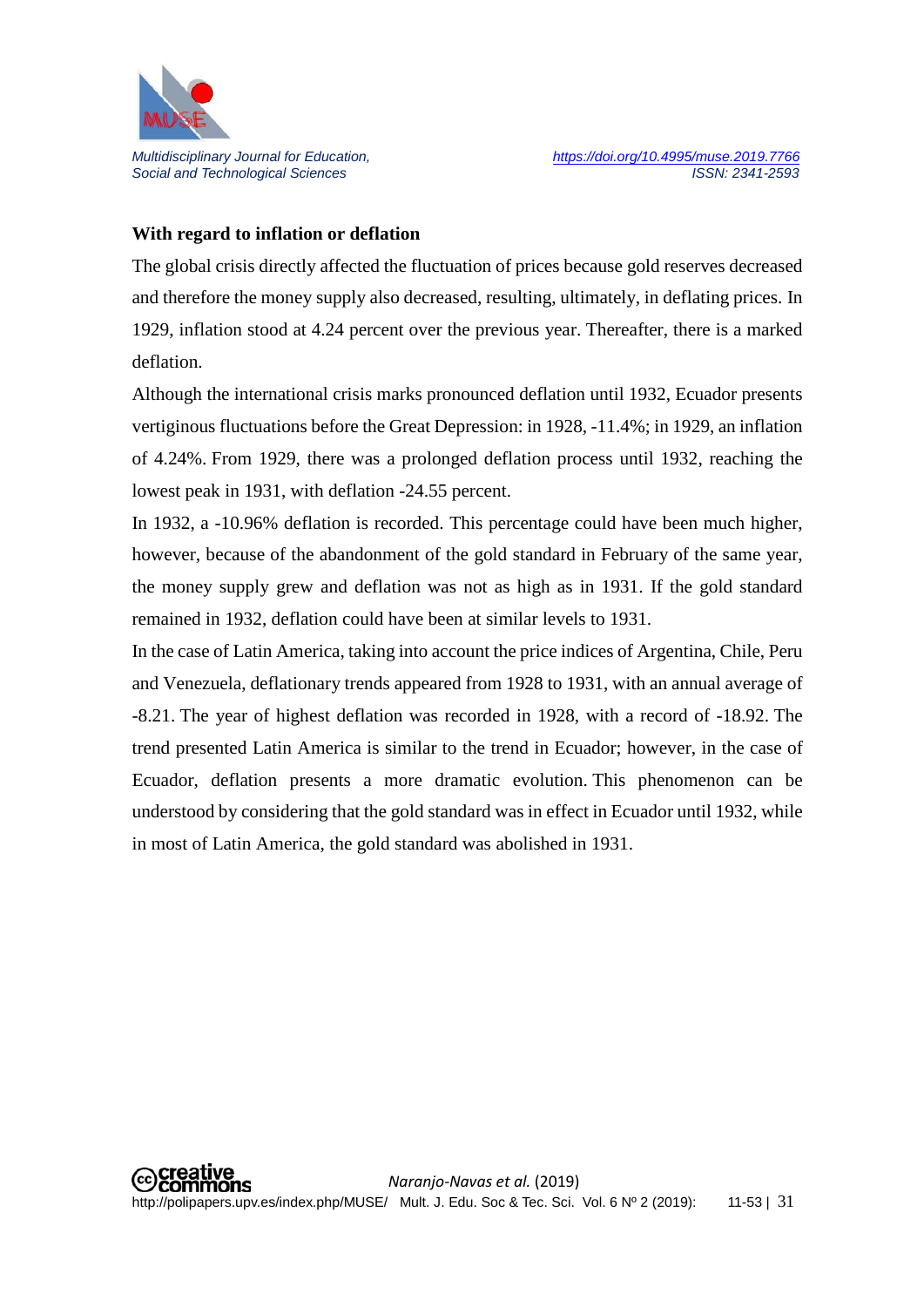

| Year | <b>Ecuador</b> | <b>Latin America</b> |
|------|----------------|----------------------|
| 1928 | $-11,49$       | $-18,92$             |
| 1929 | 4,24           | $-3,06$              |
| 1930 | $-2,62$        | $-6,53$              |
| 1931 | $-24,55$       | $-4,33$              |
| 1932 | $-10,96$       | 3,00                 |

#### **Tabla 8. Inflation rate in Ecuador and Latin America, 1928-1932**

Source: author´s creation. Data come from: Morillo 1996, 640; Mitchell 1999, 693. The inflation rate for Latin America has been calculated based on the price indices from Mitchell (1999, 693) for Argentina, Chile, Peru and Venezuela.



**Figure 3. Inflation in Ecuador and Latin America, 1928-1932**

Source: table 8

As displayed in figure 3, the Latin American region recorded deflationary rated until 1932. The restriction of the money supply had a logical consequence, a deflationary

 *Naranjo-Navas et al.* (2019) http://polipapers.upv.es/index.php/MUSE/ Mult. J. Edu. Soc & Tec. Sci. Vol. 6 Nº 2 (2019): 11-53 | 32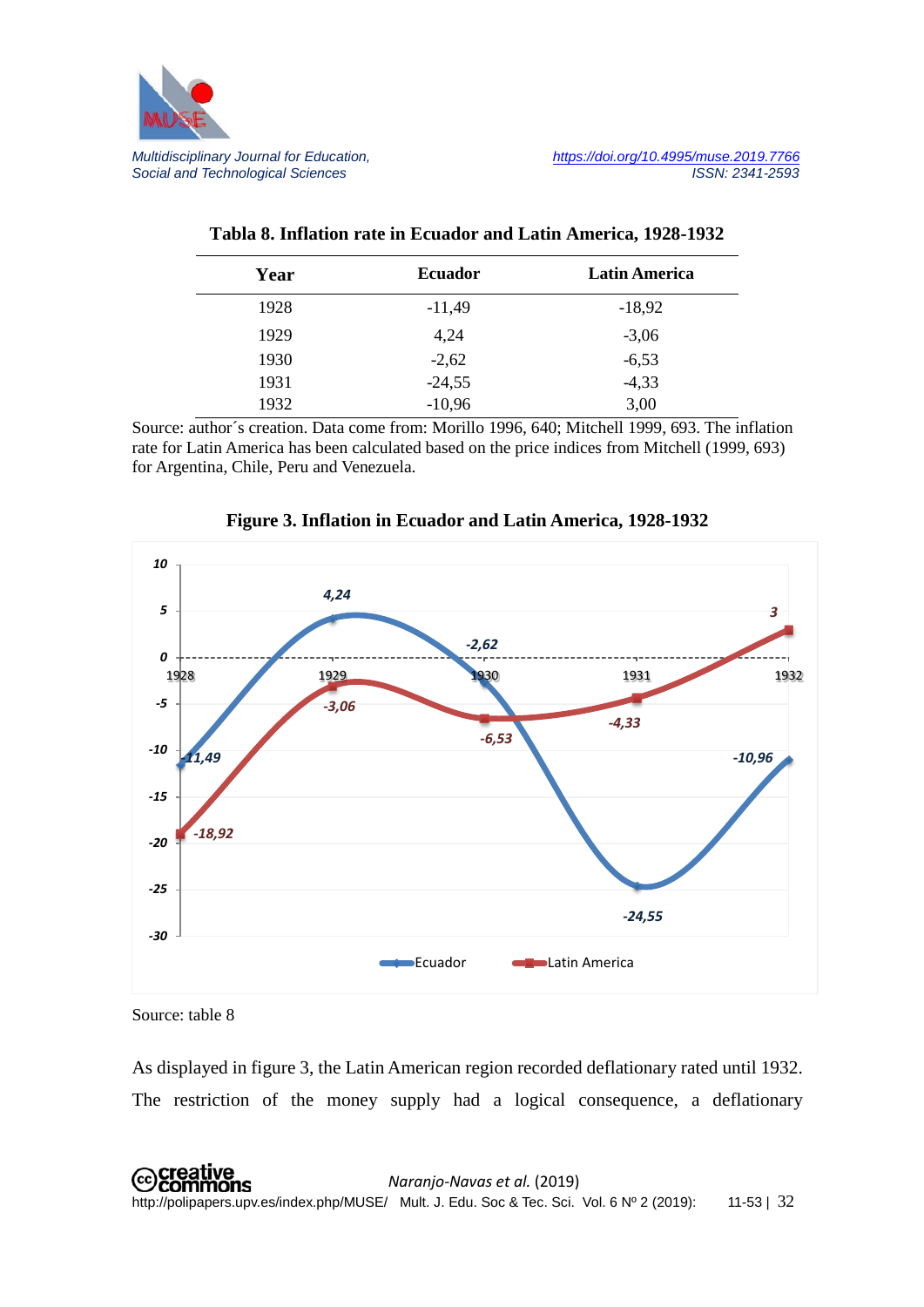

phenomenon. However, the case of Ecuador is unique because the trend is more pronounced than in Latin America. In the case of Ecuador, this deflation caused a steady growth.

#### **With regard to Gross Domestic Product**

In table 9 can be noted that the nominal GDP 1927-1932 presents high and low peaks: peak low in 1931, with a decrease of -26.34%, and the highest peak is recorded in 1929, an increase of 13, 52%. On the other hand, the change in real GDP, systematically reduced until 1932. Each year recorded an average decline of 2%.

The change in GDP at constant prices presents a clearer picture of the evolution of the Ecuadorian economy as inflation picture does not influence measurement. Data from 1927 to 1932 show that there was a progressive increase in GDP until 1929. Thereafter, GDP grows at a rate of 0.65 points in 1931 and 1932. This variation shows that the anti-crisis policies produced a deflationary phenomenon that caused no negative growth of the real GDP until 1932.

To strengthen our data, it is important to mention the research made by Twomey (1983), who analyzed the evolution of the domestic production of six countries in Latin America, namely Argentina, Brazil, Chile, Colombia, Honduras and Mexico, concluding that after 1929 "the decline in production was greater in Chile, except in Colombia, while Honduras did not experience a typical cycle during the early part of the decade" (1983, 221). In Honduras, the Gross Domestic Product increased from 1929 to 1931 by about 4%, while Colombia registered a stagnation in 1929 and 1930, and from 1931 its GDP grows steadily (1983, 222). The evolution of Ecuador's GDP is also an outlier because no recorded percentages of decline was registered during the decade of the thirties, but rather, it has an average minimum growth.

As it is visible in figure 4, the evolution of real GDP of Ecuador and Latin America has similar trends from 1930. However, Latin America has a much more pronounced trend than that of Ecuador: in 1931, Latin America presents a variation of -14.4%, while Ecuador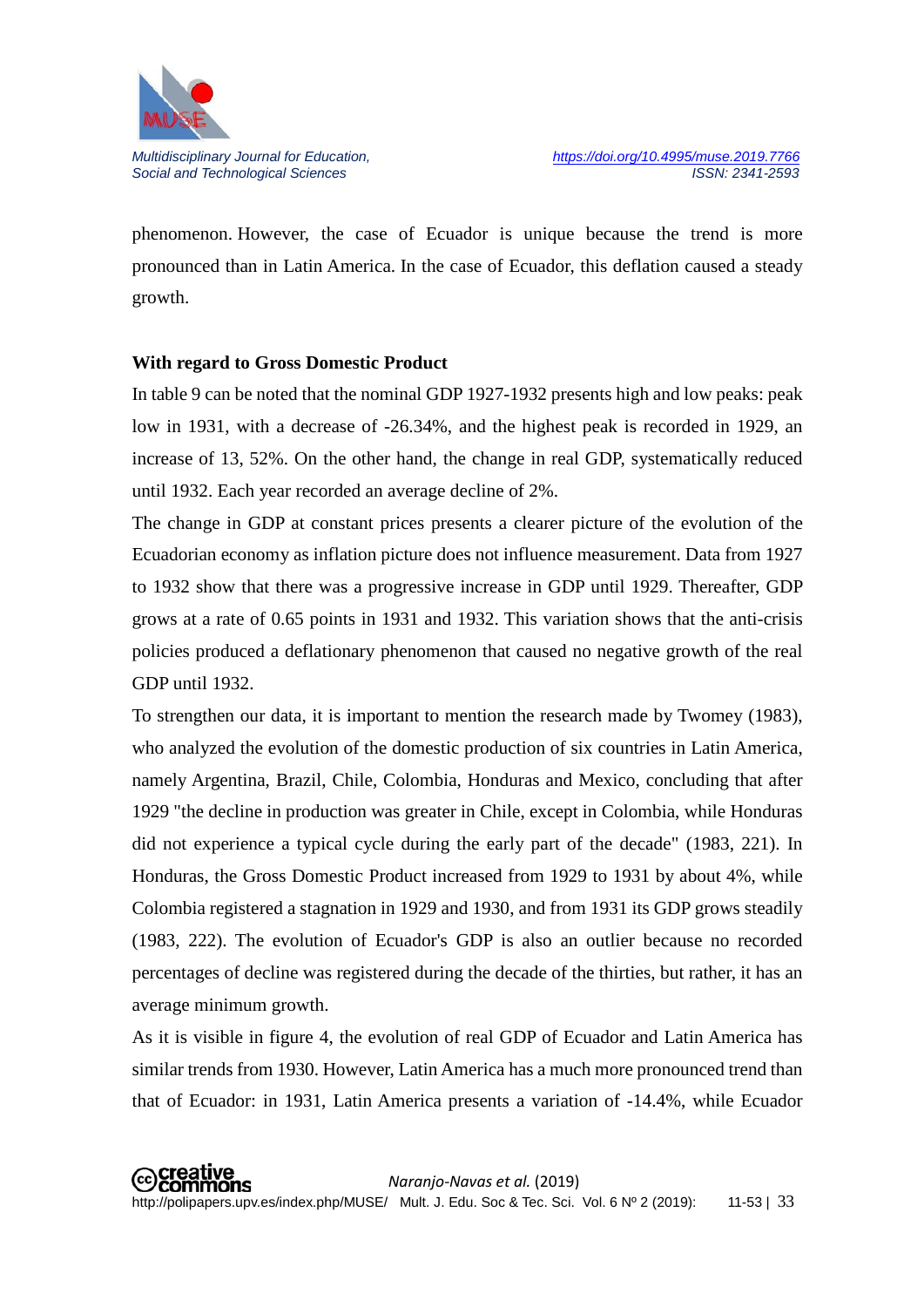

recorded a variation of 0.61%. These data confirm the hypothesis that the impact of the Great Depression in Ecuador was minimum compared to the impact on the rest of the region.

| <b>Years</b> | <b>GDP</b><br><b>Current prices</b><br>(thousands of<br>sucres) | <b>GDP</b><br><b>Current</b><br>prices $(\% )$ | <b>GDP</b><br><b>Constant prices</b><br>April 78- may 79= 100<br>(Thousands of sucres) | <b>GDP</b><br><b>Constant</b><br>prices<br>$\frac{1}{2}$ ( $\frac{1}{2}$ ) | <b>Variation</b><br>Real<br><b>GDP</b><br><b>Latin America</b> |
|--------------|-----------------------------------------------------------------|------------------------------------------------|----------------------------------------------------------------------------------------|----------------------------------------------------------------------------|----------------------------------------------------------------|
| 1927         | 440                                                             | -                                              | 8.406                                                                                  |                                                                            | $\overline{\phantom{a}}$                                       |
| 1928         | 402                                                             | $-8,71$                                        | 8.810                                                                                  | 4,81                                                                       | 7,02                                                           |
| 1929         | 456                                                             | 13,52                                          | 9.367                                                                                  | 6,33                                                                       | 2,64                                                           |
| 1930         | 457                                                             | 0,18                                           | 9.726                                                                                  | 3,82                                                                       | 5,42                                                           |
| 1931         | 336                                                             | $-26,34$                                       | 9.785                                                                                  | 0,61                                                                       | $-14,40$                                                       |
| 1932         | 305                                                             | $-9,4$                                         | 9.848                                                                                  | 0,65                                                                       | $-5,48$                                                        |

|  |  |  |  | Table 9. Evolution of Gross Domestic Product, Ecuador and Latin America, 1927-1932 |
|--|--|--|--|------------------------------------------------------------------------------------|
|  |  |  |  |                                                                                    |

Source: author´s creation. Data for Ecuador come from: Morillo, 1996: 687. Data for 1970 are based in Latin America and sourced Base MOxLAD, 2015; it includes: Argentina, Brazil, Chile, Colombia, Uruguay, Venezuela and Peru.



**Figure 4. Variation Real GDP, Ecuador and Latin America 1928-1932**

Source: Table 9.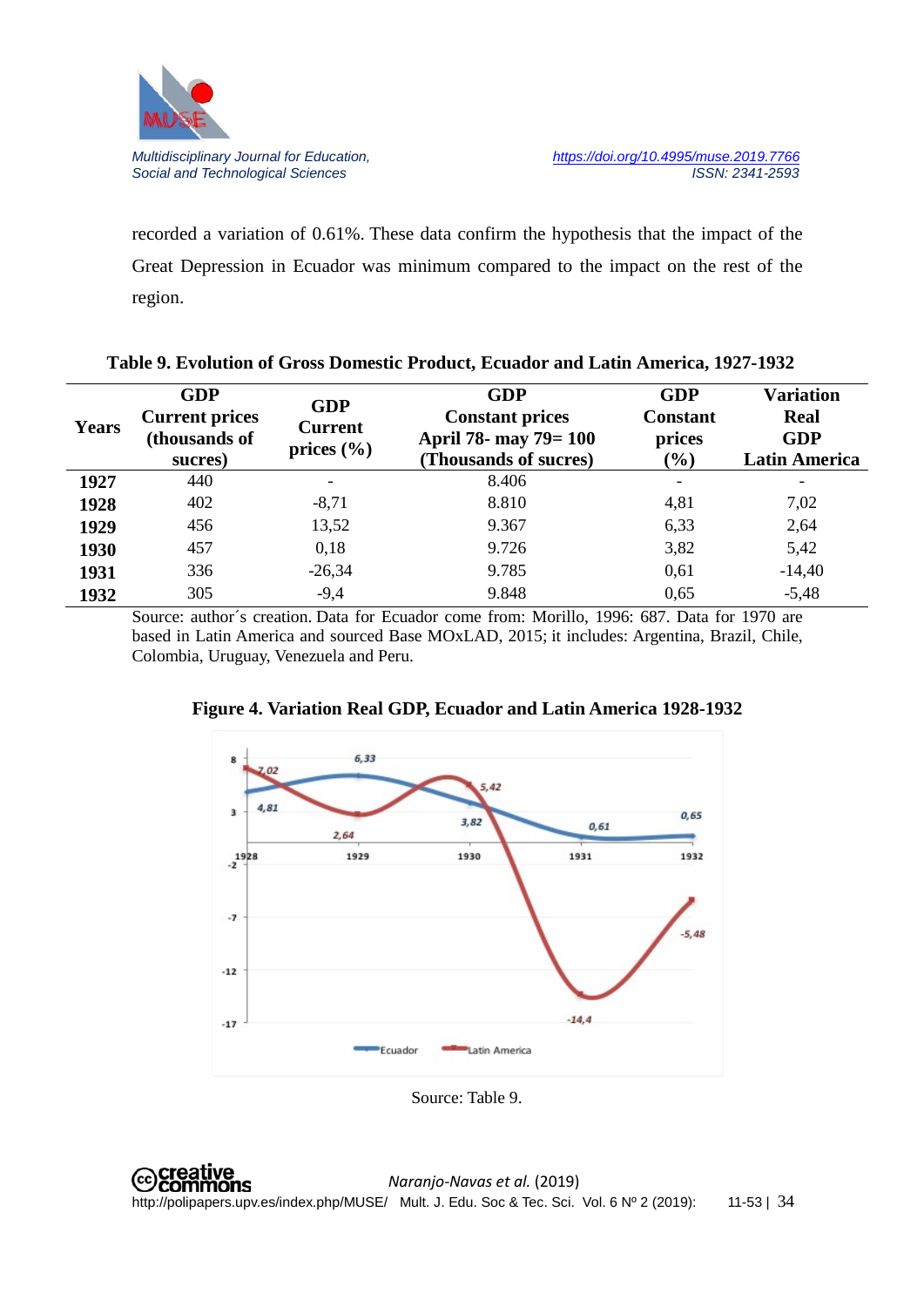

Policies from the Kemmerer mission were similar in the countries where he had influence, however, this influence was limited by the governments of each country, which eventually decided to leave the gold standard, some early, some late: Argentina, Uruguay and Brazil in 1929; Venezuela in 1930; Mexico, Chile, Bolivia in 1931; Colombia, Nicaragua, Costa Rica, Peru and Ecuador in 1932 (Ossa 1993). The decision to leave the gold standard opened up the possibility for governments in Latin America to increase the money supply as an anti-cyclical policy, while countries that did not leave the gold standard quick, deflationary processes appears, which minimized the decline of the GDP. Therefore, it cannot be said definitively which policy was the the most appropriate for the region. In the case of Ecuador, keeping the policy around the gold standard until 1932 produced that real GDP did not display negative growth.

#### 5. **Inconvertibility and instability, 1932-1938**

The second period of the anti-crisis policy is known as the stage of "inconvertibility and instability," which stretches from 1932 to 1938, years in which the expertise of Ecuadorian politicians determined monetary policies. The two periods of the anti-crisis policies, namely, the period of the kemmerian influence and the period of inconvertibility and instability, make clear differences in decision-making: the first stablished an extremely rigid system, where economic tools focused on monetary policy and instruments that were adaptable enough to cope with the crisis; the second period is characterized by an extremely unstable system, which moves from the abolition of the gold standard, the management of interest rates and increased credit for an aggressive public debt, the seizure of foreign exchange, export and import control: these policies intended to stable the trade balance, while trying to control inflation.

The main measures taken during the period of inconvertibility and instability to face the international crisis were four:

1. The abandonment of the gold standard, that is to say, the bank reserve that was needed for the printing of currency was halved.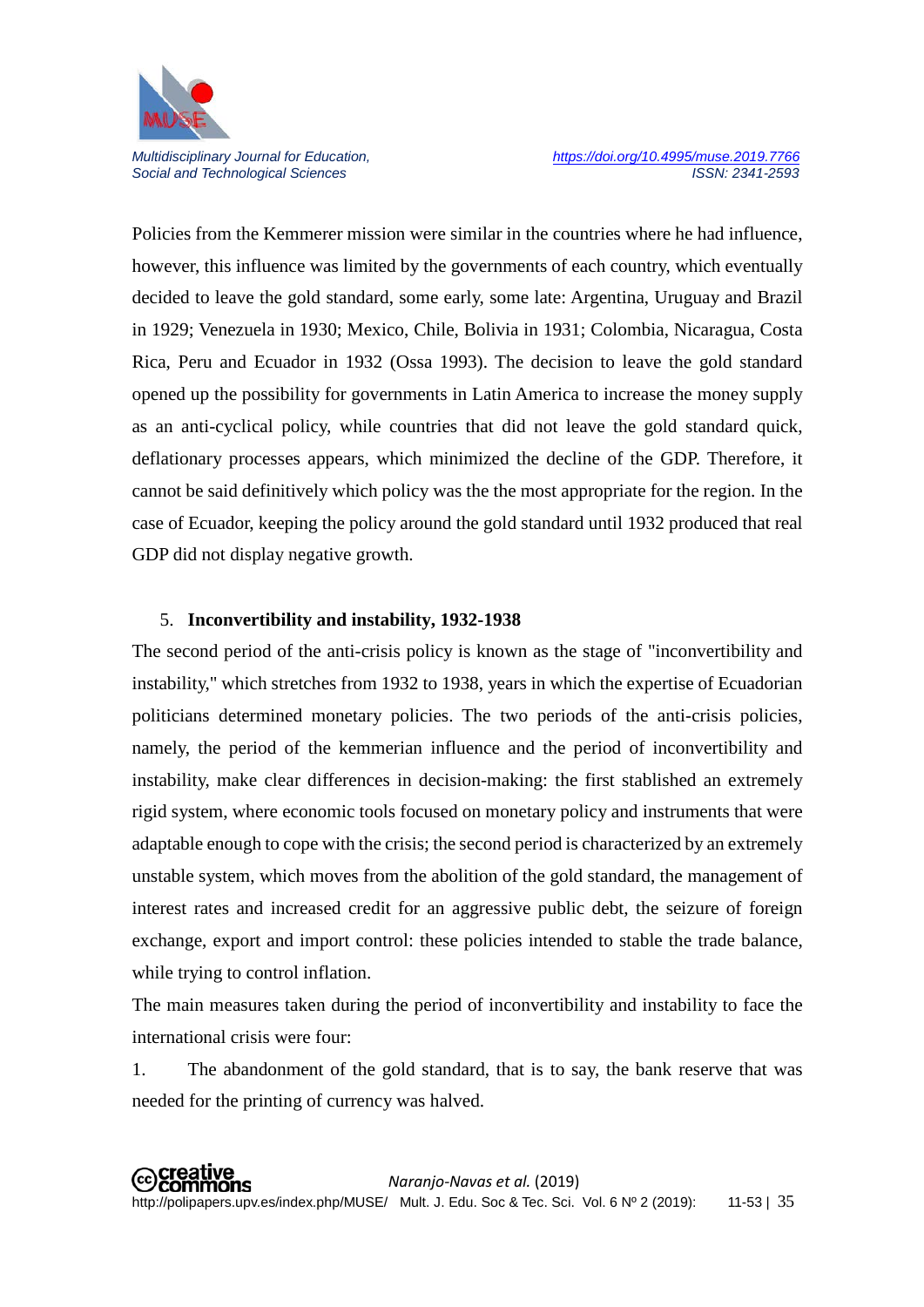

2. The Ecuadorian government forced, through a series of decrees and laws, the Central Bank of Ecuador to make large loans that allowed to solve the fiscal gaps and allowed to increase the monetary circulation.

- 3. Government control of exports and imports from the second half of the decade
- 4. Control of the foreign exchange market from 1933.

### **Abolition of the gold standard**

The money supply was linked to gold reserves; the existing circulation had to be backed by 50% of gold reserves. This policy continued until 1932, when the gold standard was disable because the social pressure against the Kemmerian policies measures was growing rapidly. The expansion of money supply and credit was required, "even the superintendent of banks thought that Kemmerer did not understand the devastating contraction of the money supply and prices, and that the Central Bank should ignore its recommendation that further limited the currency and the credit" (Drake 1995, 269).

To understand why this system worked for three years after the international crisis erupted, it is to be considered the fact that the Kemmerer mission had a consolidated international fame as it had structured the financial system of some countries in Latin America as Guatemala, Colombia and Chile. In all these countries, including Ecuador, the gold standard had the approval of Edwin Kemmerer. When the international crisis began, many voices rose against the financial advices structured by Edwin Kemmerer during his visit to Ecuador in 1926.

An emergency law that stablished a reserve of 50% was approved in December 1931. Until then, the gold reserves were to represent 50% of total deposits and currency in circulation. Finally, in February 1932, the Ecuadorian government changed the required percentage of 50% to 25%. This decision was influenced by the decision of Britain to leave the monetary system based on gold reserves in 1931. Britain's decision influenced Latin America, which leave systematically their monetary systems based on gold reserves. In Ecuador, the decision to leave the gold standard also came from public pressure seeking ways to increase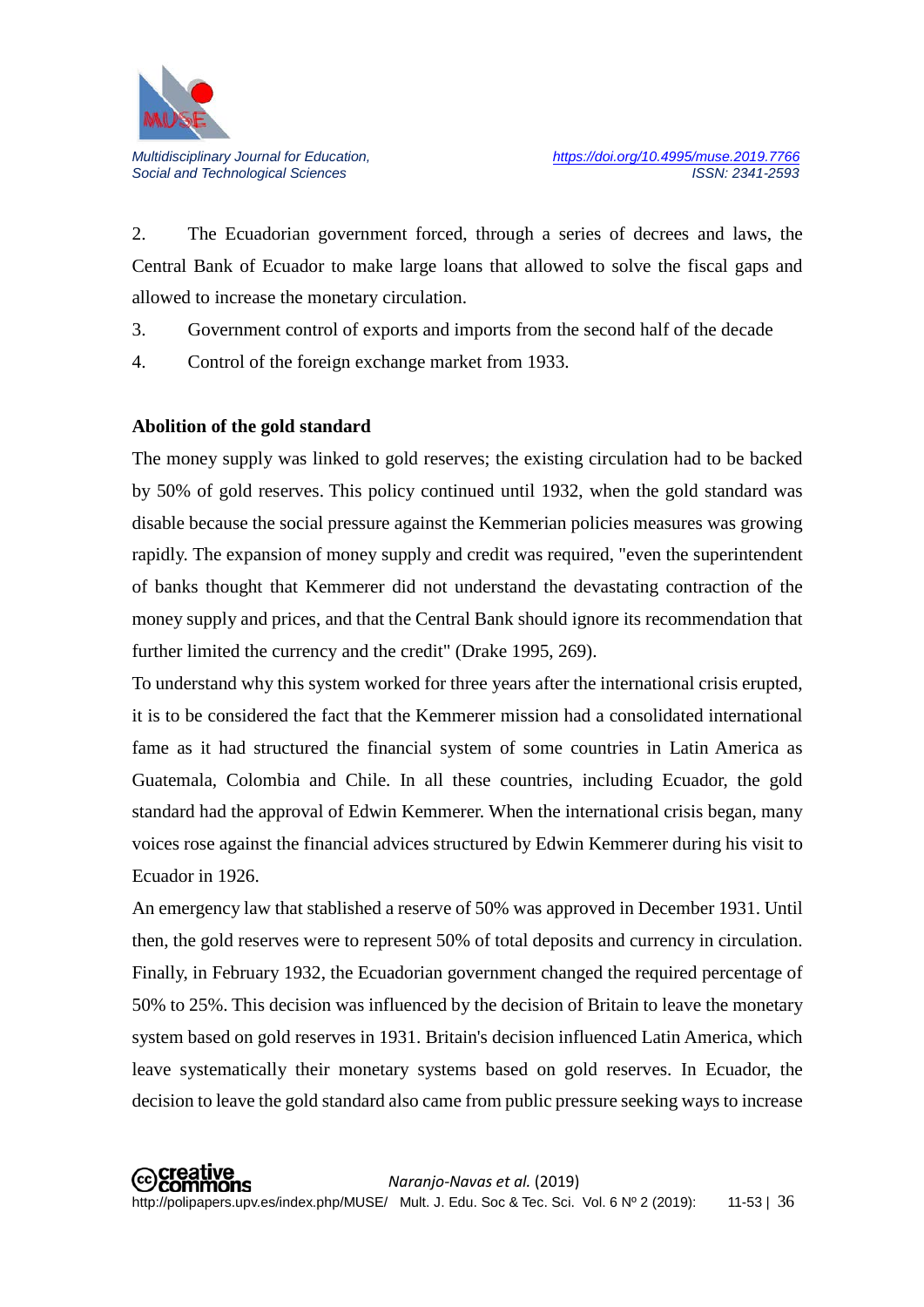

the money supply, with the purpose to increase the money supply that would control deflation.

In 1937, the government raised the gold lace 30% of the monetary circulation. In addition, it was decided to calculate limits of the necessary money supply through a system based on population estimates computing "to compute this limit is taken into account enforceable demand obligations in national currency to the Central Bank and is considered the census statistics whose population at the time was estimated at two and a half million people. It was concluded that the figure of 40 sucres per entailed a volume of 100 million sucres of this kind of current, enough to meet the most reasonable payment needs" (Morillo 1996, 112). These limits allowed inject the Ecuadorian economy about 150 million sucres.

#### **Public debt**

Decree No. 33 of February 1932 ordered as a measure to stop deflation, monetary inconvertibility. In the same decree, the government ruled one of the first loans that would come in a few years: the government ordered the Central Bank to grant a loan of 12 million sucres, which would serve in part to create the Agrarian Fund, an institution in charge of granting loans for agriculture (Stancey 1990, 55). The loan was delivered in twelve installments at the rate of one million per month. This loan was intended to increase the circulation of money focusing on some areas: five million were allocated for roads and infrastructure, five million for agricultural investment, one million for international debt, and one million for commercial and industrial investments, which was meant to seek help for the export industry (Morales, León Camacho & Oleas Montalvo 1997).

From February 1932, anti-crisis policies focused on government intervention in the resources of the Central Bank, which had the intention of injecting more funds to the Ecuadorian economy, but it also had the intention to cover recurring tax holes. Ecuadorian government debt at the end of 1932 was of 40 million sucres. Since then, government debt grew significantly due to the use of resources from the Central Bank. Thus, this period was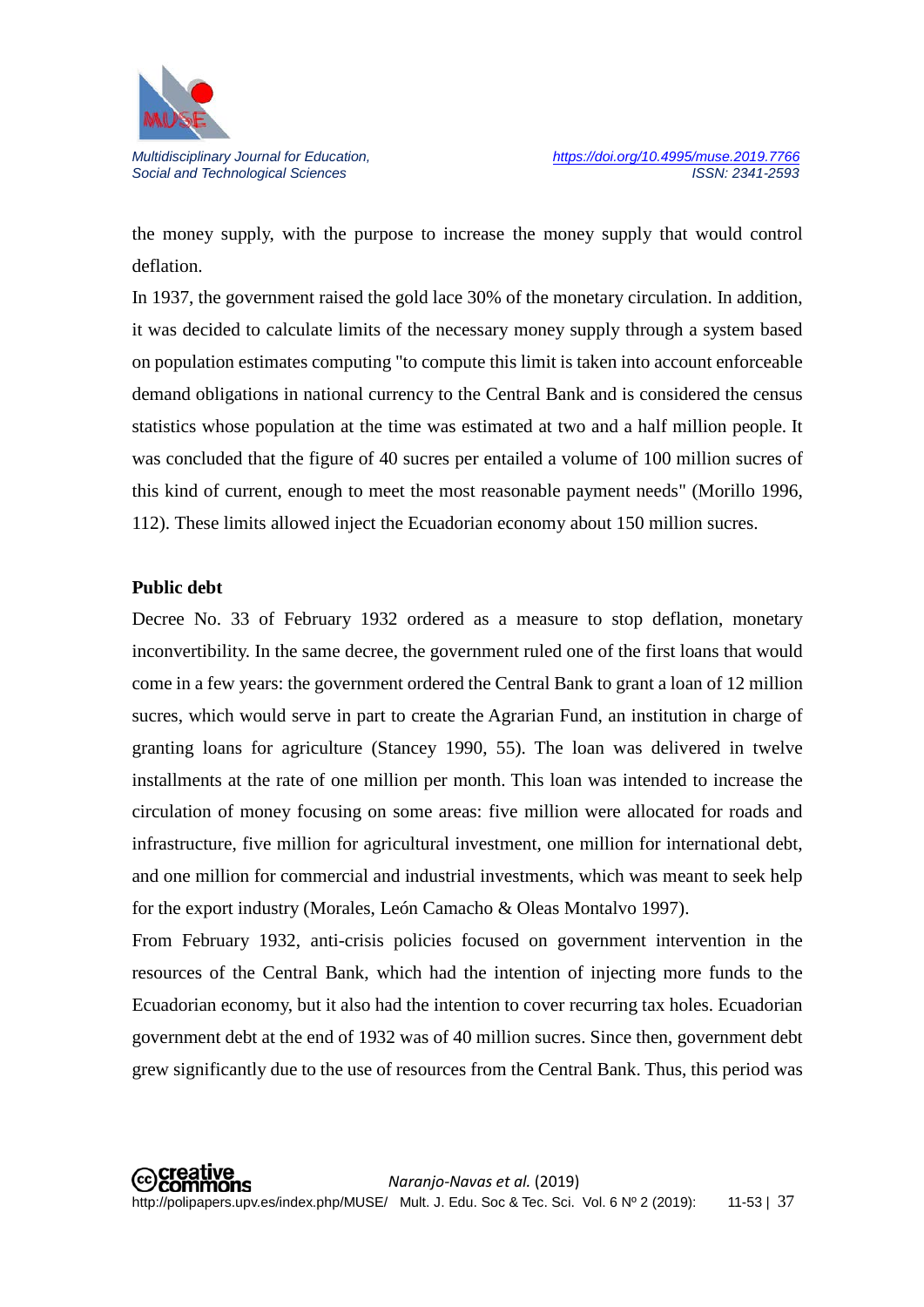

**.** 

Social and Technological Sciences

inaugurated with the repeated government intervention in the Central Bank requiring high loans.

Eight loans from the Central Bank was given to the Ecuadorian government from 1932 to 1937, with a total of 44.8 million. These loans were made according to the following schedule: February  $8<sup>th</sup>$  1932, 12 million sucres; on December 29<sup>th</sup> 1932, through an Emergency Law, 13 million went to the Mortgage Bank of Ecuador, bank administered by the government<sup>[9](#page-27-0)</sup>; on December  $30<sup>th</sup>$  1933, there was a new loan of 6.4 million sucres, at two per cent of interest; in February 1934, 2.5 million sucres were lent for fiscal debts; on May  $13<sup>th</sup>$  1937, 1.7 million was loaned; on June  $24<sup>th</sup>$  1937, 3 million sucres; and on August  $21<sup>st</sup>$  1937, 6.2 million. On August 19<sup>th</sup> 1937, the "Government debt balance is consolidated at 268,000,000 with a 3 percent annual interest, and with a fixed payment, from 1938, of 750,000" (Stancey 1990, 62). Recurring debts to the Central Bank of Ecuador made it possible to have a bigger money supply, however, on the other hand, these debts were just trying to momentarily cover fiscal gaps.

### **Seizure of foreign currency, import and export control**

Ecuadorian government policies during this period were not focused solely on the loans for the Central Bank loans to cover its fiscal gap and to inject resources into the economy, but it was also related to the seizure of foreign currency. On the 30<sup>th</sup> April 1932 the government, seeing that the price of foreign currency climbed rapidly, it published the Decree No. 90, by which the centralization of 80% of foreign currencies available in private banks and exporters was ordered. This 80% were immediately transferred to the Central Bank, which was the only institution responsible for buying and selling currencies. The seizure took turns with a value of 5.95 sucres for purchase and 6.00 sucres for sale (Carbo 1978). That

<span id="page-27-0"></span><sup>9</sup> By 1936 the Mortgage Bank of Ecuador had canceled half the debt, the other half to the Central Bank was forced to accept shares in the bank as payment.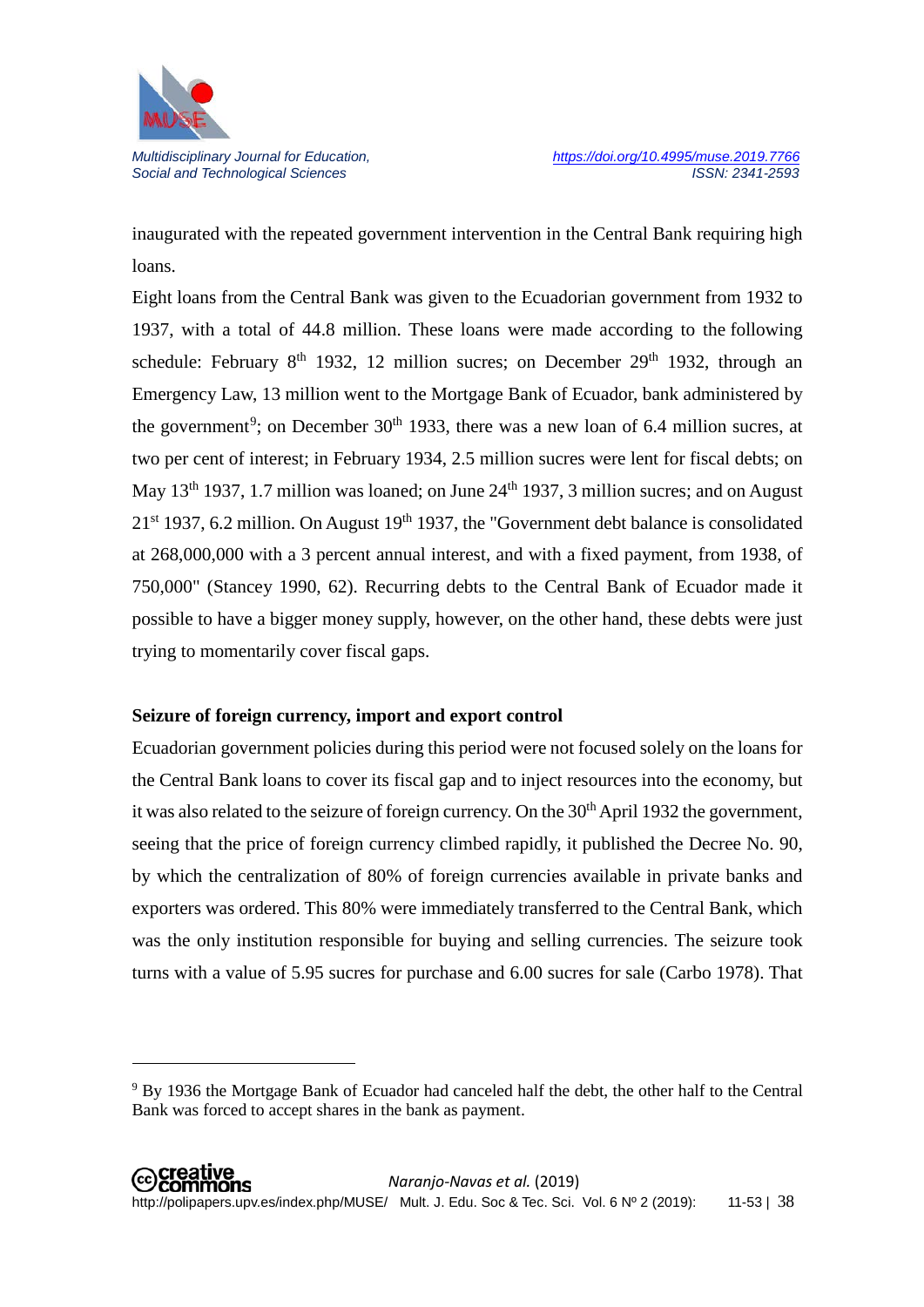

is, the Central Bank took over the foreign exchange market, in addition to generate an effective devaluation of 20% since 1927.

On November 22<sup>th</sup> 1933, the Ecuadorian Congress approved the Partial Disincentive Law, with which the economy turned to the open currency market, but still the seizure of 25% of the total value of exports of certain products were ordered. This policy was trying to boost exports, especially agricultural exports (Central Bank of Ecuador 1935).

In August 1936, the centralization of all the exchange market was decreed. The government established that the Central Bank would be in charge of the exchange market, plus the control of all exports and imports. Through Decree 596, signed by Federico Páez, head of the executive function of the Ecuadorian government, mandated that "from this date, only the Central Bank of Ecuador can buy and sell freely foreign currencies" (Wither 1936, Art. 1).

The 596 decree was intended to improve the trade balance by limiting imports. In June 1937, the Central Bank decided to "implement a prior deposit before granting official permits for the importation of goods (50% of the total value)" (Morillo 1996, 107). On July  $31<sup>st</sup>$ , it was decided to annul the seizure on the market of currencies, but control over international trade was maintained through the establishment of requirements and permits for imports and exports.

### **Consequences of policies at the stage of inconvertibility, 1932-1938**

In March 1932, the Ecuadorian government received a large loan from the Central Bank. The loan was 12 million sucres, delivered in twelve parts, one million per month (Morales, León Camacho & Oleas Montalvo 1997). This loan exemplifies the economic objective of this period: increase the money supply. These policies produced the increase in money supply and gold reserves; which in turned caused the sucre devaluation; the detonation of inflation; and an insignificant growth of gross domestic product.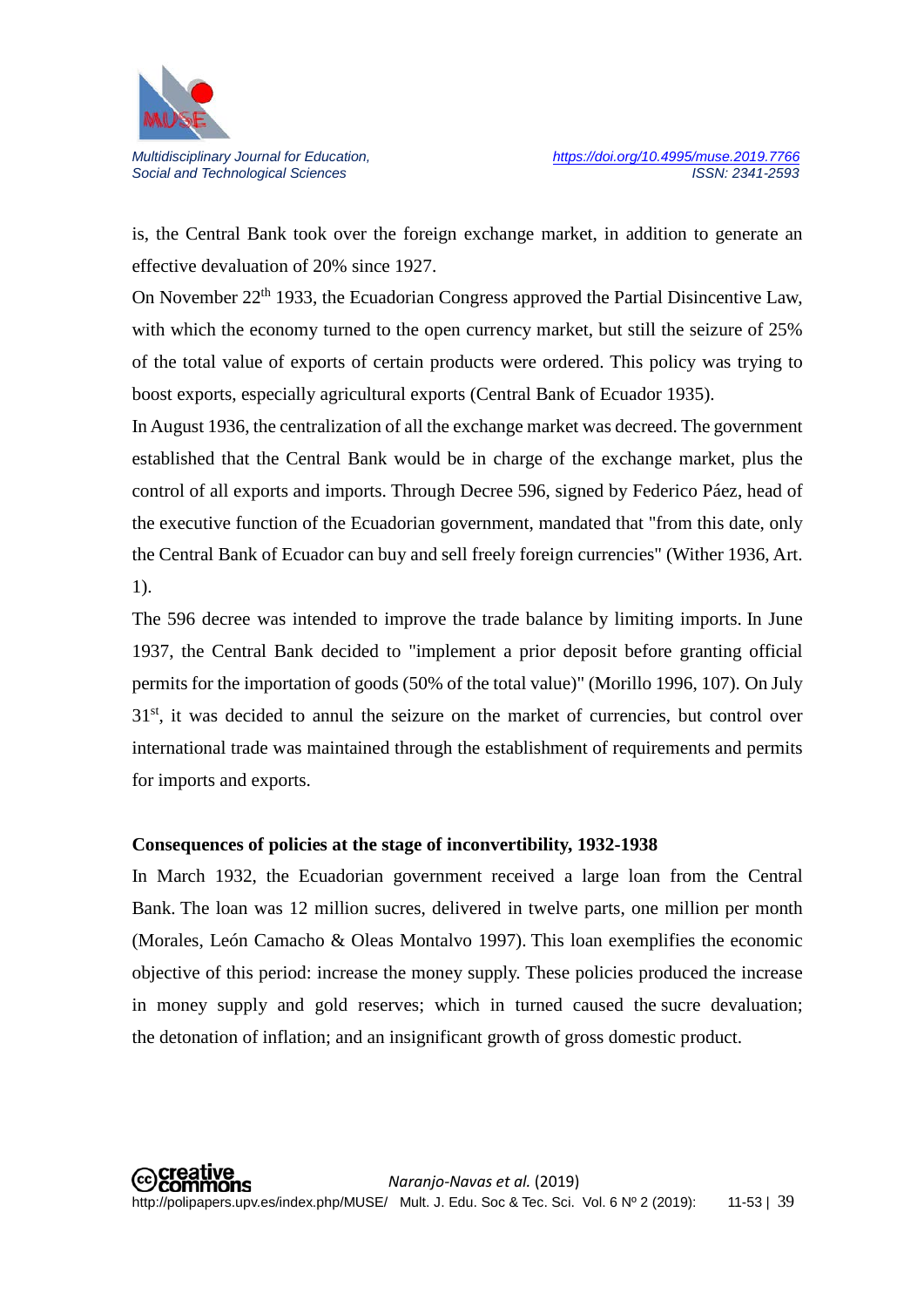

#### **Regarding the monetary circulation**

At the time of inconvertibility and instability, the money supply had a direct connection with the decision of the abolition of the gold standard. From 1932, the money supply rose steadily. In 1932, 58 million sucres, thereafter, it increased annually by 12 million sucres. The largest increases in circulating was recorded in 1934 and 1936, an increment of 24 and 26 million sucres respectively.

In table 10, the figures reveal that money supply rose continuously from 1932. From 1932 to 1938 the circulation increased 100 million sucres, which means an increase of 150 percent of the value recorded in 1932. These figures reveal that the decision to leave the gold standard, plus the aggressive public debt, made possible the increase of the money supply.

| Año  | <b>Total</b> |
|------|--------------|
| 1932 | 58.029.000   |
| 1933 | 85.324.000   |
| 1934 | 109.886.000  |
| 1935 | 106.179.000  |
| 1936 | 132.827.000  |
| 1937 | 149.827.000  |
| 1938 | 154.229.000  |

**Table 10. Monetary circulation, Ecuador, 1932-1938**

Source: Central Bank of Ecuador, 1940: 150-151. The figures of the total money supply recorded in December each year.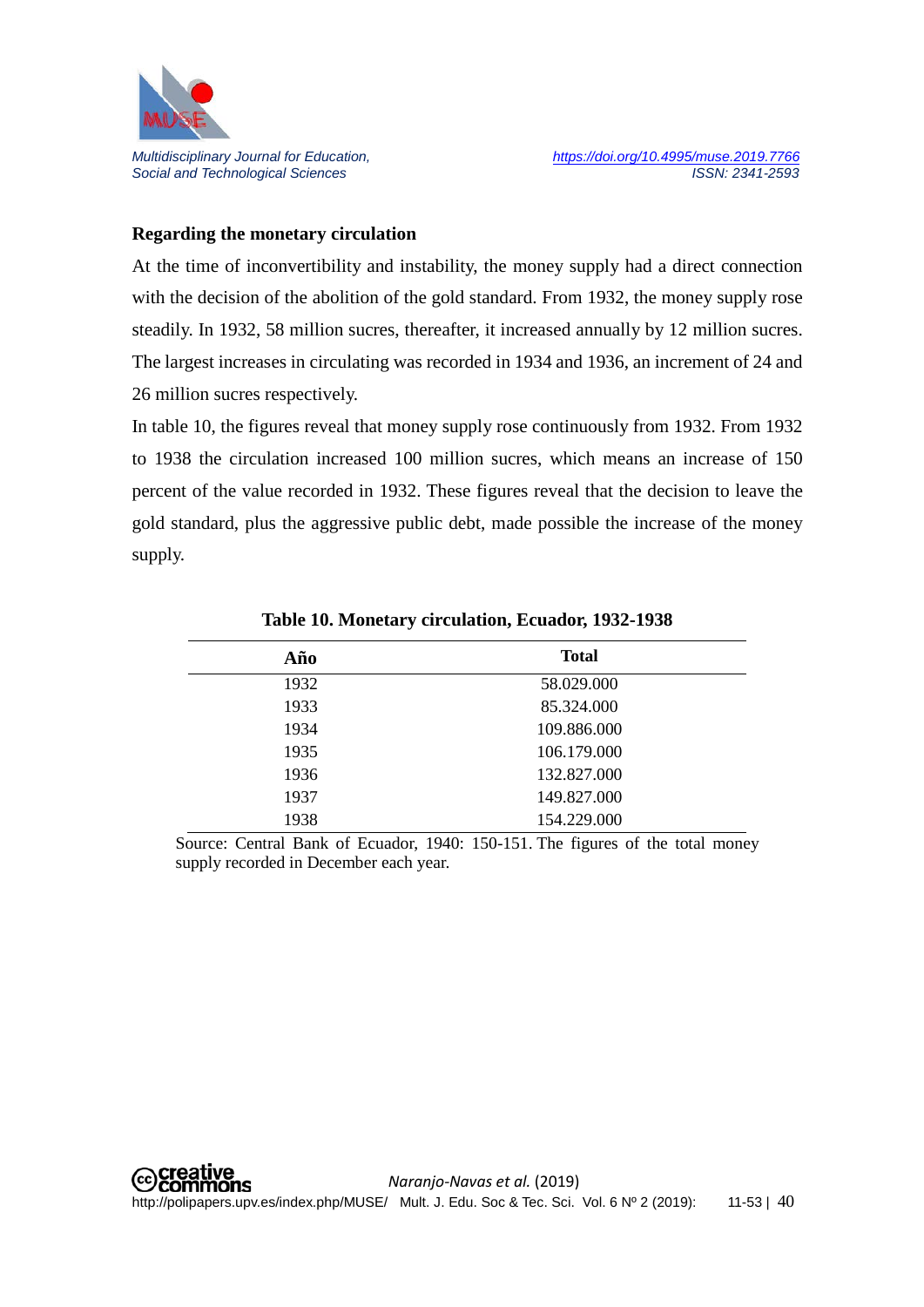



**Figure 5. Monetary circulation, Ecuador, in millions of sucres, 1932-1938**

Source: Table 10

The increase in the money supply directly affected the annual inflation. After leaving the previous monetary system, money supply increased prices at high averages when it is compared with the rest of the region. The increase in the money supply was a direct result of aggressive public debt.

### **With regard to gold reserves**

Since 1932, gold reserves are constantly increasing. This year, the gold reserves amounted 17 million sucres. From 1932 to 1936, gold reserves increased by an annual average of 6 million sucres. In 1937 and 1938 reserves decline 3 million sucres, recording, for two years, a total of 39 million sucres. From 1932 to 1938, reserves increased by 22 million sucres. In 1927, gold reserves accounted 44 million sucres (table 6), and in 1937 accounted 39 million sucres (table 11). These figures show that, ten years later, the reserves decreased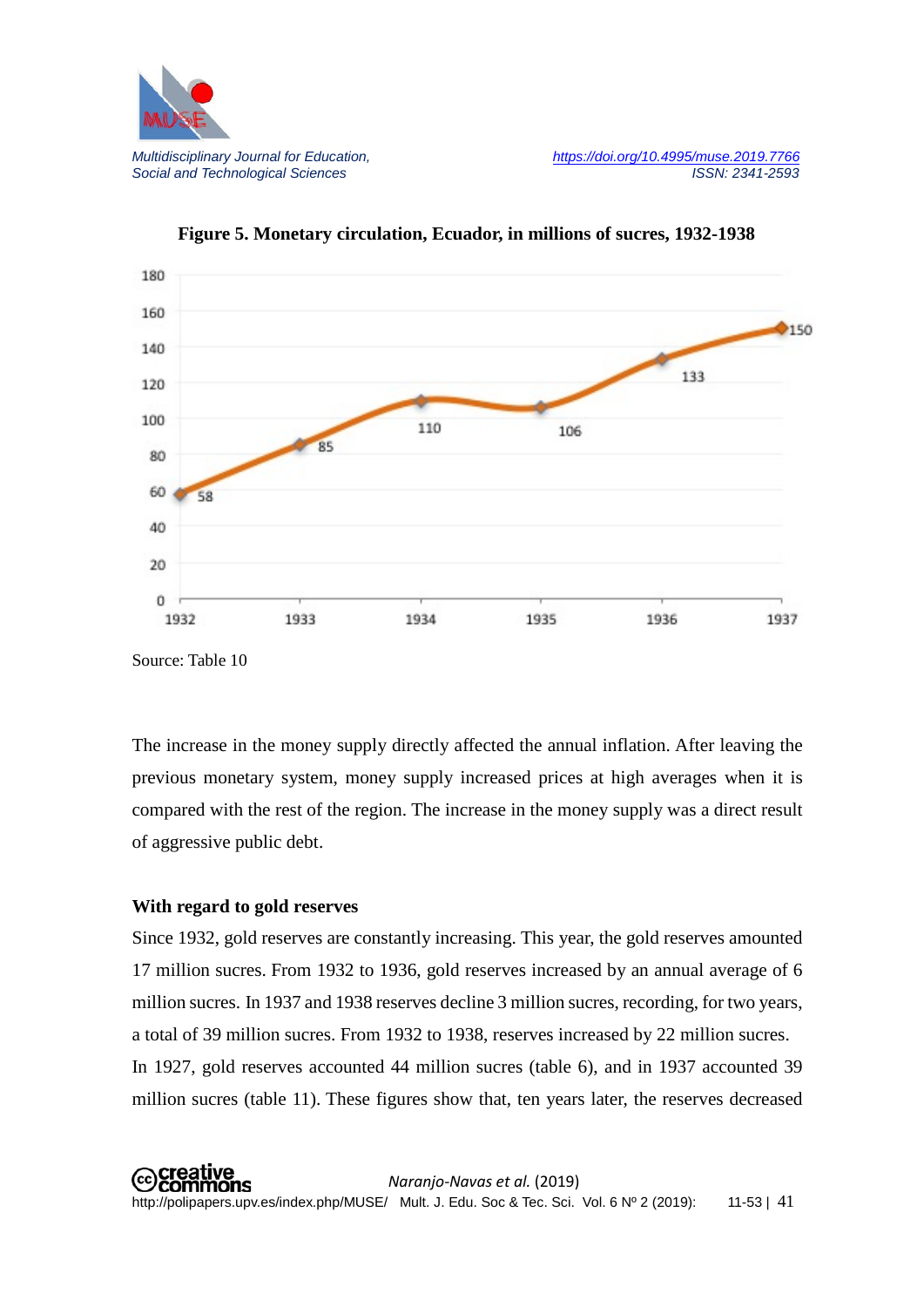

by 5 million sucres: the reserves of 1937 and 1938 amounted less than the reserves in the decade of the twenties.

The relationship between gold reserves and total capital (money supply more deposits in the Central Bank) fluctuated constantly. The lowest peak is in 1933, recording a ratio of 16%. The highest peak is 1935, with a ratio of 28%.

| Year | <b>Monetary</b><br>circulation | <b>Central Bank</b><br>deposits | <b>Total</b> | Value gold reserves<br>(sucres) | Golden<br>percentage of<br>total |
|------|--------------------------------|---------------------------------|--------------|---------------------------------|----------------------------------|
| 1932 | 58.029.000                     | 19.984.779                      | 78.013.779   | 17.408.986                      | 22,32                            |
| 1933 | 85.324.000                     | 26.165.454                      | 111.489.454  | 18.340.216                      | 16,45                            |
| 1934 | 109.886.000                    | 27.647.751                      | 137.533.751  | 27.156.303                      | 19,75                            |
| 1935 | 106.179.000                    | 30.267.780                      | 136,446,780  | 38.830.834                      | 28,46                            |
| 1936 | 132.827.000                    | 34.363.210                      | 167.190.210  | 42.526.686                      | 25,44                            |
| 1937 | 149.827.000                    | 39.563.215                      | 189.390.215  | 39.890.498                      | 21,06                            |
| 1938 | 154.229.000                    | 34.465.799                      | 188.694.799  | 39.798.376                      | 21,09                            |

### **Table 11. Gold reserves in the Central Bank, 1932-1938**

Source: author´s creation. Data are from: Central Bank of Ecuador, 1940: 150-151. Deposits at the Central Bank consist of three sources: according to the Central Baco (Central Bank of Ecuador, Feb., 1940), total deposits come from the sum of: first, government entities and special accounts; Second, deposits of private banks; third, other transactions. The total value is the sum of the sucres in circulation plus deposits at the Central Bank. The percentage of gold comes from the amount in circulation plus deposits.

Although gold reserves steadily increased, the percentage of gold, relative to the monetary circulation, with variations, does not exceed 28%. This upper limit implies that it would had been impossible to increase the money supply with the previous monetary system: 50% of the monetary offer had to be supported in gold reserves.

### **Regarding the exchange rate of the sucre with the dollar**

After the decision of the Ecuadorian government to abandon the gold standard, the price of the sucre to the dollar ranged significantly in the first two years. In 1932 and 1933, the sucre was traded at about six per one US dollar. This represented an increase of 20% over the price recorded in 1931.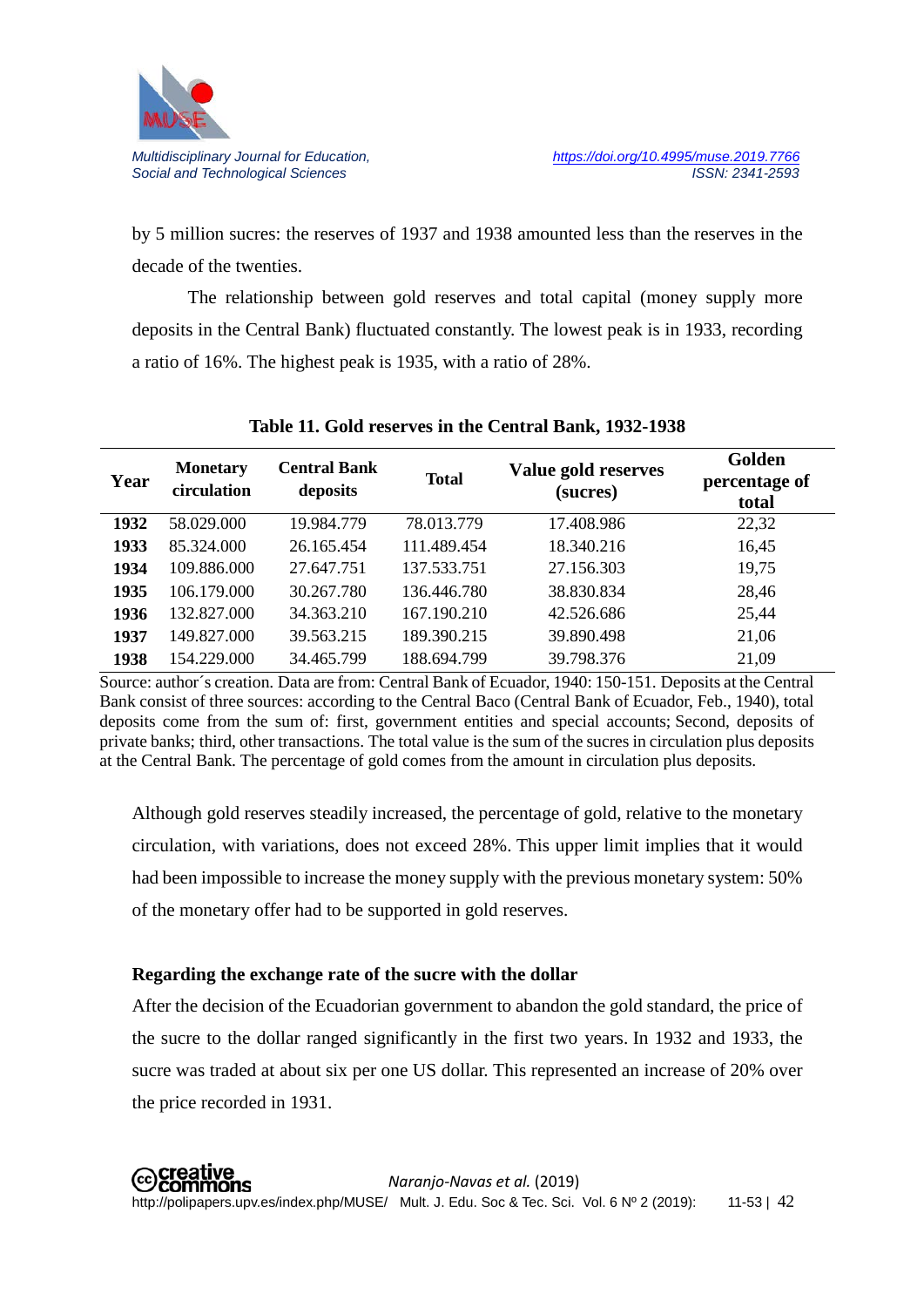

In 1934 the biggest devaluation of the thirties happened. This year, the price of the sucre was of 10.80 per dollar. Since then, the price of the sucre remained relatively stable. In 1938 the second most pronounced devaluation of the decade was recorded. This year, the exchange rate was of 14.13 sucres per US dollar, a devaluation of 27% over the previous year. During the decade of the thirties, it can be seen clearly that there were two major picks in the devaluation of the sucre. The first major devaluation was recorded in 1934 when it passes from 6 to 10.80 sucres, and the second was in 1938 when the sucre was devalued from 11.39 to 14.13. To understand the devaluations of the sucre, we need to take into account that the government decided to control the currency market in 1932. This measure was repealed the following year, letting the market react to partial freedom of demand and supply of foreign exchange, yet the government still controlled 25% of the transactions. Given that the foreign exchange market was partially self-regulated in 1933, the depreciation of the sucre came the following year. Thus, the first major devaluation of the decade was over 40%. Reacting to the devaluation in 1934, as a measure to prevent another one, the government decided, for the second time, to control de transactions of currency and the total control of exports and imports. The centralization of foreign exchange market allowed the Central Bank to manage partially the devaluations of the following years (Stancey 1990).

| Year | Gram value of gold in sucres | Sucre to the dollar | Gold reserves in<br>dollars |
|------|------------------------------|---------------------|-----------------------------|
| 1932 | 3,42                         | 5,93                | 2.935.748,06                |
| 1933 | 3,44                         | 6,00                | 3.056.702,67                |
| 1934 | 4,65                         | 10,80               | 2.514.472,50                |
| 1935 | 10,05                        | 10,55               | 3.680.647.77                |
| 1936 | 11,67                        | 10,48               | 4.057.889.88                |
| 1937 | 11,78                        | 11,39               | 3.502.238.63                |
| 1938 | 12,37                        | 14,13               | 2.816.587.12                |

**Table 12. Exchange rate, 1932-1938**

Source: author´s creation. Data come from: Rodriguez 1992, 206; Central Bank of Ecuador 1940, 150-151.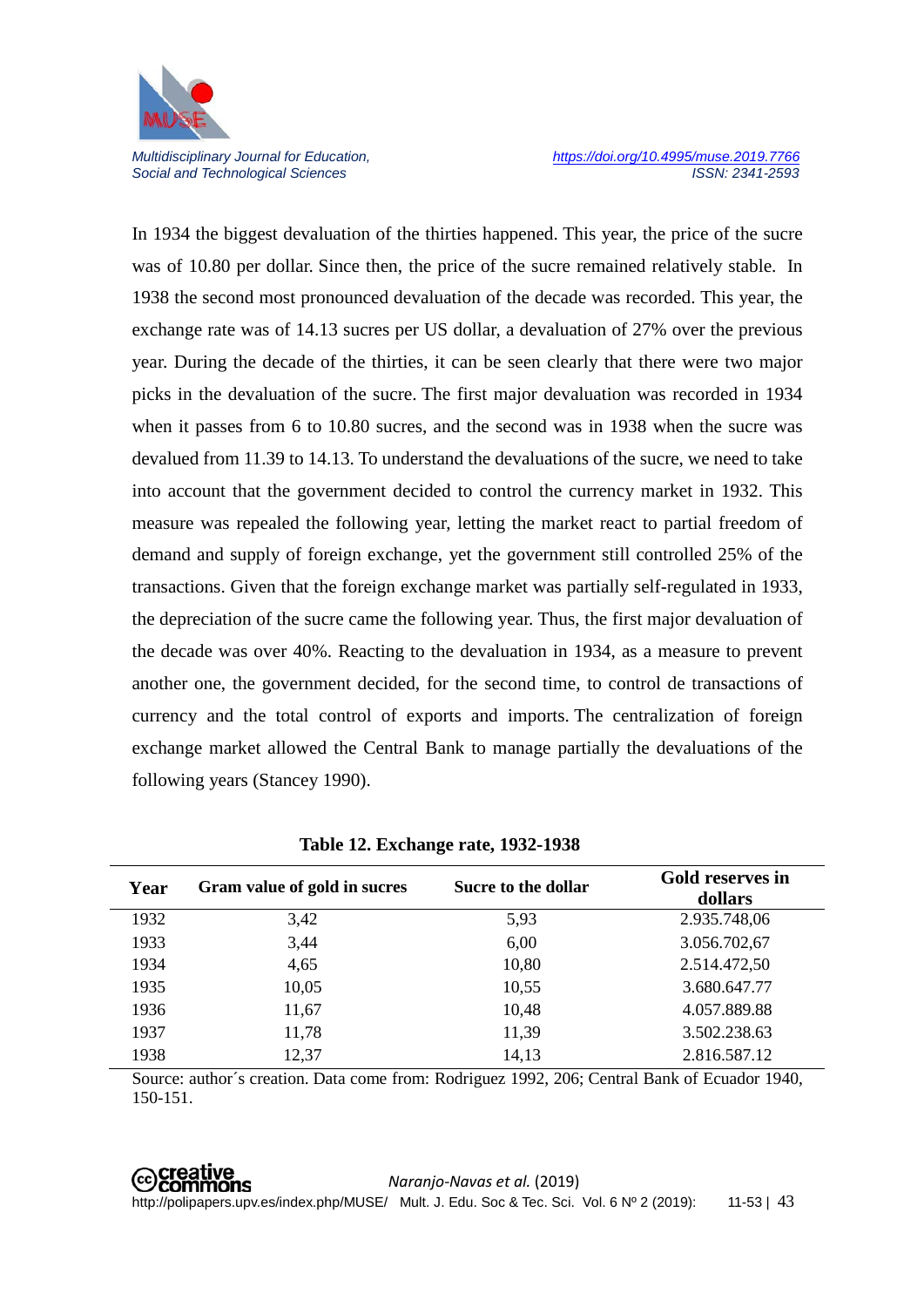

#### **With regard to inflation or deflation**

With regard to inflation or deflation in 1932 was the last time in the decade that deflation occurred. In this year, the deflation recorded was of -10.96, an alarming figure which forced the Ecuadorian government to give up its economic policies. Thereafter, inflation rates have fluctuated unstably, with some years in which inflations were very high, and other years whose inflation levels were reasonable.

As displayed in table 13, in the years 1933, 1934 and 1936 were the years where inflation was very high, in the first years and inflation of 34 percent was recorded, while in 1936, an inflation percentage of 19.20 was recorded. From 1932 to 1938, the economy lived years of significant inflationary fluctuations. The inflationary rated were a direct consequence which arose from the anti-crisis policies taken since the abolition of the gold standard.

| Year | <b>Price index in Ecuador</b> | <b>Inflation in Ecuador</b> | <b>Inflation in Latin America</b> |
|------|-------------------------------|-----------------------------|-----------------------------------|
| 1932 | 2,12                          | $-10,96$                    | 3,00                              |
| 1933 | 2,84                          | 34,03                       | 4,86                              |
| 1934 | 3,82                          | 34,63                       | 2,51                              |
| 1935 | 4,13                          | 9,11                        | $-1,99$                           |
| 1936 | 4,92                          | 19,20                       | 4,86                              |
| 1937 | 5,33                          | 8,46                        | 11,06                             |
| 1938 | 5,33                          | 0,21                        | $-4,00$                           |

**Table 13. Price Index and inflation, Ecuador and Latin America, 1932-1938**

Source: author´s creation. Data come from: Morillo 1996, 640; Mitchell 1999, 693.

Latin America, on the other hand, presents fluctuating inflationary signs: years of deflation followed by years of inflation. Thus, from 1932 to 1934, Latin America recorded an average annual inflation of 3.45, the following year a deflation of -1.99, and in 1936 and 1937, the region recorded an inflation of 4 and 11 points. As seen in figure 6, the trend of inflation in Ecuador, with respect to Latin America, is similar, although the trend of inflation in Ecuador is much more pronounced than that recorded in the region.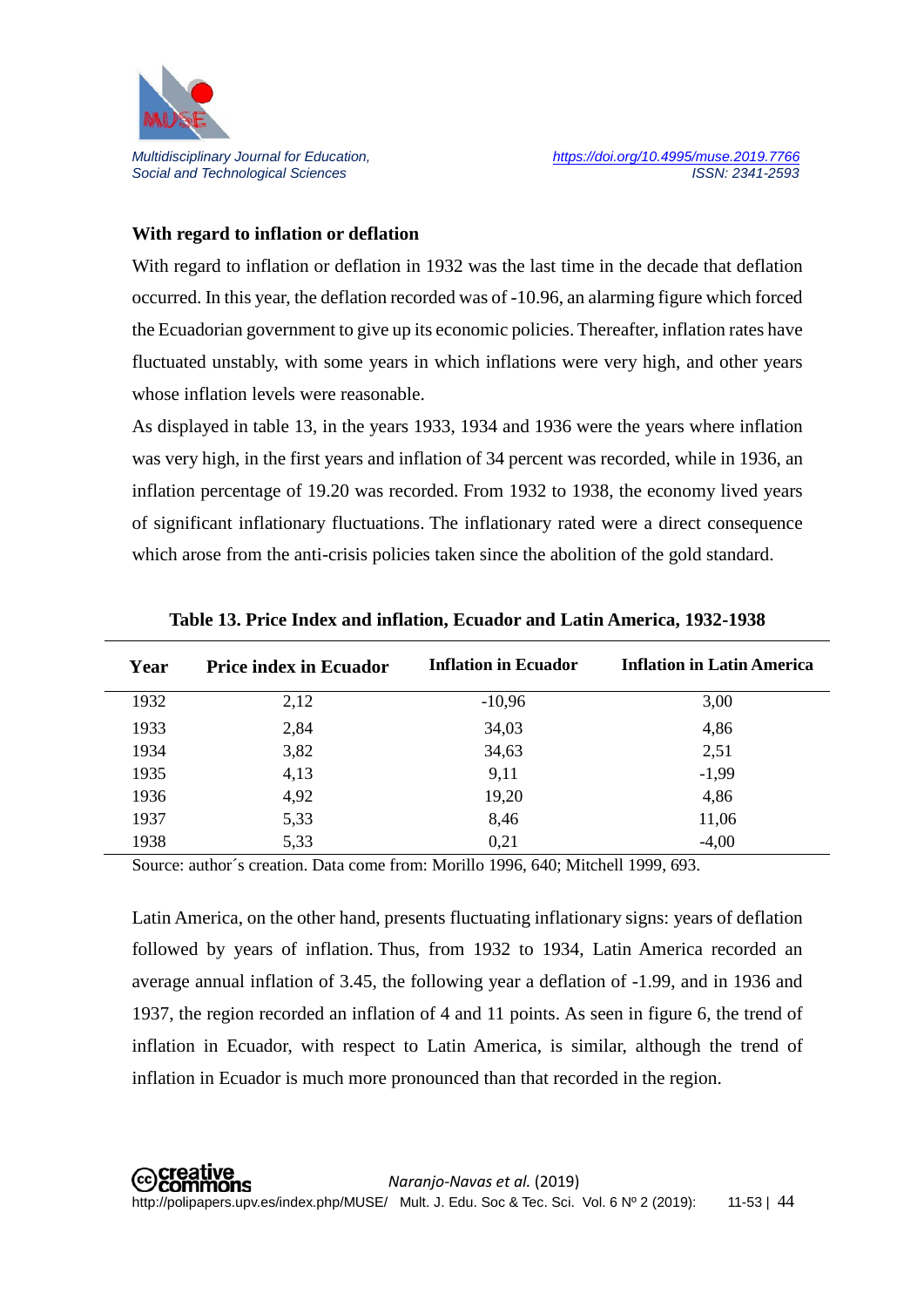



**Figure 6. Inflation, Ecuador and Latin America, 1932-1938**

Source: table 13

The inflationary trend in the region was the product of increasing the money supply, and this came as a result of the abandonment of the monetary system based on gold reserves. Inflation in Ecuador eliminated the economic growth registered at current prices; therefore, as we shall see in the next section, recovery of the Ecuadorian economy was very slow, a stationary growth for the decade.

### **Relative to the growth of gross domestic product**

In table 14, it can be noted that the nominal GDP, 1932-1937, has an average growth of 18%. Although it seems an annual extraordinary growth, this scenario changes when it is taken into account GDP at constant prices. Real GDP, based on prices in April 1978-May, growth has an average of two points.

The change in GDP at constant prices presents a clearer picture of the evolution of the economy: data from 1932 to 1937 show that there was a progressive increase in GDP until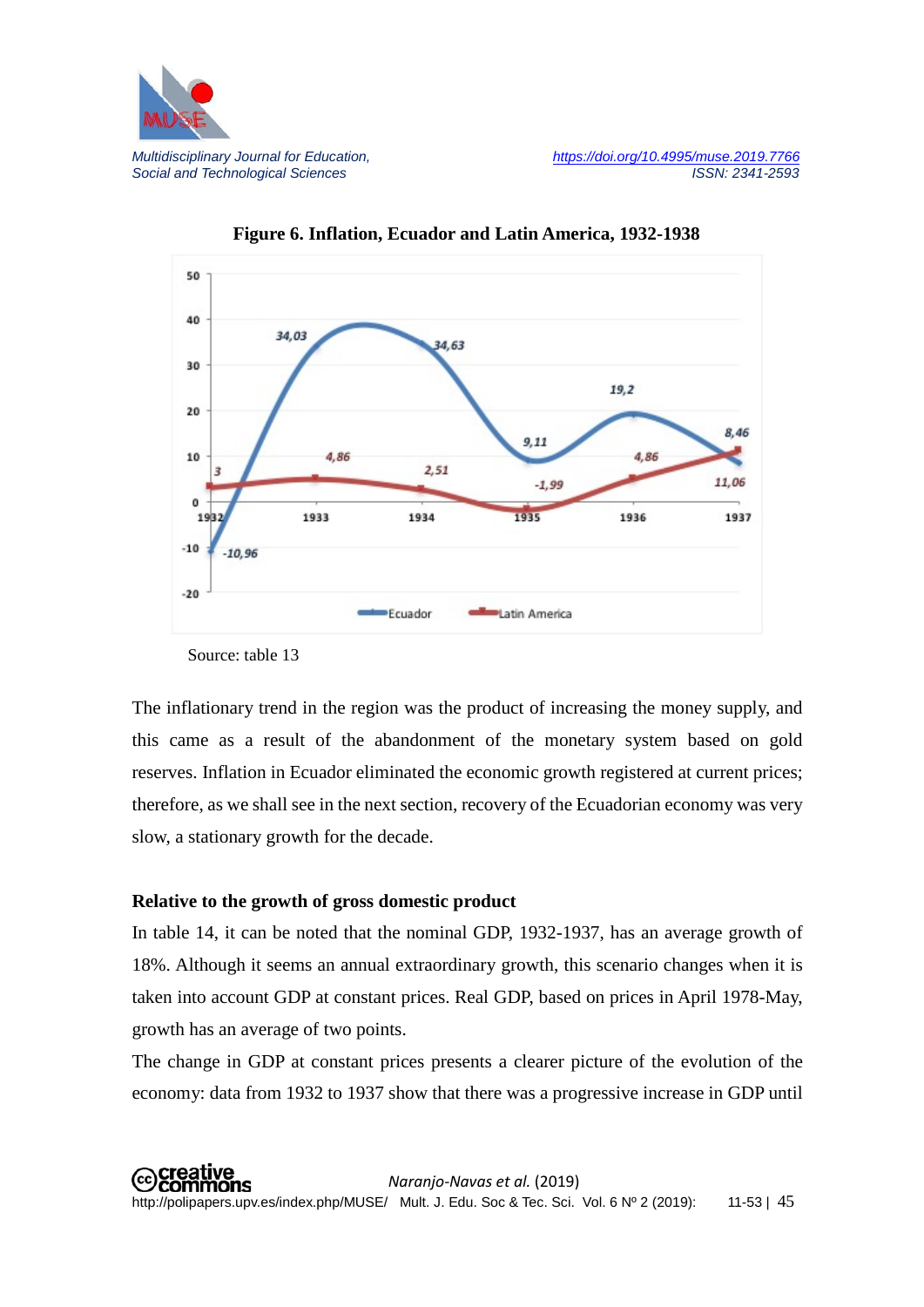

1936, in 1937 there is a decrease in real GDP due to currency seizure policies. The change in real GDP from 1932 to 1937 shows that the anticrisis flexibility and increased money supply policies helped little to the recovery and growth of the Ecuadorian economy. As seen in figure 7, the real GDP of Latin America recovered faster than the one recorded for Ecuador: from 1933 to 1937, while Latin America average annual growth was of 5%, Ecuador grew at 1.7%. This scenario shows that although Ecuador did not record negative growth rates until 1932, his recovery was much slower than in Latin America.

# **Table 14. Evolution of Gross Domestic Product, Ecuador and Latin America, 1932- 1937**

|              |                                                                 |                                                             | 17J I                                                                                  |                                                         |                                             |
|--------------|-----------------------------------------------------------------|-------------------------------------------------------------|----------------------------------------------------------------------------------------|---------------------------------------------------------|---------------------------------------------|
| <b>Years</b> | <b>GDP</b><br><b>Current prices</b><br>(thousands of<br>sucres) | <b>GDP</b><br>variation<br><b>Current</b><br>prices $(\% )$ | <b>GDP</b><br><b>Constant prices</b><br>April 78- May 79= 100<br>(Thousands of sucres) | <b>GDP</b> variation<br><b>Contant prices</b><br>$(\%)$ | <b>GDP</b><br>variation<br>Latin<br>America |
| 1932         | 305                                                             | $-9,40$                                                     | 9.848                                                                                  | 0,65                                                    | $-5.49$                                     |
| 1933         | 437                                                             | 43,33                                                       | 10.064                                                                                 | 2,19                                                    | $-4.45$                                     |
| 1934         | 600                                                             | 37,26                                                       | 10.284                                                                                 | 2,19                                                    | 15.75                                       |
| 1935         | 649                                                             | 8,30                                                        | 10.548                                                                                 | 2,56                                                    | 5.75                                        |
| 1936         | 801                                                             | 23,29                                                       | 10.910                                                                                 | 3,43                                                    | 4.91                                        |
| 1937         | 851                                                             | 6,27                                                        | 10.708                                                                                 | $-1,85$                                                 | 3.04                                        |

Source: Morillo 1996, 687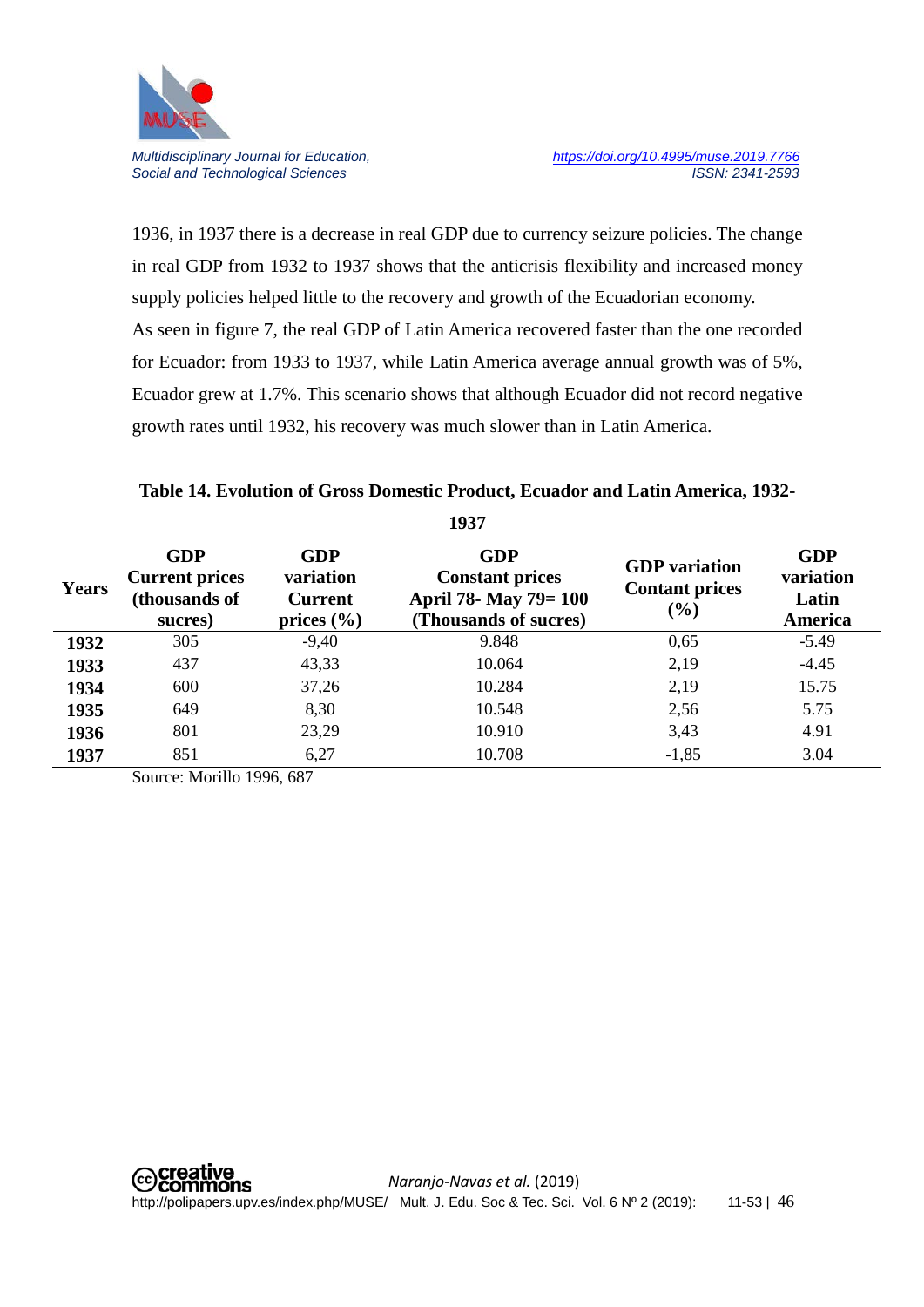



**Figure 7. Variation of Real GDP, Ecuador and Latin America, 1932-1937**

Source: table 14

Monetary policy was the main tool that Latin America had to face the Great Depression. As prices of raw materials, international reserves and tax revenues fell, the anti-cyclical policies implemented induced "to suspend and subsequently abandon the gold standard, and enter capital controls and a ban on the export of gold" (Jacome 2015, 13).

Economic policies in Latin America, from 1932, represent a breach of the principles of free market and non-intervention. Economic policies during the first years of the international crisis, following the pattern set by the free market: "stimulate demand and thereby boost production by a deflationary policy. With this policy a decline in prices by reducing the money supply and tighten credit, state expenditures are reduced and the budget balance is desired" (Ponce, 2015: 13). After the collapse of the gold system, reactivation policies focused on a substantial increase of money lending from the central banking, in the case of Colombia, private credit policy also became very active. With this purpose, by 1932, in Colombia, three entities were created: Agrarian Fund, Central Bank Mortgage, and Colombian Corporation Credit (Ocampo 1996).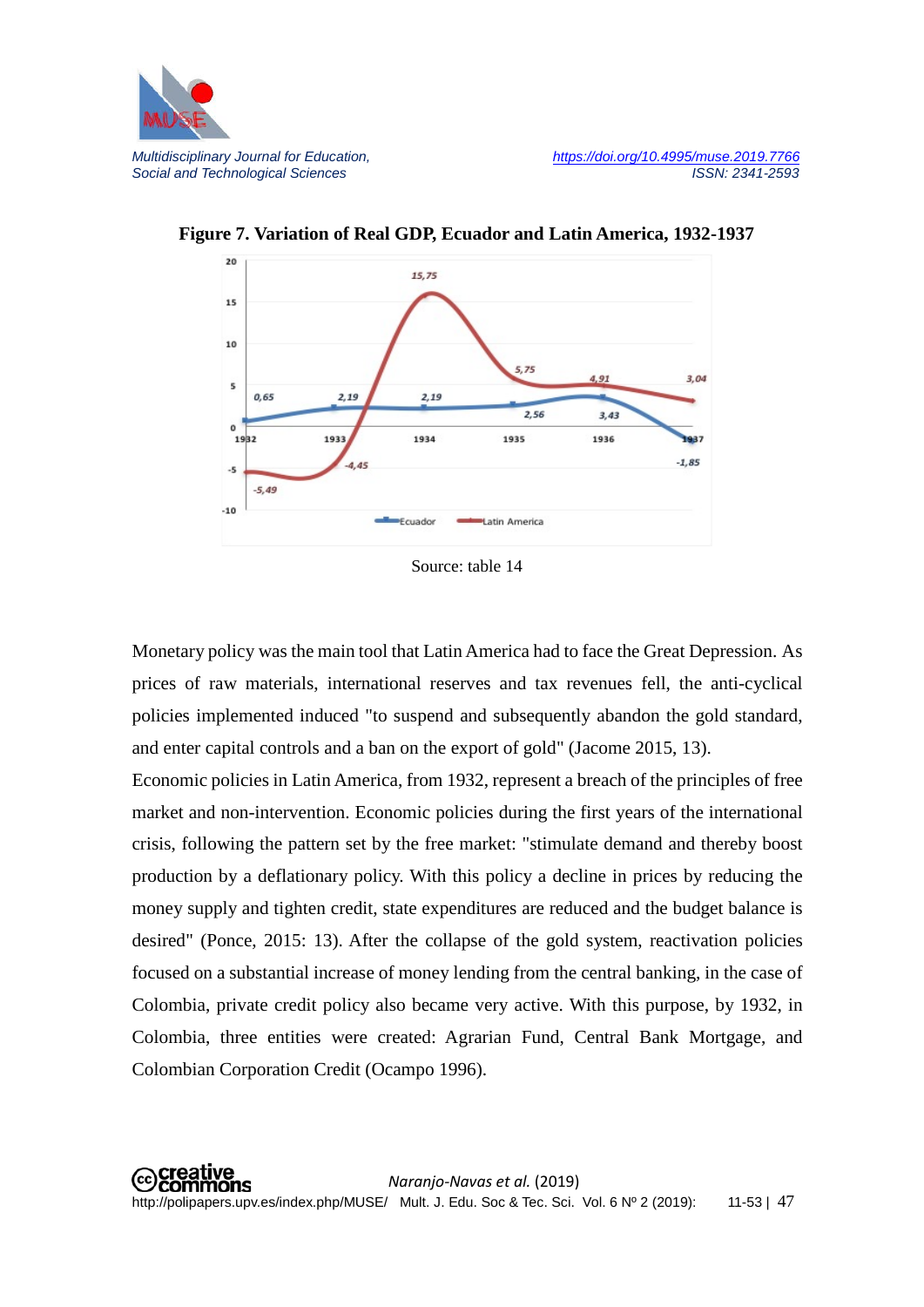

In the case of Ecuador, the economic policies from 1932 had important similarities with the policies of the Latin American region: leave the gold standard with one main objective, to increase the money supply. For this, the central government played an important role through an aggressive borrowing from the Central Bank of Ecuador. This stage brought heavy inflation rates, which kept real GDP growth at rates below the region.

The Great Depression marked the beginning of the end of the easy growth based on exports of primary goods (Veliz 1980, 157). The reconstruction of the economies of Latin America, after the impact of the Great Depression are characterized by the tendency towards internal development, through protectionism and industrialization development strategies that would depend on the lead of government, leaving aside the principles of free market that contextualized the principles of growth in the region until 1929.

#### **6. Conclusions**

At the beginning of this research, we wondered whether Ecuador suffered with the impact of the Great Depression or whether, on the contrary, it is an atypical case of the region. To answer these initial concerns, it is necessary to remember the composition of the population. If the majority of the population lived in rural areas, and a large part of these people lived in a system of exchange of products that they cultivated for family use, it is undeniable that their subsistence did not change before or during the international crisis. This population cushions sustained the economic growth (real GDP) of the nation without registering negative data.

However, the same population composition, which served as a cushion to sustain the economic growth of the nation, became a heavy weight to carry that did not allow the nation to recover at levels similar to those recorded in the rest of the region. This recovery depended primarily on the external sector, taking into account that the main trading partner was the United States of America.

Ecuador does represent an atypical case in the region, however, it is not the only one, Colombia and Honduras also do not show signs of economic decrease. These data show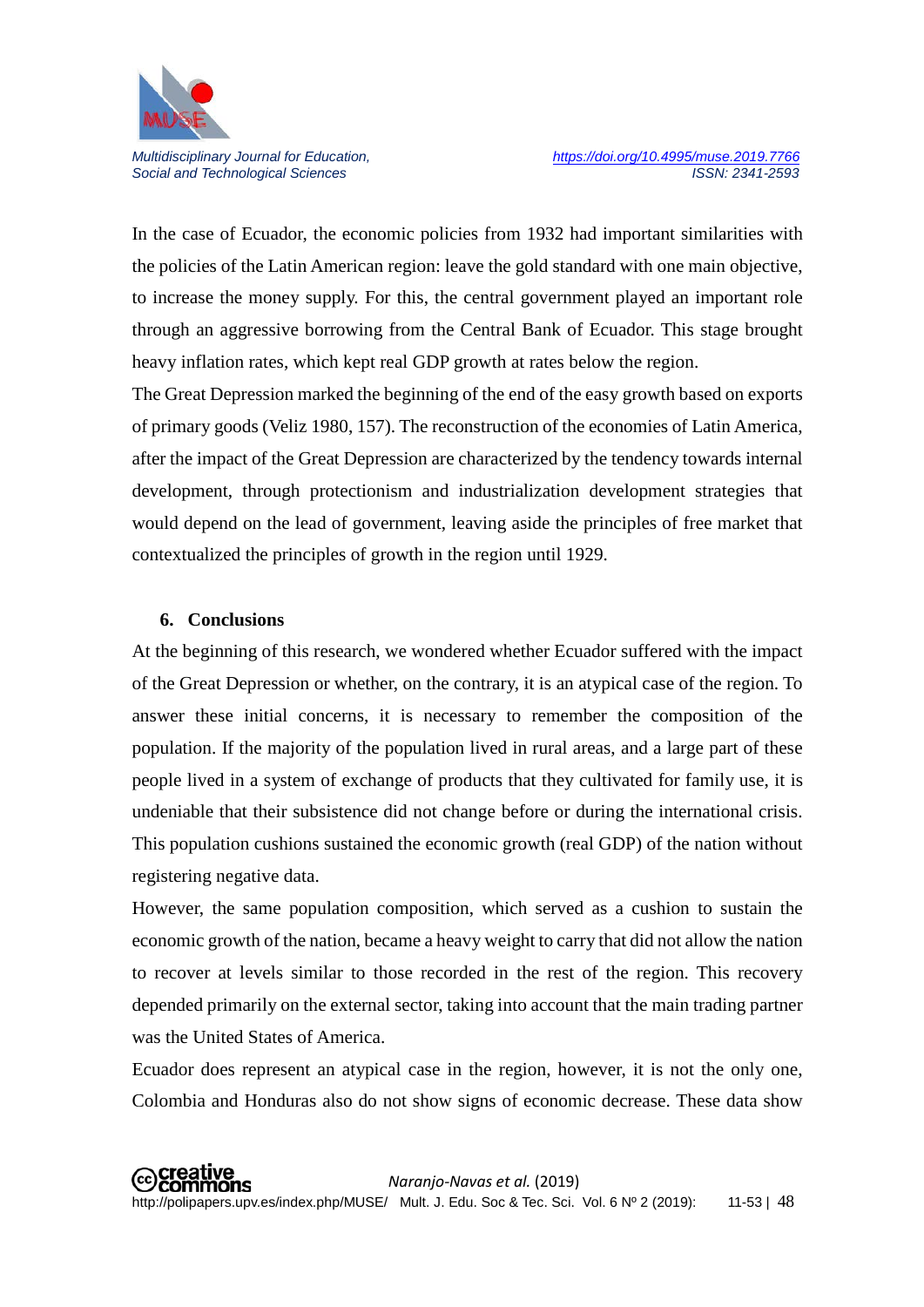

that the impact of the Great Depression on the Latin American region was uneven: Ecuador, Colombia and Honduras are countries that show a lower impact.

On the other hand, the symptoms of the international crisis were similar throughout the region. The evolution of foreign trade data and public finances were similar: a sharp decline until 1932-1933, and then a rapid recovery. There is, however, a small dissimilar behavior; the region leaves the gold standard in different years, thus changing the rhythms of economic growth.

The Great Depression represents a break in the Latin American region in its way of conceiving development. During the 1920s the growth of the region focused on trade relations with the Nordic countries, those countries where prosperity seemed inexhaustible. However, when the crisis erupts, the region begins to wander through changes that will lead to try to reduce dependence from the hegemonic countries. The Great Depression would represent the beginning of another period, focusing growth on the inward, and fostering industrialization as the most important tool of this new approach.

This study on the impact of the Great Depression in Ecuador shows several economic statistics, which have recreated the historical development of the nation for a decade, and has created a logical context through which economic policies can be understood and linked with the results. However, certain issues remain unclear due to lack of sources, thus, it has not been possible to recreate statistics for unemployment, poverty, inequality, etc. Certainly, these topics will be grounds for future research of our own or other authors.

### **References**

Almeida, R. (1994). Kemmerer en el Ecuador. *Serie Tesis - Historia*. Quito, Ecuador: Facultad Latinoamericana de Ciencias Sociales Sede Ecuador.

 *Naranjo-Navas et al.* (2019) http://polipapers.upv.es/index.php/MUSE/ Mult. J. Edu. Soc & Tec. Sci. Vol. 6 Nº 2 (2019): 11-53 | 49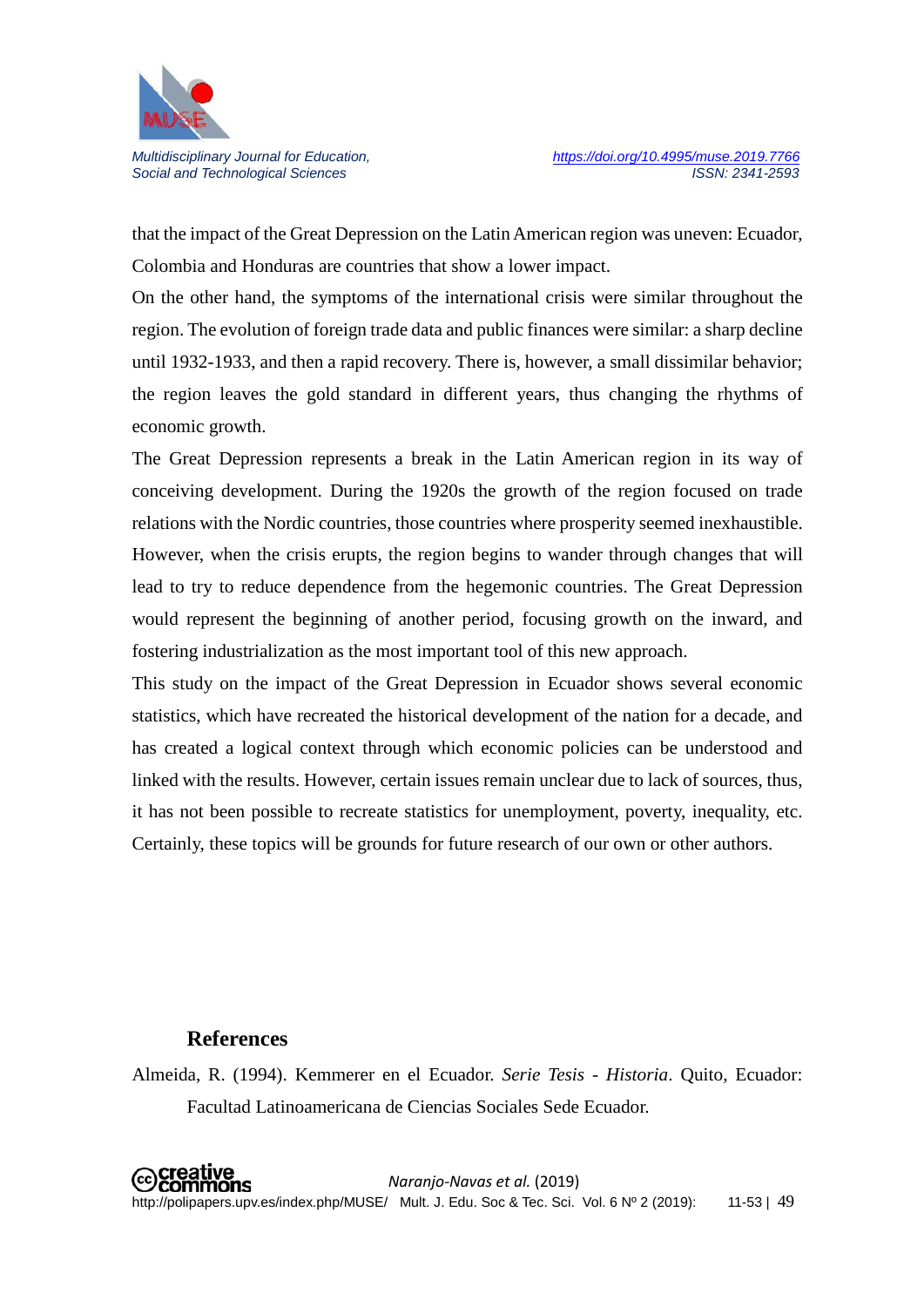

Banco Central de Ecuador. (1937). Decretos. *Boletín Mensual , Año XI* (122), 1-20.

- Banco Central de Ecuador. (Enero de 1940). Consumo Interno. *Boletín Mensual, Año XIII*, N.150-151.
- Banco Central del Ecuador. (1939). Notas Informativas. *Boletín Mensual , Año XIII* (145), 1-30.
- Bethell, L. (1998). *Latin America: Economy and Society Since 1930.* Cambridge: Cambridge University Press. <https://doi.org/10.1017/CBO9780511626074>
- Bethell, L. (1991). *Historia de América Latina. América Latina: economía y sociedad, c. 1870-1930.* Barcelona, España: Editorial Crítica. <https://doi.org/10.1017/CHOL9780521266529>
- Brian News Service. (1932). Edwin W. Kemmerer. Washington, 1942: Library of Congress Prints and Photographs Division.
- Carbo, L. (agosto, 1927). *Boletín del Banco Central.* Quito: Banco Central del Ecuador.
- Carbo, L. (1953). *Historia monetaria y cambiaria del Ecuador: desde época colonial.* Quito, Ecuador: Banco Central del Ecuador.
- Carbo, L. (1978). *Historia monetaria y cambiaria del Ecuador.* Quito, Ecuador: Banco Central del Ecuador.
- Cueva, A. (1991). La crisis de 1929-32: un análisis. En R. Thorp, *La crisis en el Ecuador. Los años treinta y ochenta.* Quito, Ecuador: Corporación Editora Nacional. Instituto de Estudios Avanzados, 61-77.
- De la Torre, C. (1993). *La Seducción Valasquista.* (F. L. Ecuador, Ed.) Quito, Ecuador: Ediciones Libri Mundi.
- Dirección General de Estadística, Registro Civil y Censo. (1934). *Informe realizado por Peñaherrera, A. para la Dirección General de Estadística, Registro Civil y Censo.* Quito: Ministerio de Gobierno y Estadística.
- Dirección General de Estadística, Registro Civil y Censo. (1933). *Boletín General de Estadística, Año III, Num.6.* Quito: Imprenta Nacional.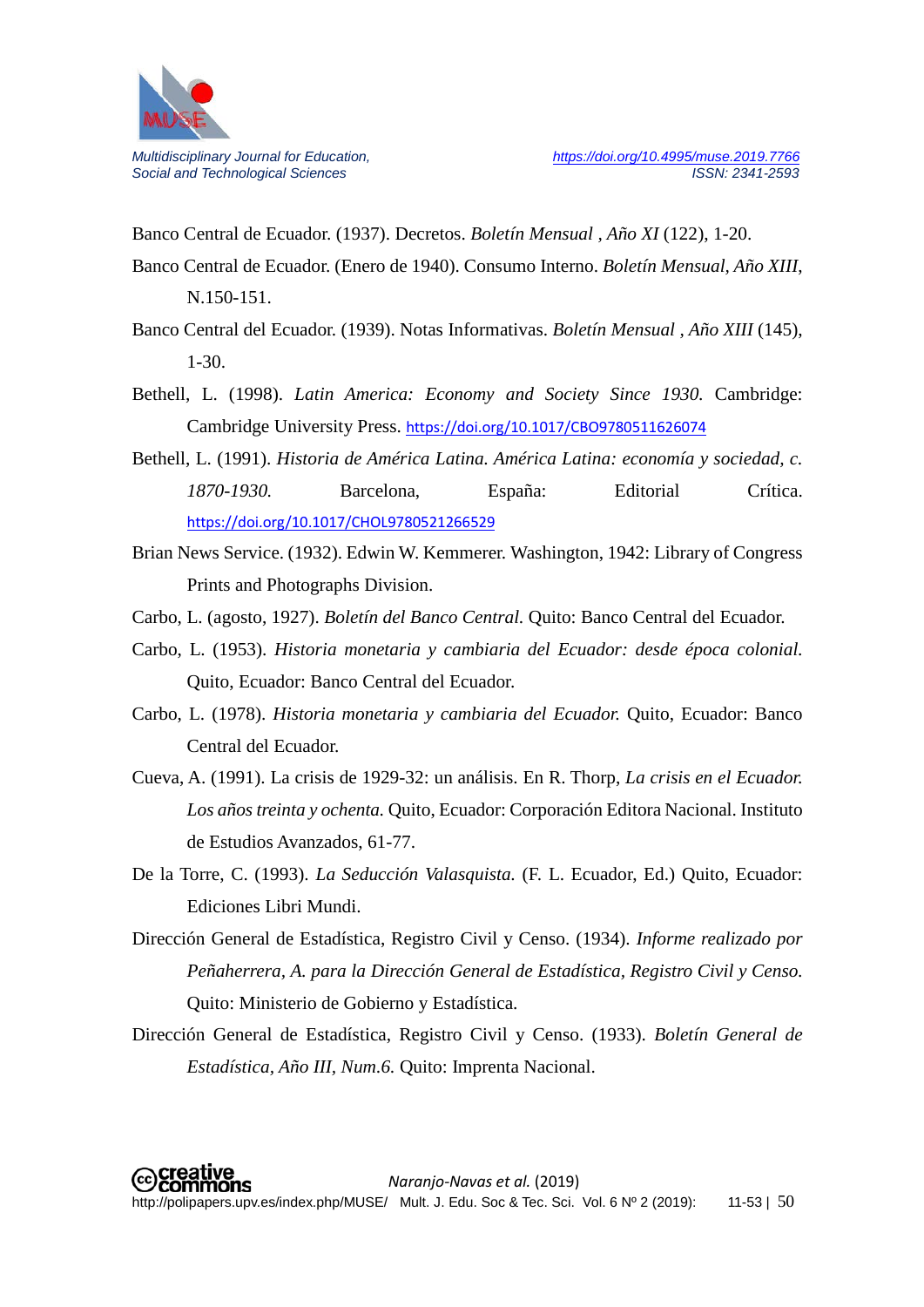

- Dirección Nacional de Estadística. (1944). *Ecuador en Cifras 1938-1942.* Quito, Ecuador: Imprenta del Ministerio de Hacienda.
- Drake, P. (1984). La Misión Kemmerer en el Ecuador: revolución y regionalismo. *Revista del Banco Central del Ecuador , VII* (19), 211-280.
- Drake, P. (1995). *Kemmerer en los Andes: las misión kemmerer, 1923-1933.* Quito, Ecuador: Banco Central del Ecuador.
- Feiker, F. (1931). *Economic and Financial Conditions in Ecuador.* U.S. department of Commerce, Bureau of Foreign and Domestic Commerce. Washington: United States Government Printing Office.
- Gozzi, E., & Tappatá, R. (2010). *Fit & Proper Consulting.* Recuperado el 10 de 2015, de Primera iniciativa de reforma financiera profunda en América Latina. La Misión Kemmerer:

http://www.fitproper.com/documentos/propios/Mision\_Kemmerer.pdf

- Hamerly, M. (1973). *Historia social y económica de la antigua provincia de Guayaquil 1763-1842.* Guayaquil, Ecuador.
- Jácome, L. (Marzo de 2015). Central Banking in Latin America: From the Gold Standard to the Golden Years. IMF Working Paper/15/60. *International Monetary Fund.* <https://doi.org/10.5089/9781484303184.001>
- Junta Nacional de Planificación y Coordinación Económica. (1979). *Desarrollo y Educación en el Ecuador 1960-1978.* Quito, Ecuador.
- Mitchell, B. (1993). *International Historical Statistics The Americas 1750-1988* (2 ed.). New York: Stockton Press.
- Morales, J. F., León Camacho, P., & Oleas Montalvo, J. (1997). *Setenta Años del Banco Central del Ecuador Pasado, Presente y Proyección al Futuro.* Quito: Banco Central del Ecuador.
- Moreno, M. (1992). Economías y sociedades de plantaciones en el Caribe español, 1860- 1930. En L. Bethell, *América Latina: economía y sociedad, 1870-1930 .* Barcelona: Editorial Crítica, 163-199.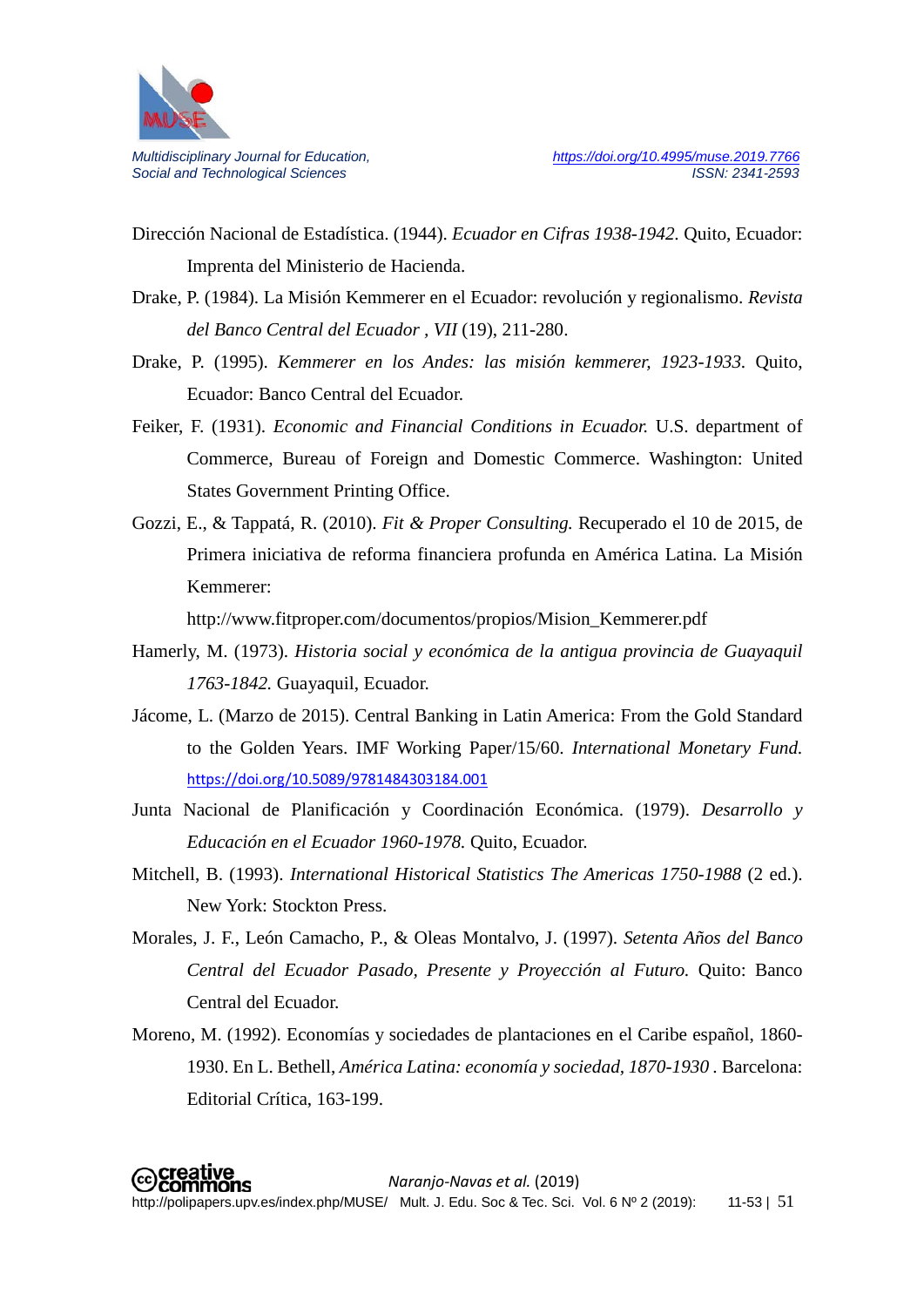

Morillo Batlle, J. (1996). *economía monetaria del Ecuador.* Quito, Ecuador: Imprenta Mariscal.

MOxLAD. *Base de Datos de Historia Económica de América Latina Montevideo-Oxford*. (P. L. Bertola, Productor) Recuperado el 01 de 10 de 2017, de MOxLAD: [http://moxlad-staging.herokuapp.com/home/es#](http://moxlad-staging.herokuapp.com/home/es)

Ossa, F. (1993). La creación del Banco Central de Chile en 1925: antecedentes previos y los primeros años de operación. *Revista Estudios de Economía , 20* (1), 69-101.

Paz y Miño, J. (11 de julio de 2011). Revolución Juliana. *El Telégrafo* .

- Paz y Miño, J. (2004). Lección de los Estancos. *Taller de Historia Económica , V* (VI), 1- 3.
- Paz y Miño, J. (2013). *La Revolución Juliana en Ecuador (1925-1931). Políticas Económicas.* Quito, Ecuador: Academia Nacional de Historia.

Paz y Miño, L. (Marzo de 1926). Población. *El Telégrafo.*

- Pazmiño, B., & Ignacio, C. (1929). Empleados del Banco Central del Ecuador, Quito. (Archivo Histórico del Guayas, Ed.) Quito: Ministerio de Cultura y Patrimonio.
- Peñaherrera, A. (1934). *Informe de la Dirección General de Estadística, Registro Civil y Censo al Sr. Ministro del Ramo.* Quito: Ministerio de Gobierno y Estadística.
- Ponce, J. S. (1988). *Crisis Económica del Ecuador Análisis Comparativo de los Períodos Históricos.* Quito: Banco Central del Ecuador.
- Ponce Alberca, J. (2015). La evolución económica (1918-1939): la Gran Depresión. *Lecturas de clase* . Sevilla: Universiad de Sevilla.

Registro Oficial N. 289. (01 de marzo de 1927). Quito, Ecuador.

- Rodríguez, L. A. (1992). *Las Finanzas Públicas en el Ecuador (1830-1940).* Quito: Ediciones Banco Central de Ecuador.
- Stancey, E. L. (1990). *Evolución de la Política del Banco Central del Ecuador 1927-1987.* Quito: Ediciones del Banco Central del Ecuador.
- Stevens, R. B. (1940). Commercial Policies and Trade Relations of Individual Latin American Countries. En R. B. Stevens, *The Foreign Trade of Latin America* (Vols.

creative *Naranjo-Navas et al.* (2019) commons http://polipapers.upv.es/index.php/MUSE/ Mult. J. Edu. Soc & Tec. Sci. Vol. 6 Nº 2 (2019): 11-53 | 52